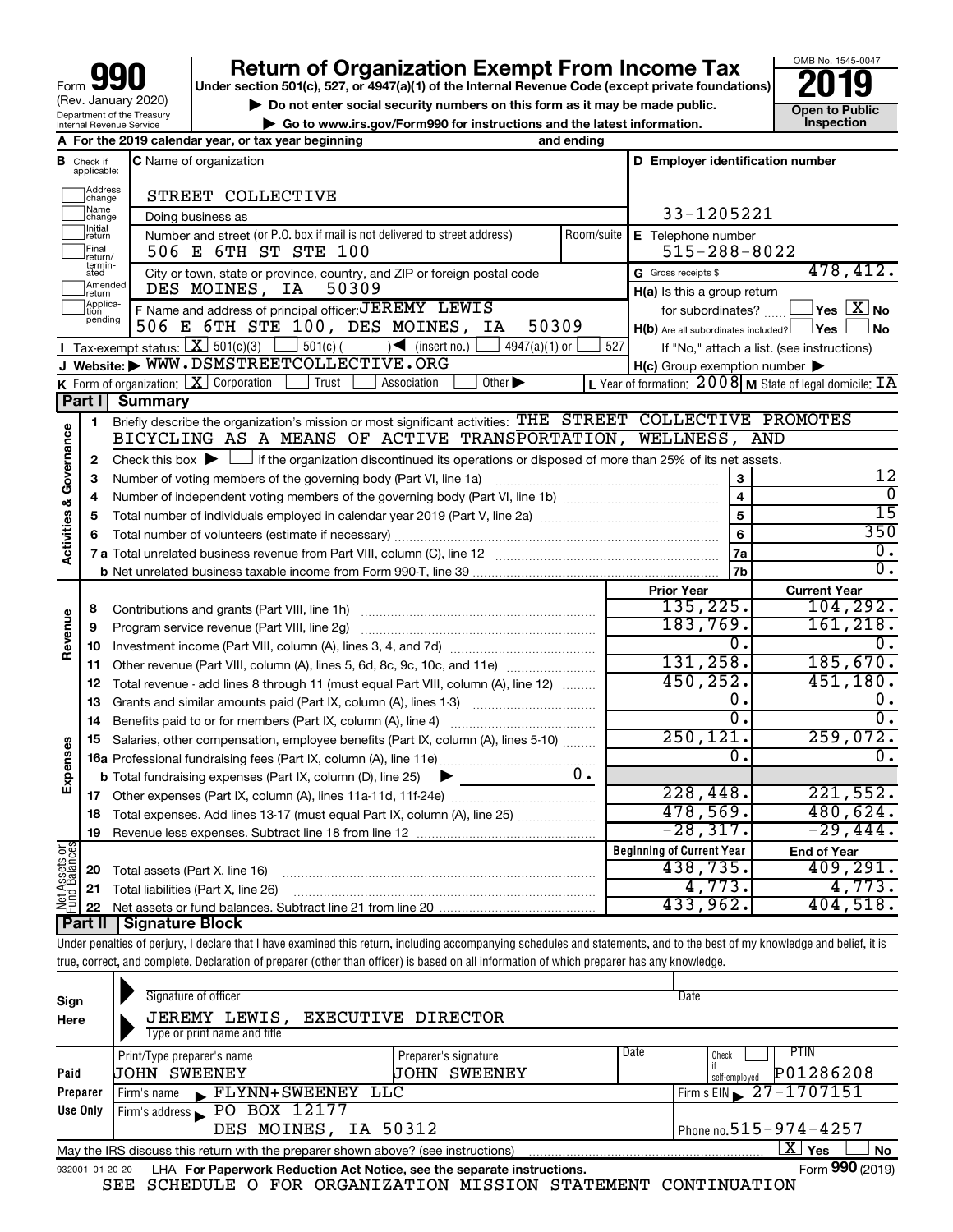|              | STREET COLLECTIVE<br>Form 990 (2019)                                                                                                                                                                                                                                                 | 33-1205221                                | Page 2                                     |
|--------------|--------------------------------------------------------------------------------------------------------------------------------------------------------------------------------------------------------------------------------------------------------------------------------------|-------------------------------------------|--------------------------------------------|
|              | Part III   Statement of Program Service Accomplishments                                                                                                                                                                                                                              |                                           | $\overline{\mathbf{x}}$                    |
| 1            | Briefly describe the organization's mission:<br>THE STREET COLLECTIVE PROMOTES BICYCLING AS A MEANS OF ACTIVE                                                                                                                                                                        |                                           |                                            |
|              | TRANSPORTATION, WELLNESS, AND RECREATION IN<br>CENTRAL IOWA.                                                                                                                                                                                                                         |                                           |                                            |
|              |                                                                                                                                                                                                                                                                                      |                                           |                                            |
| $\mathbf{2}$ | Did the organization undertake any significant program services during the year which were not listed on the<br>prior Form 990 or 990-EZ?                                                                                                                                            |                                           | $\overline{\ }$ Yes $\overline{\ \ \ }$ No |
| 3            | If "Yes," describe these new services on Schedule O.<br>Did the organization cease conducting, or make significant changes in how it conducts, any program services?<br>If "Yes," describe these changes on Schedule O.                                                              |                                           | $\overline{\mathsf{Yes} \mathbb{X}}$ No    |
| 4            | Describe the organization's program service accomplishments for each of its three largest program services, as measured by expenses.<br>Section 501(c)(3) and 501(c)(4) organizations are required to report the amount of grants and allocations to others, the total expenses, and |                                           |                                            |
| 4a           | revenue, if any, for each program service reported.<br>9,029.<br>including grants of \$<br>) (Expenses \$<br>(Code:                                                                                                                                                                  | ) (Revenue \$                             | 26,736.                                    |
|              | BIKE TO WORK: A PROGRAM TO PROMOTE BICYCLING AS ACTIVE TRANSPORTATION<br>WITH AREA BUSINESSES AND SCHOOLS.<br>THE STREET COLLECTIVE ORGANIZED AND                                                                                                                                    |                                           |                                            |
|              | PROMOTED EVENTS, TAUGHT CYCLING CLASSES, PROVIDED BIKE COMMUTER TRIPS<br>AND ROUTES, ORGANIZED PUBLIC FORUMS AND RIDES.                                                                                                                                                              |                                           |                                            |
|              |                                                                                                                                                                                                                                                                                      |                                           |                                            |
|              |                                                                                                                                                                                                                                                                                      |                                           |                                            |
|              |                                                                                                                                                                                                                                                                                      |                                           |                                            |
|              |                                                                                                                                                                                                                                                                                      |                                           |                                            |
|              |                                                                                                                                                                                                                                                                                      |                                           |                                            |
| 4b           | 168,410.<br>including grants of \$<br>(Expenses \$<br>(Code:<br>PROVIDES BIKES, BIKE MAINTENANCE, AND BIKE EDUCATION FOR PEOPLE<br>SHOP:<br>DES MOINES AREA. DONATED REFURBISHED BIKES,<br>THE GREATER<br>IN.                                                                        | 212,902.<br>) (Revenue \$<br>SPENT 40% OF |                                            |
|              | TIME WITH LOW-INCOME POPULATION IN DOWNTOWN DES MOINES.<br>STAFF                                                                                                                                                                                                                     |                                           |                                            |
|              |                                                                                                                                                                                                                                                                                      |                                           |                                            |
|              |                                                                                                                                                                                                                                                                                      |                                           |                                            |
|              |                                                                                                                                                                                                                                                                                      |                                           |                                            |
|              |                                                                                                                                                                                                                                                                                      |                                           |                                            |
| 4c           | $\overline{127}$ , 972. including grants of \$<br>(Code:<br>) (Expenses \$                                                                                                                                                                                                           | 117,977.<br>) (Revenue \$                 |                                            |
|              | B-CYCLE: BIKE-SHARING PROGRAM IN DOWNTOWN DES MOINES. SET UP KIOSKS AND<br>BIKES FOR SHORT TRIPS. PROGRAM OFFERS TRANSPORTATION ALTERNATIVE TO                                                                                                                                       |                                           |                                            |
|              | AUTO USAGE, REDUCTION OF CARBON FOOTPRINT, AND WELLNESS BENEFITS.                                                                                                                                                                                                                    |                                           |                                            |
|              |                                                                                                                                                                                                                                                                                      |                                           |                                            |
|              |                                                                                                                                                                                                                                                                                      |                                           |                                            |
|              |                                                                                                                                                                                                                                                                                      |                                           |                                            |
|              |                                                                                                                                                                                                                                                                                      |                                           |                                            |
|              |                                                                                                                                                                                                                                                                                      |                                           |                                            |
|              | 4d Other program services (Describe on Schedule O.)<br>$175, 213$ $\cdot$ including grants of \$<br>(Expenses \$<br>(Revenue \$                                                                                                                                                      | 93,531.                                   |                                            |
|              | 480,624.<br>4e Total program service expenses                                                                                                                                                                                                                                        | Form 990 (2019)                           |                                            |
|              | 932002 01-20-20                                                                                                                                                                                                                                                                      |                                           |                                            |
|              | 2<br>14560921 142460 331205221<br>2019.04020 STREET COLLECTIVE                                                                                                                                                                                                                       | 33120521                                  |                                            |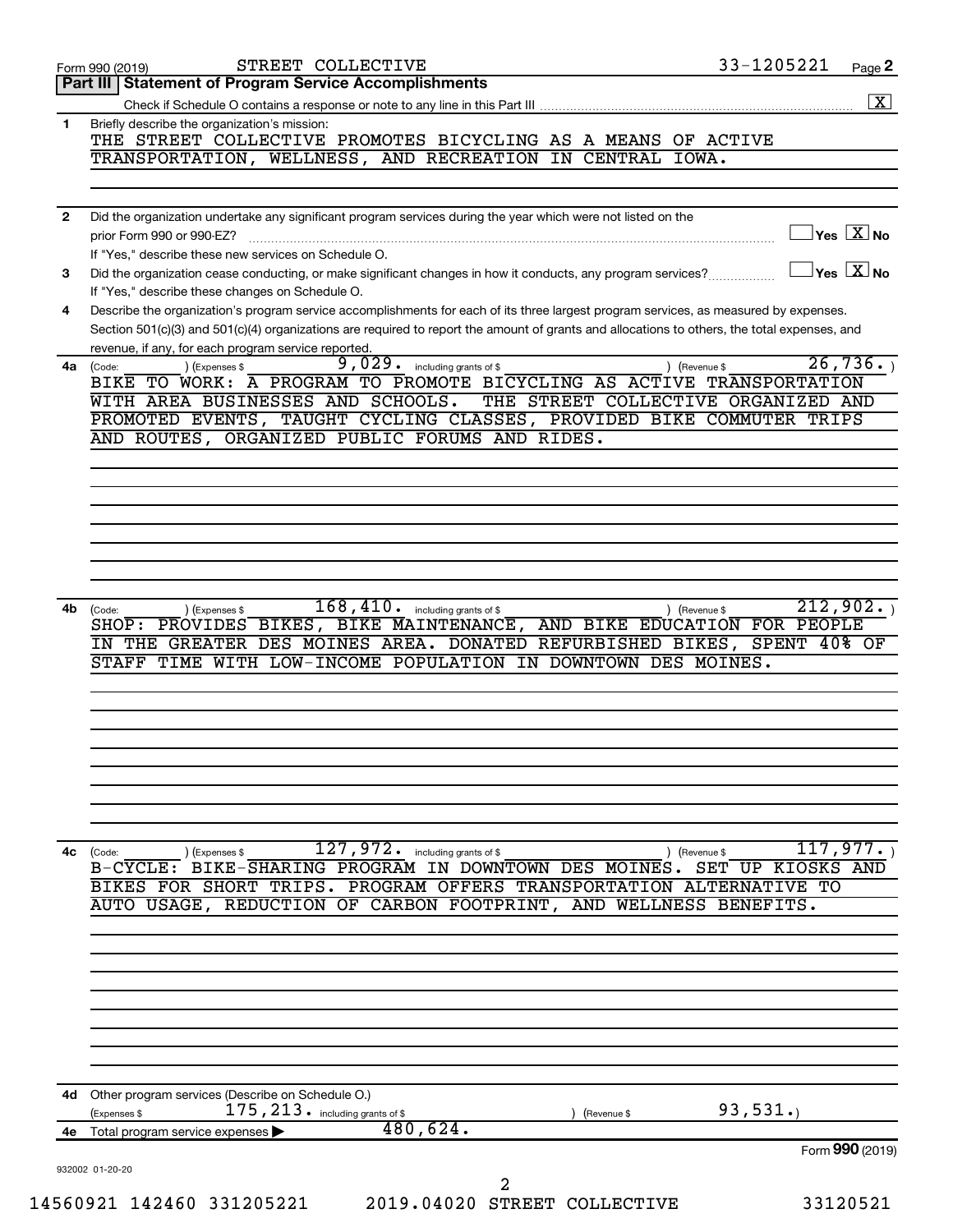| Form 990 (2019) |  |  |
|-----------------|--|--|

**Part IV Checklist of Required Schedules**

|        |                                                                                                                                                                                                                                                           |                     | Yes                          | No                                        |
|--------|-----------------------------------------------------------------------------------------------------------------------------------------------------------------------------------------------------------------------------------------------------------|---------------------|------------------------------|-------------------------------------------|
| 1.     | Is the organization described in section 501(c)(3) or 4947(a)(1) (other than a private foundation)?                                                                                                                                                       |                     |                              |                                           |
|        | If "Yes," complete Schedule A<br>Is the organization required to complete Schedule B, Schedule of Contributors? [11] The organization required to complete Schedule B, Schedule of Contributors?                                                          | 1<br>$\overline{2}$ | х<br>$\overline{\textbf{x}}$ |                                           |
| 2<br>3 | Did the organization engage in direct or indirect political campaign activities on behalf of or in opposition to candidates for                                                                                                                           |                     |                              |                                           |
|        | public office? If "Yes," complete Schedule C, Part I                                                                                                                                                                                                      | 3                   |                              | x                                         |
| 4      | Section 501(c)(3) organizations. Did the organization engage in lobbying activities, or have a section 501(h) election in effect                                                                                                                          | 4                   |                              | x                                         |
| 5      | Is the organization a section 501(c)(4), 501(c)(5), or 501(c)(6) organization that receives membership dues, assessments, or                                                                                                                              |                     |                              |                                           |
|        |                                                                                                                                                                                                                                                           | 5                   |                              | x                                         |
| 6      | Did the organization maintain any donor advised funds or any similar funds or accounts for which donors have the right to<br>provide advice on the distribution or investment of amounts in such funds or accounts? If "Yes," complete Schedule D, Part I | 6                   |                              | x                                         |
| 7      | Did the organization receive or hold a conservation easement, including easements to preserve open space,                                                                                                                                                 |                     |                              |                                           |
|        |                                                                                                                                                                                                                                                           | $\overline{7}$      |                              | x                                         |
| 8      | Did the organization maintain collections of works of art, historical treasures, or other similar assets? If "Yes," complete                                                                                                                              |                     |                              |                                           |
|        |                                                                                                                                                                                                                                                           | 8                   |                              | X                                         |
| 9      | Did the organization report an amount in Part X, line 21, for escrow or custodial account liability, serve as a custodian for                                                                                                                             |                     |                              |                                           |
|        | amounts not listed in Part X; or provide credit counseling, debt management, credit repair, or debt negotiation services?                                                                                                                                 | 9                   |                              | X                                         |
| 10     | Did the organization, directly or through a related organization, hold assets in donor-restricted endowments                                                                                                                                              |                     |                              |                                           |
|        |                                                                                                                                                                                                                                                           | 10                  |                              | х                                         |
| 11     | If the organization's answer to any of the following questions is "Yes," then complete Schedule D, Parts VI, VII, VIII, IX, or X<br>as applicable.                                                                                                        |                     |                              |                                           |
|        | a Did the organization report an amount for land, buildings, and equipment in Part X, line 10? If "Yes," complete Schedule D,                                                                                                                             |                     |                              |                                           |
|        | Part VI                                                                                                                                                                                                                                                   | 11a                 | X                            |                                           |
|        | <b>b</b> Did the organization report an amount for investments - other securities in Part X, line 12, that is 5% or more of its total                                                                                                                     |                     |                              |                                           |
|        | assets reported in Part X, line 16? If "Yes," complete Schedule D, Part VII [11] [11] [12] [12] [12] [12] [12] [                                                                                                                                          | 11 <sub>b</sub>     |                              | x                                         |
|        | c Did the organization report an amount for investments - program related in Part X, line 13, that is 5% or more of its total                                                                                                                             |                     |                              |                                           |
|        |                                                                                                                                                                                                                                                           | 11c                 |                              | x                                         |
|        | d Did the organization report an amount for other assets in Part X, line 15, that is 5% or more of its total assets reported in                                                                                                                           | 11d                 |                              | X                                         |
|        |                                                                                                                                                                                                                                                           | 11e                 |                              | $\overline{\mathbf{x}}$                   |
| f      | Did the organization's separate or consolidated financial statements for the tax year include a footnote that addresses                                                                                                                                   |                     |                              |                                           |
|        | the organization's liability for uncertain tax positions under FIN 48 (ASC 740)? If "Yes," complete Schedule D, Part X                                                                                                                                    | 11f                 |                              | X                                         |
|        | 12a Did the organization obtain separate, independent audited financial statements for the tax year? If "Yes," complete                                                                                                                                   |                     |                              |                                           |
|        |                                                                                                                                                                                                                                                           | 12a                 |                              | x                                         |
|        | <b>b</b> Was the organization included in consolidated, independent audited financial statements for the tax year?                                                                                                                                        |                     |                              |                                           |
|        | If "Yes," and if the organization answered "No" to line 12a, then completing Schedule D, Parts XI and XII is optional                                                                                                                                     | 12 <sub>b</sub>     |                              | х                                         |
| 13     |                                                                                                                                                                                                                                                           | 13                  |                              | $\overline{\textbf{x}}$<br>$\overline{X}$ |
| 14a    | Did the organization have aggregate revenues or expenses of more than \$10,000 from grantmaking, fundraising, business,                                                                                                                                   | 14a                 |                              |                                           |
| b      | investment, and program service activities outside the United States, or aggregate foreign investments valued at \$100,000                                                                                                                                |                     |                              |                                           |
|        |                                                                                                                                                                                                                                                           | 14b                 |                              | x                                         |
| 15     | Did the organization report on Part IX, column (A), line 3, more than \$5,000 of grants or other assistance to or for any                                                                                                                                 |                     |                              |                                           |
|        |                                                                                                                                                                                                                                                           | 15                  |                              | x                                         |
| 16     | Did the organization report on Part IX, column (A), line 3, more than \$5,000 of aggregate grants or other assistance to                                                                                                                                  |                     |                              |                                           |
|        |                                                                                                                                                                                                                                                           | 16                  |                              | x                                         |
| 17     | Did the organization report a total of more than \$15,000 of expenses for professional fundraising services on Part IX,                                                                                                                                   |                     |                              |                                           |
|        |                                                                                                                                                                                                                                                           | 17                  |                              | x                                         |
| 18     | Did the organization report more than \$15,000 total of fundraising event gross income and contributions on Part VIII, lines                                                                                                                              | 18                  |                              | x                                         |
| 19     | Did the organization report more than \$15,000 of gross income from gaming activities on Part VIII, line 9a? If "Yes,"                                                                                                                                    | 19                  |                              | x                                         |
| 20a    |                                                                                                                                                                                                                                                           | 20a                 |                              | $\overline{\mathbf{X}}$                   |
| b      |                                                                                                                                                                                                                                                           | 20 <sub>b</sub>     |                              |                                           |
| 21     | Did the organization report more than \$5,000 of grants or other assistance to any domestic organization or                                                                                                                                               |                     |                              |                                           |
|        |                                                                                                                                                                                                                                                           | 21                  |                              | x                                         |
|        | 932003 01-20-20                                                                                                                                                                                                                                           |                     |                              | Form 990 (2019)                           |

14560921 142460 331205221 2019.04020 STREET COLLECTIVE 33120521 3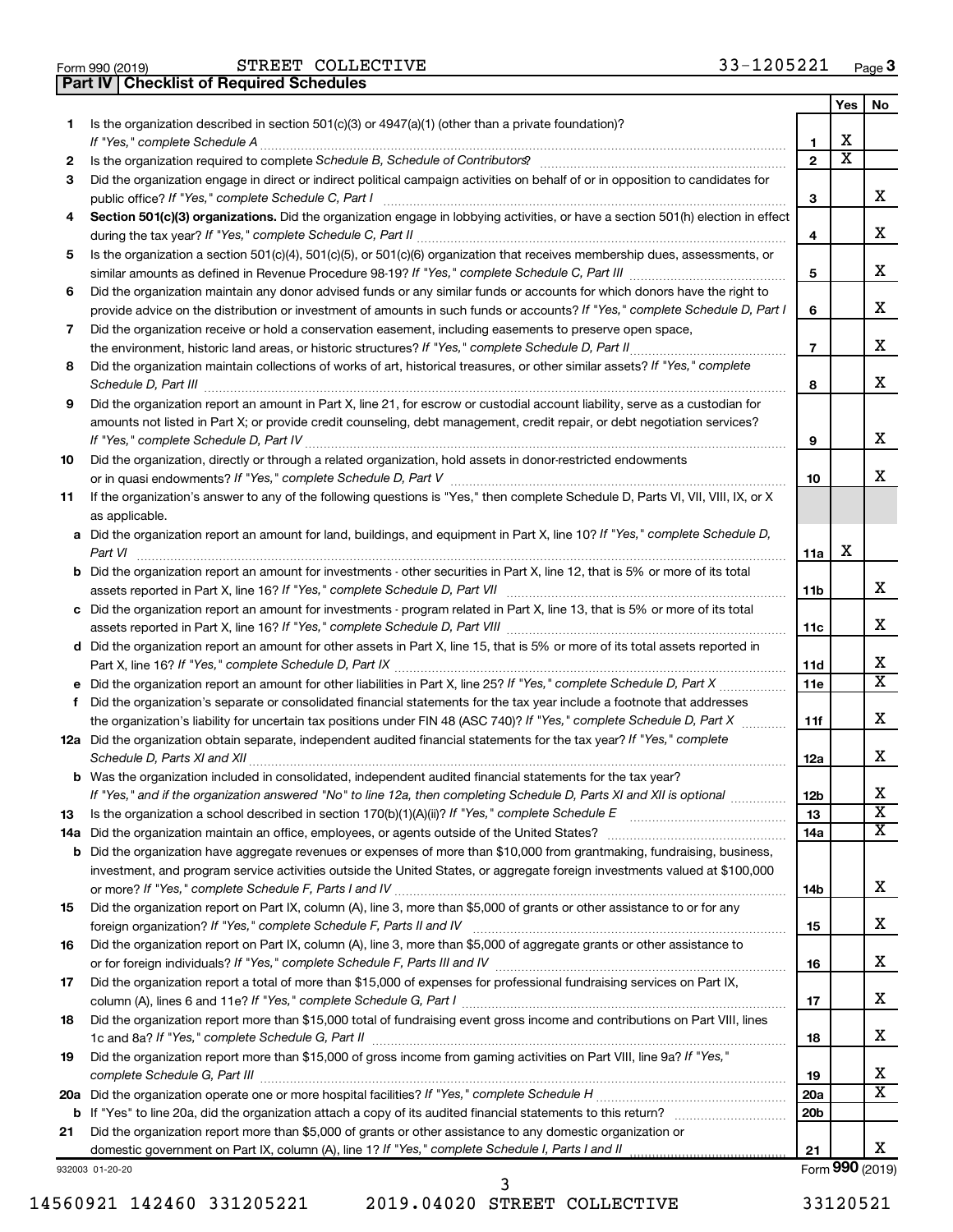|  | Form 990 (2019) |
|--|-----------------|
|  |                 |

*(continued)* **Part IV Checklist of Required Schedules**

|               |                                                                                                                                                                                                                                              |                 | Yes | No                           |
|---------------|----------------------------------------------------------------------------------------------------------------------------------------------------------------------------------------------------------------------------------------------|-----------------|-----|------------------------------|
| 22            | Did the organization report more than \$5,000 of grants or other assistance to or for domestic individuals on                                                                                                                                |                 |     |                              |
|               |                                                                                                                                                                                                                                              | 22              |     | x                            |
| 23            | Did the organization answer "Yes" to Part VII, Section A, line 3, 4, or 5 about compensation of the organization's current<br>and former officers, directors, trustees, key employees, and highest compensated employees? If "Yes," complete |                 |     |                              |
|               | Schedule J                                                                                                                                                                                                                                   | 23              |     | x                            |
|               | 24a Did the organization have a tax-exempt bond issue with an outstanding principal amount of more than \$100,000 as of the                                                                                                                  |                 |     |                              |
|               | last day of the year, that was issued after December 31, 2002? If "Yes," answer lines 24b through 24d and complete                                                                                                                           |                 |     |                              |
|               | Schedule K. If "No," go to line 25a                                                                                                                                                                                                          | 24a             |     | x                            |
|               |                                                                                                                                                                                                                                              | 24 <sub>b</sub> |     |                              |
|               | c Did the organization maintain an escrow account other than a refunding escrow at any time during the year to defease                                                                                                                       |                 |     |                              |
|               | any tax-exempt bonds?                                                                                                                                                                                                                        | 24c             |     |                              |
|               |                                                                                                                                                                                                                                              | 24d             |     |                              |
|               | 25a Section 501(c)(3), 501(c)(4), and 501(c)(29) organizations. Did the organization engage in an excess benefit                                                                                                                             | 25a             |     | x                            |
|               | <b>b</b> Is the organization aware that it engaged in an excess benefit transaction with a disqualified person in a prior year, and                                                                                                          |                 |     |                              |
|               | that the transaction has not been reported on any of the organization's prior Forms 990 or 990-EZ? If "Yes," complete                                                                                                                        |                 |     |                              |
|               | Schedule L, Part I                                                                                                                                                                                                                           | 25b             |     | х                            |
| 26            | Did the organization report any amount on Part X, line 5 or 22, for receivables from or payables to any current                                                                                                                              |                 |     |                              |
|               | or former officer, director, trustee, key employee, creator or founder, substantial contributor, or 35%                                                                                                                                      |                 |     |                              |
|               | controlled entity or family member of any of these persons? If "Yes," complete Schedule L, Part II                                                                                                                                           | 26              |     | x                            |
| 27            | Did the organization provide a grant or other assistance to any current or former officer, director, trustee, key employee,                                                                                                                  |                 |     |                              |
|               | creator or founder, substantial contributor or employee thereof, a grant selection committee member, or to a 35% controlled                                                                                                                  |                 |     |                              |
|               | entity (including an employee thereof) or family member of any of these persons? If "Yes," complete Schedule L, Part III                                                                                                                     | 27              |     | x                            |
| 28            | Was the organization a party to a business transaction with one of the following parties (see Schedule L, Part IV<br>instructions, for applicable filing thresholds, conditions, and exceptions):                                            |                 |     |                              |
|               | a A current or former officer, director, trustee, key employee, creator or founder, or substantial contributor? If                                                                                                                           |                 |     |                              |
|               |                                                                                                                                                                                                                                              | 28a             |     | х                            |
|               |                                                                                                                                                                                                                                              | 28 <sub>b</sub> |     | X                            |
|               | c A 35% controlled entity of one or more individuals and/or organizations described in lines 28a or 28b?If                                                                                                                                   |                 |     |                              |
|               |                                                                                                                                                                                                                                              | 28c             |     | х                            |
| 29            |                                                                                                                                                                                                                                              | 29              |     | $\overline{\text{x}}$        |
| 30            | Did the organization receive contributions of art, historical treasures, or other similar assets, or qualified conservation                                                                                                                  |                 |     |                              |
|               |                                                                                                                                                                                                                                              | 30              |     | х<br>$\overline{\textbf{X}}$ |
| 31            | Did the organization liquidate, terminate, or dissolve and cease operations? If "Yes," complete Schedule N, Part I                                                                                                                           | 31              |     |                              |
| 32            | Did the organization sell, exchange, dispose of, or transfer more than 25% of its net assets? If "Yes," complete<br>Schedule N, Part II                                                                                                      | 32              |     | х                            |
| 33            | Did the organization own 100% of an entity disregarded as separate from the organization under Regulations                                                                                                                                   |                 |     |                              |
|               |                                                                                                                                                                                                                                              | 33              |     | х                            |
| 34            | Was the organization related to any tax-exempt or taxable entity? If "Yes," complete Schedule R, Part II, III, or IV, and                                                                                                                    |                 |     |                              |
|               | Part V, line 1                                                                                                                                                                                                                               | 34              |     | х                            |
|               |                                                                                                                                                                                                                                              | 35a             |     | $\overline{\text{X}}$        |
|               | b If "Yes" to line 35a, did the organization receive any payment from or engage in any transaction with a controlled entity                                                                                                                  |                 |     |                              |
|               |                                                                                                                                                                                                                                              | 35 <sub>b</sub> |     |                              |
| 36            | Section 501(c)(3) organizations. Did the organization make any transfers to an exempt non-charitable related organization?                                                                                                                   |                 |     | х                            |
| 37            | Did the organization conduct more than 5% of its activities through an entity that is not a related organization                                                                                                                             | 36              |     |                              |
|               | and that is treated as a partnership for federal income tax purposes? If "Yes," complete Schedule R, Part VI                                                                                                                                 | 37              |     | x                            |
| 38            | Did the organization complete Schedule O and provide explanations in Schedule O for Part VI, lines 11b and 19?                                                                                                                               |                 |     |                              |
|               |                                                                                                                                                                                                                                              | 38              | X   |                              |
| <b>Part V</b> | <b>Statements Regarding Other IRS Filings and Tax Compliance</b>                                                                                                                                                                             |                 |     |                              |
|               |                                                                                                                                                                                                                                              |                 |     |                              |
|               |                                                                                                                                                                                                                                              |                 | Yes | No                           |
|               | 1a                                                                                                                                                                                                                                           |                 |     |                              |
|               | 1b<br>c Did the organization comply with backup withholding rules for reportable payments to vendors and reportable gaming                                                                                                                   |                 |     |                              |
|               |                                                                                                                                                                                                                                              | 1c              | х   |                              |
|               | 932004 01-20-20                                                                                                                                                                                                                              |                 |     | Form 990 (2019)              |
|               | 4                                                                                                                                                                                                                                            |                 |     |                              |

14560921 142460 331205221 2019.04020 STREET COLLECTIVE 33120521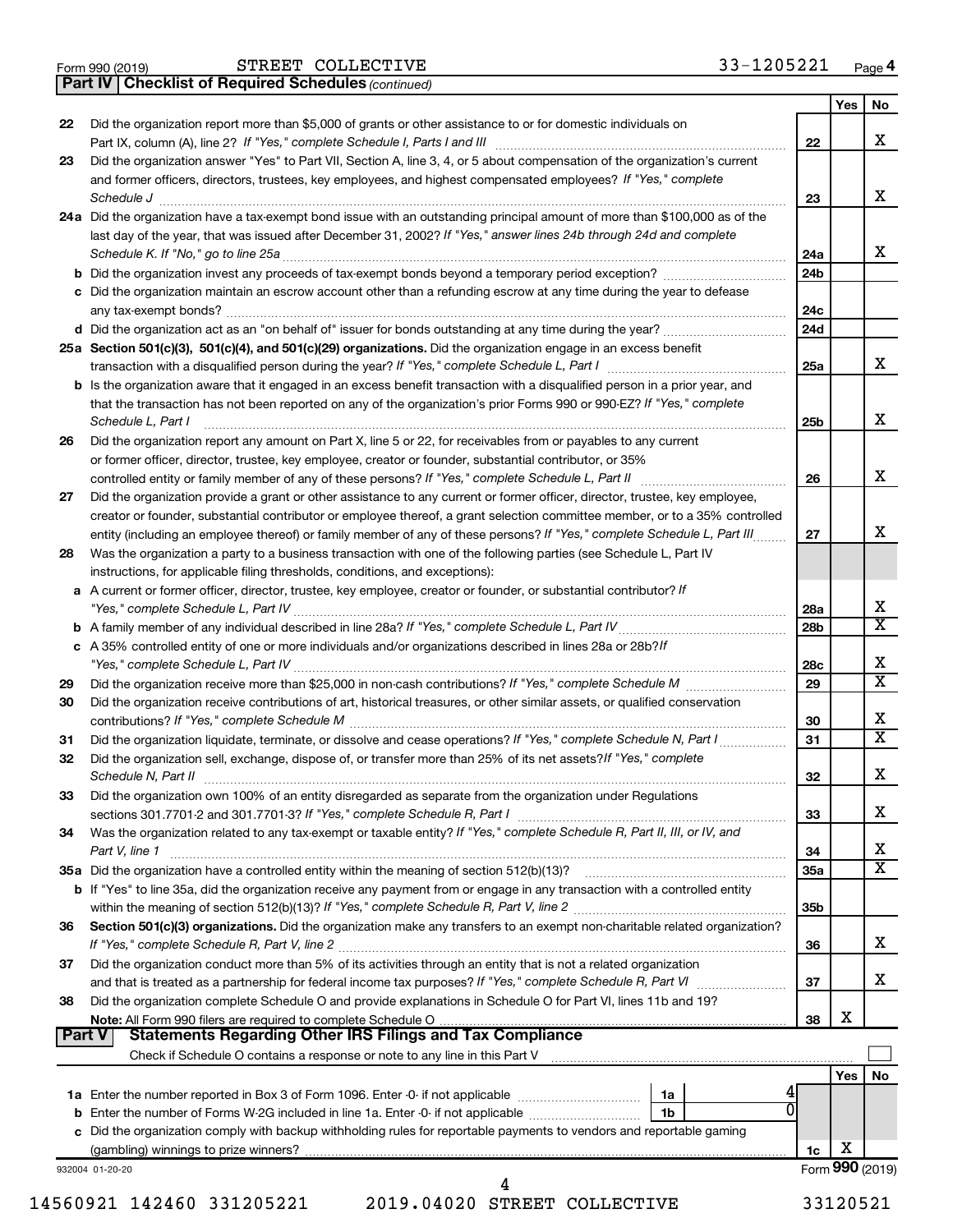| Form 990 (2019) | COLLECTIVE<br><b>STREET</b> | $\begin{array}{c} \n\bullet \bullet \bullet \bullet \bullet \bullet \bullet \bullet \end{array}$<br>1205221<br>$P$ age $\sim$ |
|-----------------|-----------------------------|-------------------------------------------------------------------------------------------------------------------------------|
|-----------------|-----------------------------|-------------------------------------------------------------------------------------------------------------------------------|

| <b>Part V</b> | <b>Statements Regarding Other IRS Filings and Tax Compliance (continued)</b>                                                                    |                |     |                         |
|---------------|-------------------------------------------------------------------------------------------------------------------------------------------------|----------------|-----|-------------------------|
|               |                                                                                                                                                 |                | Yes | No                      |
|               | 2a Enter the number of employees reported on Form W-3, Transmittal of Wage and Tax Statements,                                                  |                |     |                         |
|               | 15<br>filed for the calendar year ending with or within the year covered by this return<br>2a                                                   |                |     |                         |
|               |                                                                                                                                                 | 2 <sub>b</sub> | X   |                         |
|               |                                                                                                                                                 |                |     |                         |
|               | 3a Did the organization have unrelated business gross income of \$1,000 or more during the year?                                                | За             |     | x                       |
|               |                                                                                                                                                 | 3b             |     |                         |
|               | 4a At any time during the calendar year, did the organization have an interest in, or a signature or other authority over, a                    |                |     |                         |
|               | financial account in a foreign country (such as a bank account, securities account, or other financial account)?                                | 4a             |     | x                       |
|               | <b>b</b> If "Yes," enter the name of the foreign country $\blacktriangleright$                                                                  |                |     |                         |
|               | See instructions for filing requirements for FinCEN Form 114, Report of Foreign Bank and Financial Accounts (FBAR).                             |                |     |                         |
|               |                                                                                                                                                 | 5a             |     | x                       |
| b             |                                                                                                                                                 | 5b             |     | $\overline{\mathtt{x}}$ |
|               |                                                                                                                                                 | 5c             |     |                         |
|               | 6a Does the organization have annual gross receipts that are normally greater than \$100,000, and did the organization solicit                  |                |     |                         |
|               |                                                                                                                                                 | 6a             |     | x                       |
|               | <b>b</b> If "Yes," did the organization include with every solicitation an express statement that such contributions or gifts                   |                |     |                         |
|               |                                                                                                                                                 | 6b             |     |                         |
| 7             | Organizations that may receive deductible contributions under section 170(c).                                                                   |                |     |                         |
| a             | Did the organization receive a payment in excess of \$75 made partly as a contribution and partly for goods and services provided to the payor? | 7a             |     | x                       |
|               |                                                                                                                                                 | 7b             |     |                         |
|               | c Did the organization sell, exchange, or otherwise dispose of tangible personal property for which it was required                             |                |     |                         |
|               |                                                                                                                                                 | 7c             |     | x                       |
|               | 7d                                                                                                                                              |                |     |                         |
| е             | Did the organization receive any funds, directly or indirectly, to pay premiums on a personal benefit contract?                                 | 7е             |     |                         |
|               |                                                                                                                                                 | 7f             |     |                         |
| g             | If the organization received a contribution of qualified intellectual property, did the organization file Form 8899 as required?                | 7g             |     |                         |
| h             | If the organization received a contribution of cars, boats, airplanes, or other vehicles, did the organization file a Form 1098-C?              | 7h             |     |                         |
| 8             | Sponsoring organizations maintaining donor advised funds. Did a donor advised fund maintained by the                                            |                |     |                         |
|               | sponsoring organization have excess business holdings at any time during the year?                                                              | 8              |     |                         |
| 9             | Sponsoring organizations maintaining donor advised funds.                                                                                       |                |     |                         |
| а             | Did the sponsoring organization make any taxable distributions under section 4966?                                                              | 9а             |     |                         |
| b             | Did the sponsoring organization make a distribution to a donor, donor advisor, or related person?                                               | 9b             |     |                         |
| 10            | Section 501(c)(7) organizations. Enter:                                                                                                         |                |     |                         |
| а             | 10a                                                                                                                                             |                |     |                         |
|               | 10 <sub>b</sub><br>b Gross receipts, included on Form 990, Part VIII, line 12, for public use of club facilities                                |                |     |                         |
| 11            | Section 501(c)(12) organizations. Enter:                                                                                                        |                |     |                         |
|               | 11a                                                                                                                                             |                |     |                         |
|               | b Gross income from other sources (Do not net amounts due or paid to other sources against                                                      |                |     |                         |
|               | 11b                                                                                                                                             |                |     |                         |
|               | 12a Section 4947(a)(1) non-exempt charitable trusts. Is the organization filing Form 990 in lieu of Form 1041?                                  | 12a            |     |                         |
|               | 12 <sub>b</sub><br><b>b</b> If "Yes," enter the amount of tax-exempt interest received or accrued during the year                               |                |     |                         |
| 13            | Section 501(c)(29) qualified nonprofit health insurance issuers.                                                                                |                |     |                         |
|               | a Is the organization licensed to issue qualified health plans in more than one state?                                                          | 13a            |     |                         |
|               | Note: See the instructions for additional information the organization must report on Schedule O.                                               |                |     |                         |
|               | <b>b</b> Enter the amount of reserves the organization is required to maintain by the states in which the                                       |                |     |                         |
|               | 13 <sub>b</sub>                                                                                                                                 |                |     |                         |
|               | 13с                                                                                                                                             |                |     | X                       |
|               | 14a Did the organization receive any payments for indoor tanning services during the tax year?                                                  | 14a            |     |                         |
|               | <b>b</b> If "Yes," has it filed a Form 720 to report these payments? If "No," provide an explanation on Schedule O                              | 14b            |     |                         |
| 15            | Is the organization subject to the section 4960 tax on payment(s) of more than \$1,000,000 in remuneration or                                   |                |     |                         |
|               |                                                                                                                                                 | 15             |     | x                       |
|               | If "Yes," see instructions and file Form 4720, Schedule N.                                                                                      |                |     | x                       |
| 16            | Is the organization an educational institution subject to the section 4968 excise tax on net investment income?                                 | 16             |     |                         |
|               | If "Yes," complete Form 4720, Schedule O.                                                                                                       |                |     |                         |

Form (2019) **990**

932005 01-20-20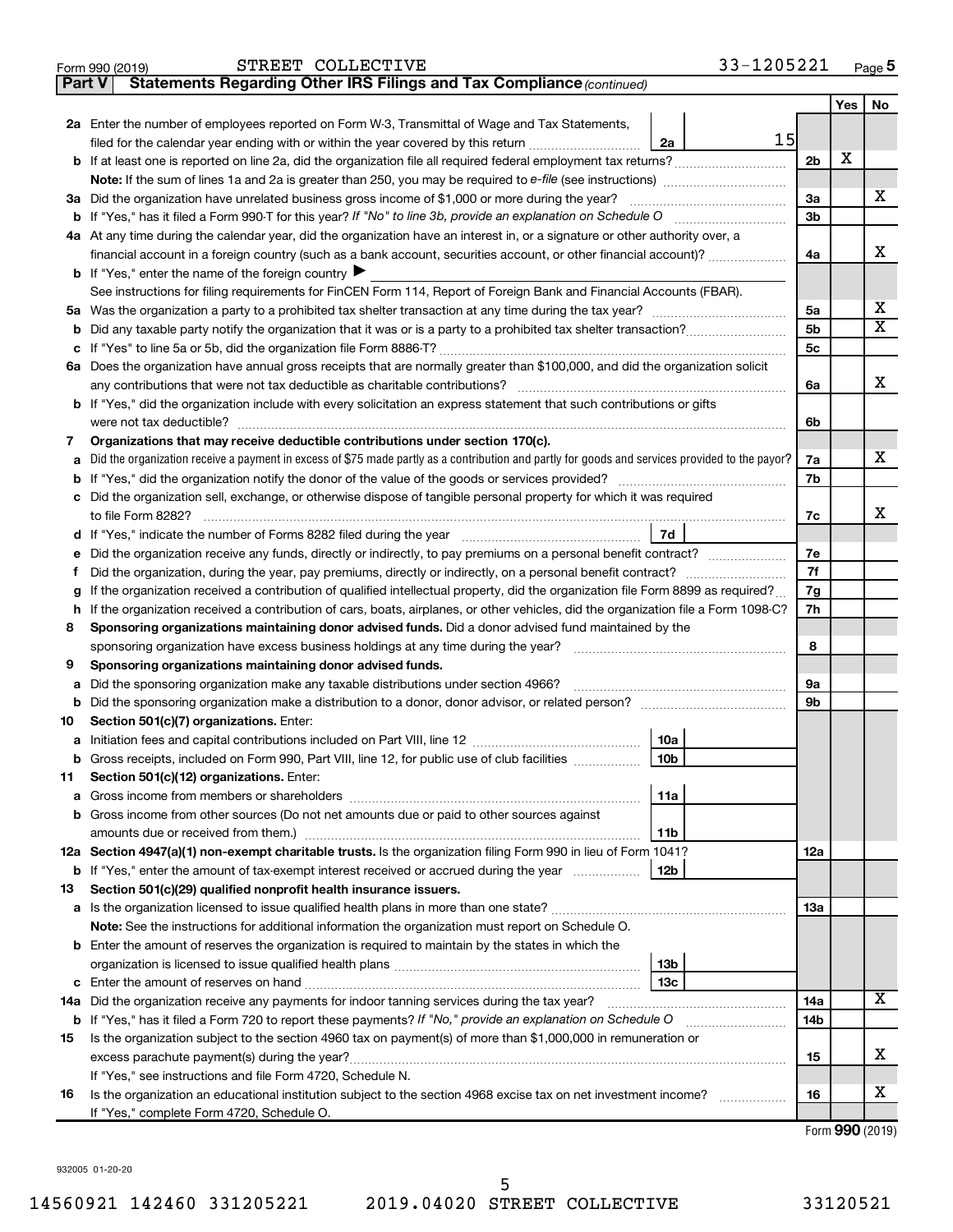### Form 990 (2019)  $\begin{array}{cccc} \text{STREET} & \text{COLLECTIVE} \end{array}$  33–1205221  $_{\text{Page}}$

**Part VI** Governance, Management, and Disclosure For each "Yes" response to lines 2 through 7b below, and for a "No" response *to line 8a, 8b, or 10b below, describe the circumstances, processes, or changes on Schedule O. See instructions.*

|     |                                                                                                                                                                          |                               |                         |                         | $\overline{\mathbf{X}}$ |
|-----|--------------------------------------------------------------------------------------------------------------------------------------------------------------------------|-------------------------------|-------------------------|-------------------------|-------------------------|
|     | <b>Section A. Governing Body and Management</b>                                                                                                                          |                               |                         |                         |                         |
|     |                                                                                                                                                                          |                               |                         | Yes                     | No                      |
|     | 1a Enter the number of voting members of the governing body at the end of the tax year                                                                                   | 12<br>1a                      |                         |                         |                         |
|     | If there are material differences in voting rights among members of the governing body, or if the governing                                                              |                               |                         |                         |                         |
|     | body delegated broad authority to an executive committee or similar committee, explain on Schedule O.                                                                    |                               |                         |                         |                         |
| b   | Enter the number of voting members included on line 1a, above, who are independent                                                                                       | 1b                            | 0                       |                         |                         |
| 2   | Did any officer, director, trustee, or key employee have a family relationship or a business relationship with any other                                                 |                               |                         |                         |                         |
|     | officer, director, trustee, or key employee?                                                                                                                             |                               | $\mathbf{2}$            |                         | x                       |
| 3   | Did the organization delegate control over management duties customarily performed by or under the direct supervision                                                    |                               |                         |                         |                         |
|     |                                                                                                                                                                          |                               | 3                       |                         |                         |
| 4   | Did the organization make any significant changes to its governing documents since the prior Form 990 was filed?                                                         |                               | 4                       |                         |                         |
| 5   |                                                                                                                                                                          |                               | $\overline{\mathbf{5}}$ |                         |                         |
| 6   |                                                                                                                                                                          |                               | 6                       |                         |                         |
| 7a  | Did the organization have members, stockholders, or other persons who had the power to elect or appoint one or                                                           |                               |                         |                         |                         |
|     |                                                                                                                                                                          |                               | 7a                      |                         |                         |
|     | <b>b</b> Are any governance decisions of the organization reserved to (or subject to approval by) members, stockholders, or                                              |                               |                         |                         |                         |
|     | persons other than the governing body?                                                                                                                                   |                               | 7b                      |                         |                         |
| 8   | Did the organization contemporaneously document the meetings held or written actions undertaken during the year by the following:                                        |                               |                         |                         |                         |
|     |                                                                                                                                                                          |                               | 8a                      | x                       |                         |
|     |                                                                                                                                                                          |                               | 8b                      | $\overline{\mathbf{x}}$ |                         |
| 9   | Is there any officer, director, trustee, or key employee listed in Part VII, Section A, who cannot be reached at the                                                     |                               |                         |                         |                         |
|     |                                                                                                                                                                          |                               | 9                       |                         |                         |
|     | Section B. Policies (This Section B requests information about policies not required by the Internal Revenue Code.)                                                      |                               |                         |                         |                         |
|     |                                                                                                                                                                          |                               |                         | Yes                     |                         |
|     |                                                                                                                                                                          |                               | 10a                     |                         |                         |
|     | <b>b</b> If "Yes," did the organization have written policies and procedures governing the activities of such chapters, affiliates,                                      |                               |                         |                         |                         |
|     |                                                                                                                                                                          |                               | 10 <sub>b</sub>         |                         |                         |
|     | 11a Has the organization provided a complete copy of this Form 990 to all members of its governing body before filing the form?                                          |                               | 11a                     | X                       |                         |
|     | <b>b</b> Describe in Schedule O the process, if any, used by the organization to review this Form 990.                                                                   |                               |                         |                         |                         |
| 12a |                                                                                                                                                                          |                               | 12a                     | x                       |                         |
| b   | Were officers, directors, or trustees, and key employees required to disclose annually interests that could give rise to conflicts?                                      |                               | 12 <sub>b</sub>         | $\overline{\textbf{x}}$ |                         |
|     | c Did the organization regularly and consistently monitor and enforce compliance with the policy? If "Yes," describe                                                     |                               |                         |                         |                         |
|     | in Schedule O how this was done manufactured and continuum and contact the way to the set of the set of the schedule O how this was done                                 |                               | 12c                     | х                       |                         |
| 13  |                                                                                                                                                                          |                               | 13                      |                         |                         |
| 14  | Did the organization have a written document retention and destruction policy? [11] manufaction manufaction in                                                           |                               | 14                      |                         |                         |
| 15  | Did the process for determining compensation of the following persons include a review and approval by independent                                                       |                               |                         |                         |                         |
|     | persons, comparability data, and contemporaneous substantiation of the deliberation and decision?                                                                        |                               |                         |                         |                         |
|     |                                                                                                                                                                          |                               | 15a                     |                         |                         |
|     |                                                                                                                                                                          |                               | 15b                     |                         |                         |
|     | If "Yes" to line 15a or 15b, describe the process in Schedule O (see instructions).                                                                                      |                               |                         |                         |                         |
|     |                                                                                                                                                                          |                               |                         |                         |                         |
|     | 16a Did the organization invest in, contribute assets to, or participate in a joint venture or similar arrangement with a                                                |                               |                         |                         |                         |
|     | taxable entity during the year?<br><b>b</b> If "Yes," did the organization follow a written policy or procedure requiring the organization to evaluate its participation |                               | 16a                     |                         |                         |
|     |                                                                                                                                                                          |                               |                         |                         |                         |
|     | in joint venture arrangements under applicable federal tax law, and take steps to safeguard the organization's                                                           |                               |                         |                         |                         |
|     | exempt status with respect to such arrangements?                                                                                                                         |                               | 16b                     |                         |                         |
|     | <b>Section C. Disclosure</b><br><b>NONE</b>                                                                                                                              |                               |                         |                         |                         |
| 17  | List the states with which a copy of this Form 990 is required to be filed $\blacktriangleright$                                                                         |                               |                         |                         |                         |
| 18  | Section 6104 requires an organization to make its Forms 1023 (1024 or 1024-A, if applicable), 990, and 990-T (Section 501(c)(3)s only) available                         |                               |                         |                         |                         |
|     | for public inspection. Indicate how you made these available. Check all that apply.                                                                                      |                               |                         |                         |                         |
|     | $X$ Own website<br>$\lfloor x \rfloor$ Upon request<br>Another's website                                                                                                 | Other (explain on Schedule O) |                         |                         |                         |
| 19  | Describe on Schedule O whether (and if so, how) the organization made its governing documents, conflict of interest policy, and financial                                |                               |                         |                         |                         |
|     | statements available to the public during the tax year.                                                                                                                  |                               |                         |                         |                         |
| 20  | State the name, address, and telephone number of the person who possesses the organization's books and records                                                           |                               |                         |                         |                         |
|     | DEB MARLEY - (515) 288-8022                                                                                                                                              |                               |                         |                         |                         |
|     | 506 E 6TH ST STE 100, DES MOINES,<br>IA<br>50309                                                                                                                         |                               |                         |                         |                         |
|     | 932006 01-20-20                                                                                                                                                          |                               |                         | Form 990 (2019)         |                         |
|     | 6                                                                                                                                                                        |                               |                         |                         |                         |
|     | 14560921 142460 331205221<br>2019.04020 STREET COLLECTIVE                                                                                                                |                               |                         | 33120521                |                         |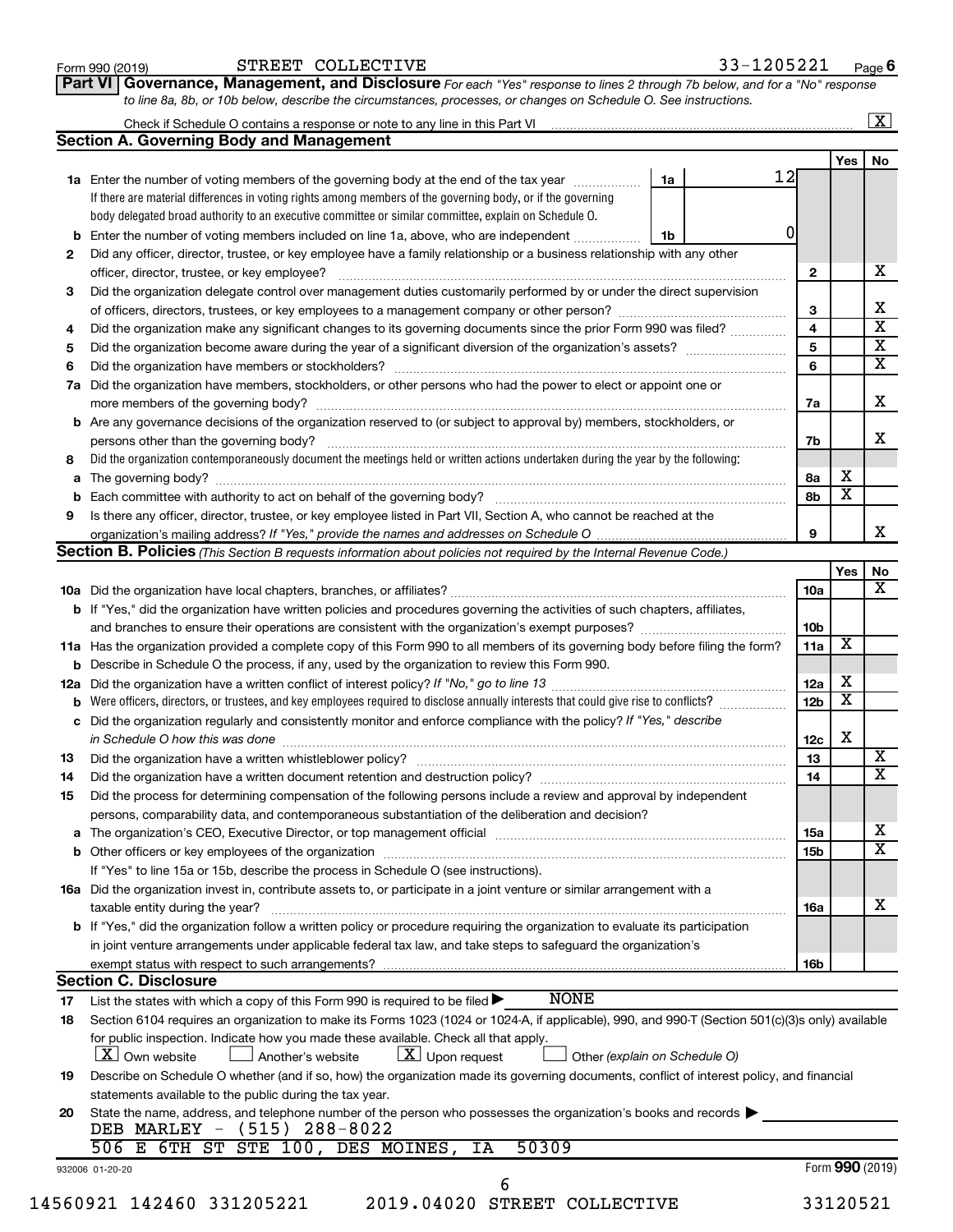$\Box$ 

| Part VII Compensation of Officers, Directors, Trustees, Key Employees, Highest Compensated |  |  |  |
|--------------------------------------------------------------------------------------------|--|--|--|
| <b>Employees, and Independent Contractors</b>                                              |  |  |  |

Check if Schedule O contains a response or note to any line in this Part VII

**Section A. Officers, Directors, Trustees, Key Employees, and Highest Compensated Employees**

**1a**  Complete this table for all persons required to be listed. Report compensation for the calendar year ending with or within the organization's tax year.  $\bullet$  List all of the organization's current officers, directors, trustees (whether individuals or organizations), regardless of amount of compensation.

Enter -0- in columns (D), (E), and (F) if no compensation was paid.

**•** List all of the organization's current key employees, if any. See instructions for definition of "key employee."

• List the organization's five *current* highest compensated employees (other than an officer, director, trustee, or key employee) who received reportable compensation (Box 5 of Form W-2 and/or Box 7 of Form 1099-MISC) of more than \$100,000 from the organization and any related organizations.

 $\bullet$  List all of the organization's former officers, key employees, and highest compensated employees who received more than \$100,000 of reportable compensation from the organization and any related organizations.

**•** List all of the organization's former directors or trustees that received, in the capacity as a former director or trustee of the organization, more than \$10,000 of reportable compensation from the organization and any related organizations.

See instructions for the order in which to list the persons above.

 $\boxed{\textbf{X}}$  Check this box if neither the organization nor any related organization compensated any current officer, director, or trustee.

| (A)                         | (B)                  |                                |                       | (C)      |              |                                                                  |        | (D)                             | (E)             | (F)                      |
|-----------------------------|----------------------|--------------------------------|-----------------------|----------|--------------|------------------------------------------------------------------|--------|---------------------------------|-----------------|--------------------------|
| Name and title              | Average              |                                |                       | Position |              | (do not check more than one                                      |        | Reportable                      | Reportable      | Estimated                |
|                             | hours per            |                                |                       |          |              | box, unless person is both an<br>officer and a director/trustee) |        | compensation                    | compensation    | amount of                |
|                             | week                 |                                |                       |          |              |                                                                  |        | from                            | from related    | other                    |
|                             | (list any            |                                |                       |          |              |                                                                  |        | the                             | organizations   | compensation             |
|                             | hours for<br>related |                                |                       |          |              |                                                                  |        | organization<br>(W-2/1099-MISC) | (W-2/1099-MISC) | from the<br>organization |
|                             | organizations        |                                |                       |          |              |                                                                  |        |                                 |                 | and related              |
|                             | below                |                                |                       |          |              |                                                                  |        |                                 |                 | organizations            |
|                             | line)                | Individual trustee or director | Institutional trustee | Officer  | Key employee | Highest compensated<br>employee                                  | Former |                                 |                 |                          |
| TONY CHANCE<br>(1)          | 1.50                 |                                |                       |          |              |                                                                  |        |                                 |                 |                          |
| <b>DIRECTOR</b>             |                      | $\mathbf X$                    |                       |          |              |                                                                  |        | $\mathbf 0$ .                   | 0.              | $\mathbf 0$ .            |
| (2)<br>ALISON VAN PELT      | 1.00                 |                                |                       |          |              |                                                                  |        |                                 |                 |                          |
| <b>DIRECTOR</b>             |                      | $\mathbf X$                    |                       |          |              |                                                                  |        | $\mathbf 0$ .                   | $\mathbf 0$ .   | $\mathbf 0$ .            |
| EMILEE RICHARDSON<br>(3)    | 4.00                 |                                |                       |          |              |                                                                  |        |                                 |                 |                          |
| DIRECTOR-CHAIR              |                      | $\mathbf X$                    |                       |          |              |                                                                  |        | $\mathbf 0$ .                   | $\mathbf 0$     | $0$ .                    |
| JOHNNY ALCIVAR<br>(4)       | 4.00                 |                                |                       |          |              |                                                                  |        |                                 |                 |                          |
| DIRECTOR-SECRETARY          |                      | $\mathbf X$                    |                       |          |              |                                                                  |        | $\mathbf 0$ .                   | $\mathbf 0$ .   | $\mathbf 0$ .            |
| (5)<br>ANNE PHAM, TREASURER | 4.00                 |                                |                       |          |              |                                                                  |        |                                 |                 |                          |
| <b>DIRECTOR</b>             |                      | X                              |                       |          |              |                                                                  |        | $\mathbf 0$ .                   | $\mathbf 0$ .   | $\mathbf 0$ .            |
| (6)<br>MINDY MOORE          | 1.00                 |                                |                       |          |              |                                                                  |        |                                 |                 |                          |
| <b>DIRECTOR</b>             |                      | $\mathbf X$                    |                       |          |              |                                                                  |        | 0.                              | $\mathbf 0$ .   | $0$ .                    |
| DR. DAN BALDI<br>(7)        | 1.00                 |                                |                       |          |              |                                                                  |        |                                 |                 |                          |
| <b>DIRECTOR</b>             |                      | $\mathbf X$                    |                       |          |              |                                                                  |        | $\mathbf 0$ .                   | 0.              | $\mathbf 0$ .            |
| DAN JOHANNSEN<br>(8)        | 4.00                 |                                |                       |          |              |                                                                  |        |                                 |                 |                          |
| <b>DIRECTOR</b>             |                      | $\mathbf X$                    |                       |          |              |                                                                  |        | 0.                              | 0.              | $\boldsymbol{0}$ .       |
| <b>MATT HARDIN</b><br>(9)   | 3.00                 |                                |                       |          |              |                                                                  |        |                                 |                 |                          |
| DIRECTOR, VICE CHAIR        |                      | $\mathbf X$                    |                       |          |              |                                                                  |        | 0.                              | 0.              | $\mathbf 0$ .            |
| (10) KYLE LUTTGEHARM        | 4.00                 |                                |                       |          |              |                                                                  |        |                                 |                 |                          |
| <b>DIRECTOR</b>             |                      | $\mathbf X$                    |                       |          |              |                                                                  |        | $\mathbf 0$ .                   | 0.              | $0$ .                    |
| (11) CARL GROTH             | 1.00                 |                                |                       |          |              |                                                                  |        |                                 |                 |                          |
| <b>DIRECTOR</b>             |                      | $\mathbf X$                    |                       |          |              |                                                                  |        | $\mathbf 0$ .                   | 0.              | $\mathbf 0$ .            |
| (12) MAK SUCESKA            | 1.00                 |                                |                       |          |              |                                                                  |        |                                 |                 |                          |
| <b>DIRECTOR</b>             |                      | X                              |                       |          |              |                                                                  |        | $\mathbf 0$ .                   | $\mathbf 0$ .   | $0$ .                    |
|                             |                      |                                |                       |          |              |                                                                  |        |                                 |                 |                          |
|                             |                      |                                |                       |          |              |                                                                  |        |                                 |                 |                          |
|                             |                      |                                |                       |          |              |                                                                  |        |                                 |                 |                          |
|                             |                      |                                |                       |          |              |                                                                  |        |                                 |                 |                          |
|                             |                      |                                |                       |          |              |                                                                  |        |                                 |                 |                          |
|                             |                      |                                |                       |          |              |                                                                  |        |                                 |                 |                          |
|                             |                      |                                |                       |          |              |                                                                  |        |                                 |                 |                          |
|                             |                      |                                |                       |          |              |                                                                  |        |                                 |                 |                          |
|                             |                      |                                |                       |          |              |                                                                  |        |                                 |                 |                          |
|                             |                      |                                |                       |          |              |                                                                  |        |                                 |                 |                          |

932007 01-20-20

7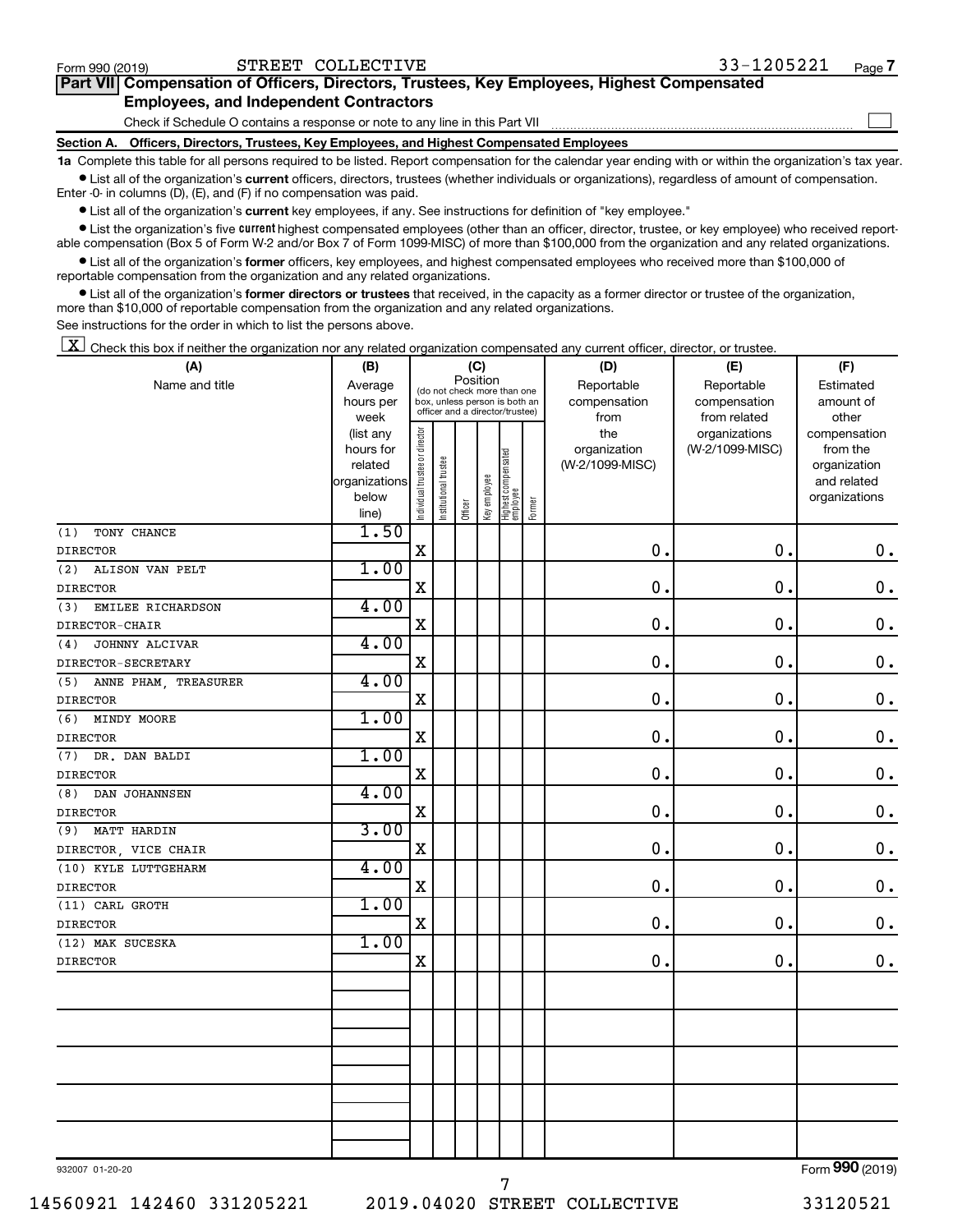|                 | STREET COLLECTIVE<br>Form 990 (2019)                                                                                                                                                                                                                   |                                                         |                                |                            |                 |              |                                                                                                 |        |                                                  | 33-1205221                                                         |          |                              |                                                          | Page 8                 |
|-----------------|--------------------------------------------------------------------------------------------------------------------------------------------------------------------------------------------------------------------------------------------------------|---------------------------------------------------------|--------------------------------|----------------------------|-----------------|--------------|-------------------------------------------------------------------------------------------------|--------|--------------------------------------------------|--------------------------------------------------------------------|----------|------------------------------|----------------------------------------------------------|------------------------|
| <b>Part VII</b> | Section A. Officers, Directors, Trustees, Key Employees, and Highest Compensated Employees (continued)                                                                                                                                                 |                                                         |                                |                            |                 |              |                                                                                                 |        |                                                  |                                                                    |          |                              |                                                          |                        |
|                 | (A)<br>Name and title                                                                                                                                                                                                                                  | (B)<br>Average<br>hours per<br>week<br>(list any        |                                |                            | (C)<br>Position |              | (do not check more than one<br>box, unless person is both an<br>officer and a director/trustee) |        | (D)<br>Reportable<br>compensation<br>from<br>the | (E)<br>Reportable<br>compensation<br>from related<br>organizations |          |                              | (F)<br>Estimated<br>amount of<br>other<br>compensation   |                        |
|                 |                                                                                                                                                                                                                                                        | hours for<br>related<br>organizations<br>below<br>line) | Individual trustee or director | trustee<br>Institutional t | Officer         | Key employee | Highest compensated<br> employee                                                                | Former | organization<br>(W-2/1099-MISC)                  | (W-2/1099-MISC)                                                    |          |                              | from the<br>organization<br>and related<br>organizations |                        |
|                 |                                                                                                                                                                                                                                                        |                                                         |                                |                            |                 |              |                                                                                                 |        |                                                  |                                                                    |          |                              |                                                          |                        |
|                 |                                                                                                                                                                                                                                                        |                                                         |                                |                            |                 |              |                                                                                                 |        |                                                  |                                                                    |          |                              |                                                          |                        |
|                 |                                                                                                                                                                                                                                                        |                                                         |                                |                            |                 |              |                                                                                                 |        |                                                  |                                                                    |          |                              |                                                          |                        |
|                 |                                                                                                                                                                                                                                                        |                                                         |                                |                            |                 |              |                                                                                                 |        |                                                  |                                                                    |          |                              |                                                          |                        |
|                 |                                                                                                                                                                                                                                                        |                                                         |                                |                            |                 |              |                                                                                                 |        |                                                  |                                                                    |          |                              |                                                          |                        |
|                 |                                                                                                                                                                                                                                                        |                                                         |                                |                            |                 |              |                                                                                                 |        |                                                  |                                                                    |          |                              |                                                          |                        |
|                 |                                                                                                                                                                                                                                                        |                                                         |                                |                            |                 |              |                                                                                                 |        |                                                  |                                                                    |          |                              |                                                          |                        |
|                 |                                                                                                                                                                                                                                                        |                                                         |                                |                            |                 |              |                                                                                                 |        | 0.                                               |                                                                    | о.       |                              |                                                          | $0$ .                  |
|                 | 1b Subtotal                                                                                                                                                                                                                                            |                                                         |                                |                            |                 |              |                                                                                                 |        | $\overline{0}$ .<br>0.                           |                                                                    | 0.<br>О. |                              |                                                          | $\overline{0}$ .<br>σ. |
| 2               | Total number of individuals (including but not limited to those listed above) who received more than \$100,000 of reportable<br>compensation from the organization $\blacktriangleright$                                                               |                                                         |                                |                            |                 |              |                                                                                                 |        |                                                  |                                                                    |          |                              |                                                          | 0                      |
| з               | Did the organization list any former officer, director, trustee, key employee, or highest compensated employee on                                                                                                                                      |                                                         |                                |                            |                 |              |                                                                                                 |        |                                                  |                                                                    |          |                              | Yes                                                      | No.                    |
| 4               | line 1a? If "Yes," complete Schedule J for such individual<br>For any individual listed on line 1a, is the sum of reportable compensation and other compensation from the organization                                                                 |                                                         |                                |                            |                 |              |                                                                                                 |        |                                                  |                                                                    |          | 3<br>$\overline{\mathbf{4}}$ |                                                          | х<br>х                 |
| 5               | Did any person listed on line 1a receive or accrue compensation from any unrelated organization or individual for services                                                                                                                             |                                                         |                                |                            |                 |              |                                                                                                 |        |                                                  |                                                                    |          | 5                            |                                                          | X                      |
|                 | <b>Section B. Independent Contractors</b>                                                                                                                                                                                                              |                                                         |                                |                            |                 |              |                                                                                                 |        |                                                  |                                                                    |          |                              |                                                          |                        |
| 1               | Complete this table for your five highest compensated independent contractors that received more than \$100,000 of compensation from<br>the organization. Report compensation for the calendar year ending with or within the organization's tax year. |                                                         |                                |                            |                 |              |                                                                                                 |        |                                                  |                                                                    |          |                              |                                                          |                        |
|                 | (A)<br>Name and business address                                                                                                                                                                                                                       |                                                         |                                | <b>NONE</b>                |                 |              |                                                                                                 |        | (B)<br>Description of services                   |                                                                    |          | (C)                          | Compensation                                             |                        |
|                 |                                                                                                                                                                                                                                                        |                                                         |                                |                            |                 |              |                                                                                                 |        |                                                  |                                                                    |          |                              |                                                          |                        |
|                 |                                                                                                                                                                                                                                                        |                                                         |                                |                            |                 |              |                                                                                                 |        |                                                  |                                                                    |          |                              |                                                          |                        |
|                 |                                                                                                                                                                                                                                                        |                                                         |                                |                            |                 |              |                                                                                                 |        |                                                  |                                                                    |          |                              |                                                          |                        |
|                 |                                                                                                                                                                                                                                                        |                                                         |                                |                            |                 |              |                                                                                                 |        |                                                  |                                                                    |          |                              |                                                          |                        |
| 2               | Total number of independent contractors (including but not limited to those listed above) who received more than<br>\$100,000 of compensation from the organization                                                                                    |                                                         |                                |                            |                 |              | U                                                                                               |        |                                                  |                                                                    |          |                              | $F_{\alpha r}$ 990 (2019)                                |                        |

932008 01-20-20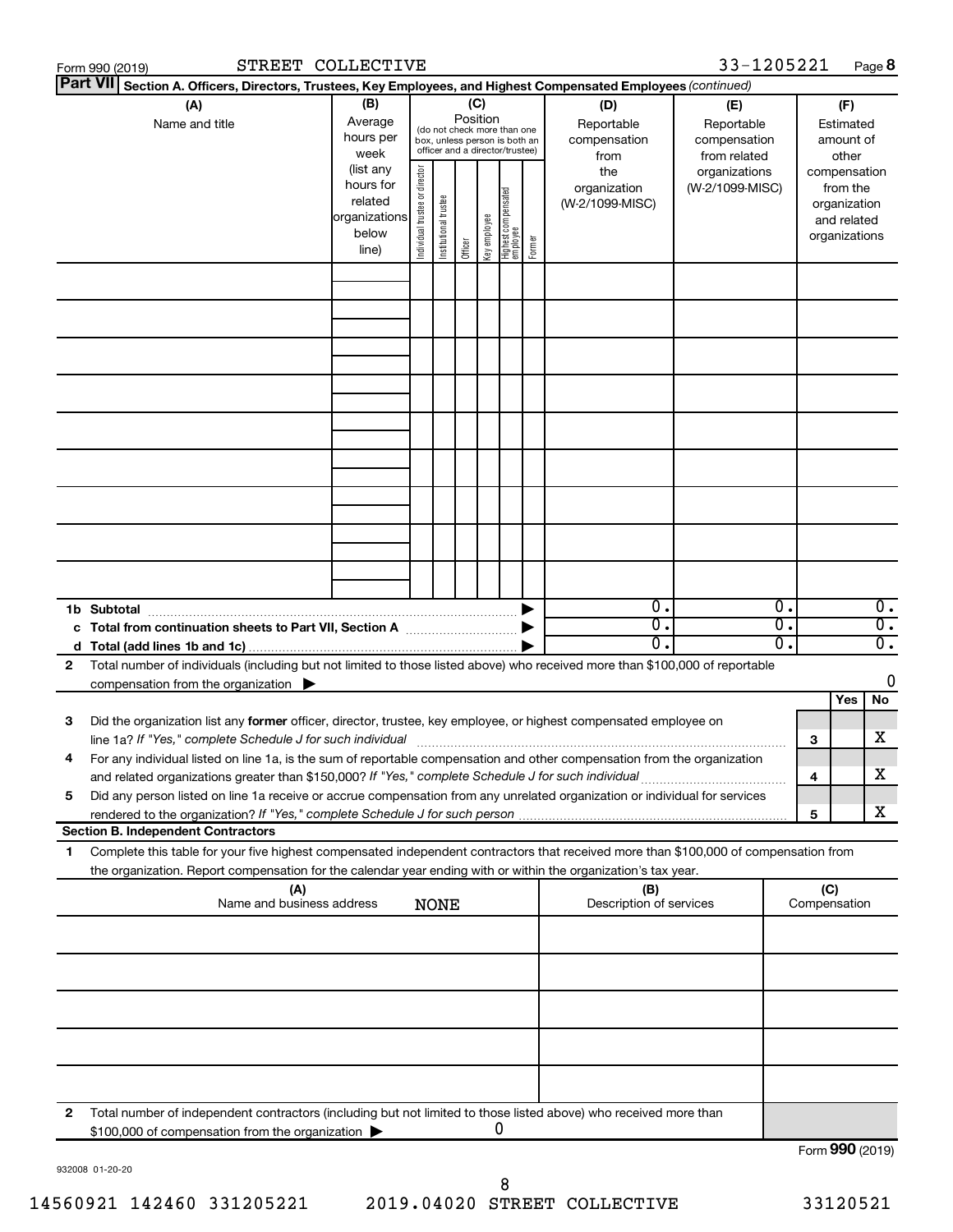| Related or exempt<br>Unrelated<br>Total revenue<br>from tax under<br>function revenue<br>business revenue<br>Contributions, Gifts, Grants<br>and Other Similar Amounts<br>1a<br><b>1 a</b> Federated campaigns<br>1 <sub>b</sub><br><b>b</b> Membership dues<br>1 <sub>c</sub><br>c Fundraising events<br>1 <sub>d</sub><br>d Related organizations<br>20,000.<br>1e<br>e Government grants (contributions)<br>All other contributions, gifts, grants, and<br>84,292.<br>similar amounts not included above<br>1f<br>$1g$ \$<br>g Noncash contributions included in lines 1a-1f<br>104,292.<br><b>Business Code</b><br>63,930.<br>63,930.<br>900099<br><b>BCYCLE</b><br>Program Service<br>Revenue<br>2a<br>38,090.<br>38,090.<br>900099<br>FUNDRAISING PROGRAM<br>b<br>19,455.<br>19,455.<br>900099<br><b>BIKE MONTH</b><br>C.<br>900099<br>12,487.<br>12,487.<br><b>MAPS</b><br>d<br>е<br>900099<br>27,256.<br>27,256.<br>All other program service revenue<br>161, 218.<br>3<br>Investment income (including dividends, interest, and<br>Income from investment of tax-exempt bond proceeds<br>4<br>5<br>(i) Real<br>(ii) Personal<br>6a<br>Gross rents<br>6а<br>.<br>6 <sub>b</sub><br>Less: rental expenses<br>b<br>c Rental income or (loss)<br>6с<br>d Net rental income or (loss)<br>(i) Securities<br>(ii) Other<br>7 a Gross amount from sales of<br>assets other than inventory<br>7a<br><b>b</b> Less: cost or other basis<br><b>Other Revenue</b><br>and sales expenses<br>7b<br>7c<br>c Gain or (loss)<br>8 a Gross income from fundraising events (not<br>including \$<br>contributions reported on line 1c). See<br> 8a<br>8b<br><b>b</b> Less: direct expenses <b>constants</b> b<br>c Net income or (loss) from fundraising events<br>.<br>9 a Gross income from gaming activities. See<br> 9a<br>9 <sub>b</sub><br><b>b</b> Less: direct expenses <b>manually</b><br>c Net income or (loss) from gaming activities<br>10 a Gross sales of inventory, less returns<br>$ 10a $ 212,902.<br>$\frac{1}{10}$ 27, 232.<br><b>b</b> Less: cost of goods sold<br>185,670.<br>185,670.<br>c Net income or (loss) from sales of inventory<br><b>Business Code</b><br>Miscellaneous<br>Revenue<br>11a<br><u> 1989 - Johann John Stone, markin fan it ferstjer fan it ferstjer fan it ferstjer fan it ferstjer fan it fers</u><br>b<br>с<br><u> 1989 - Johann Stein, mars an de Francisco (f. 19</u><br>451,180.<br>346,888.<br>0.<br>$\overline{0}$ .<br>12<br>932009 01-20-20 |  |  |  |  |  |     |                |                                               |
|----------------------------------------------------------------------------------------------------------------------------------------------------------------------------------------------------------------------------------------------------------------------------------------------------------------------------------------------------------------------------------------------------------------------------------------------------------------------------------------------------------------------------------------------------------------------------------------------------------------------------------------------------------------------------------------------------------------------------------------------------------------------------------------------------------------------------------------------------------------------------------------------------------------------------------------------------------------------------------------------------------------------------------------------------------------------------------------------------------------------------------------------------------------------------------------------------------------------------------------------------------------------------------------------------------------------------------------------------------------------------------------------------------------------------------------------------------------------------------------------------------------------------------------------------------------------------------------------------------------------------------------------------------------------------------------------------------------------------------------------------------------------------------------------------------------------------------------------------------------------------------------------------------------------------------------------------------------------------------------------------------------------------------------------------------------------------------------------------------------------------------------------------------------------------------------------------------------------------------------------------------------------------------------------------------------------------------------------------------------------------------------------------------------------------------------------------------------------------------------|--|--|--|--|--|-----|----------------|-----------------------------------------------|
|                                                                                                                                                                                                                                                                                                                                                                                                                                                                                                                                                                                                                                                                                                                                                                                                                                                                                                                                                                                                                                                                                                                                                                                                                                                                                                                                                                                                                                                                                                                                                                                                                                                                                                                                                                                                                                                                                                                                                                                                                                                                                                                                                                                                                                                                                                                                                                                                                                                                                        |  |  |  |  |  | (B) | $\overline{C}$ | (D)<br>Revenue excluded<br>sections 512 - 514 |
|                                                                                                                                                                                                                                                                                                                                                                                                                                                                                                                                                                                                                                                                                                                                                                                                                                                                                                                                                                                                                                                                                                                                                                                                                                                                                                                                                                                                                                                                                                                                                                                                                                                                                                                                                                                                                                                                                                                                                                                                                                                                                                                                                                                                                                                                                                                                                                                                                                                                                        |  |  |  |  |  |     |                |                                               |
|                                                                                                                                                                                                                                                                                                                                                                                                                                                                                                                                                                                                                                                                                                                                                                                                                                                                                                                                                                                                                                                                                                                                                                                                                                                                                                                                                                                                                                                                                                                                                                                                                                                                                                                                                                                                                                                                                                                                                                                                                                                                                                                                                                                                                                                                                                                                                                                                                                                                                        |  |  |  |  |  |     |                |                                               |
|                                                                                                                                                                                                                                                                                                                                                                                                                                                                                                                                                                                                                                                                                                                                                                                                                                                                                                                                                                                                                                                                                                                                                                                                                                                                                                                                                                                                                                                                                                                                                                                                                                                                                                                                                                                                                                                                                                                                                                                                                                                                                                                                                                                                                                                                                                                                                                                                                                                                                        |  |  |  |  |  |     |                |                                               |
|                                                                                                                                                                                                                                                                                                                                                                                                                                                                                                                                                                                                                                                                                                                                                                                                                                                                                                                                                                                                                                                                                                                                                                                                                                                                                                                                                                                                                                                                                                                                                                                                                                                                                                                                                                                                                                                                                                                                                                                                                                                                                                                                                                                                                                                                                                                                                                                                                                                                                        |  |  |  |  |  |     |                |                                               |
|                                                                                                                                                                                                                                                                                                                                                                                                                                                                                                                                                                                                                                                                                                                                                                                                                                                                                                                                                                                                                                                                                                                                                                                                                                                                                                                                                                                                                                                                                                                                                                                                                                                                                                                                                                                                                                                                                                                                                                                                                                                                                                                                                                                                                                                                                                                                                                                                                                                                                        |  |  |  |  |  |     |                |                                               |
|                                                                                                                                                                                                                                                                                                                                                                                                                                                                                                                                                                                                                                                                                                                                                                                                                                                                                                                                                                                                                                                                                                                                                                                                                                                                                                                                                                                                                                                                                                                                                                                                                                                                                                                                                                                                                                                                                                                                                                                                                                                                                                                                                                                                                                                                                                                                                                                                                                                                                        |  |  |  |  |  |     |                |                                               |
|                                                                                                                                                                                                                                                                                                                                                                                                                                                                                                                                                                                                                                                                                                                                                                                                                                                                                                                                                                                                                                                                                                                                                                                                                                                                                                                                                                                                                                                                                                                                                                                                                                                                                                                                                                                                                                                                                                                                                                                                                                                                                                                                                                                                                                                                                                                                                                                                                                                                                        |  |  |  |  |  |     |                |                                               |
|                                                                                                                                                                                                                                                                                                                                                                                                                                                                                                                                                                                                                                                                                                                                                                                                                                                                                                                                                                                                                                                                                                                                                                                                                                                                                                                                                                                                                                                                                                                                                                                                                                                                                                                                                                                                                                                                                                                                                                                                                                                                                                                                                                                                                                                                                                                                                                                                                                                                                        |  |  |  |  |  |     |                |                                               |
|                                                                                                                                                                                                                                                                                                                                                                                                                                                                                                                                                                                                                                                                                                                                                                                                                                                                                                                                                                                                                                                                                                                                                                                                                                                                                                                                                                                                                                                                                                                                                                                                                                                                                                                                                                                                                                                                                                                                                                                                                                                                                                                                                                                                                                                                                                                                                                                                                                                                                        |  |  |  |  |  |     |                |                                               |
|                                                                                                                                                                                                                                                                                                                                                                                                                                                                                                                                                                                                                                                                                                                                                                                                                                                                                                                                                                                                                                                                                                                                                                                                                                                                                                                                                                                                                                                                                                                                                                                                                                                                                                                                                                                                                                                                                                                                                                                                                                                                                                                                                                                                                                                                                                                                                                                                                                                                                        |  |  |  |  |  |     |                |                                               |
|                                                                                                                                                                                                                                                                                                                                                                                                                                                                                                                                                                                                                                                                                                                                                                                                                                                                                                                                                                                                                                                                                                                                                                                                                                                                                                                                                                                                                                                                                                                                                                                                                                                                                                                                                                                                                                                                                                                                                                                                                                                                                                                                                                                                                                                                                                                                                                                                                                                                                        |  |  |  |  |  |     |                |                                               |
|                                                                                                                                                                                                                                                                                                                                                                                                                                                                                                                                                                                                                                                                                                                                                                                                                                                                                                                                                                                                                                                                                                                                                                                                                                                                                                                                                                                                                                                                                                                                                                                                                                                                                                                                                                                                                                                                                                                                                                                                                                                                                                                                                                                                                                                                                                                                                                                                                                                                                        |  |  |  |  |  |     |                |                                               |
|                                                                                                                                                                                                                                                                                                                                                                                                                                                                                                                                                                                                                                                                                                                                                                                                                                                                                                                                                                                                                                                                                                                                                                                                                                                                                                                                                                                                                                                                                                                                                                                                                                                                                                                                                                                                                                                                                                                                                                                                                                                                                                                                                                                                                                                                                                                                                                                                                                                                                        |  |  |  |  |  |     |                |                                               |
|                                                                                                                                                                                                                                                                                                                                                                                                                                                                                                                                                                                                                                                                                                                                                                                                                                                                                                                                                                                                                                                                                                                                                                                                                                                                                                                                                                                                                                                                                                                                                                                                                                                                                                                                                                                                                                                                                                                                                                                                                                                                                                                                                                                                                                                                                                                                                                                                                                                                                        |  |  |  |  |  |     |                |                                               |
|                                                                                                                                                                                                                                                                                                                                                                                                                                                                                                                                                                                                                                                                                                                                                                                                                                                                                                                                                                                                                                                                                                                                                                                                                                                                                                                                                                                                                                                                                                                                                                                                                                                                                                                                                                                                                                                                                                                                                                                                                                                                                                                                                                                                                                                                                                                                                                                                                                                                                        |  |  |  |  |  |     |                |                                               |
|                                                                                                                                                                                                                                                                                                                                                                                                                                                                                                                                                                                                                                                                                                                                                                                                                                                                                                                                                                                                                                                                                                                                                                                                                                                                                                                                                                                                                                                                                                                                                                                                                                                                                                                                                                                                                                                                                                                                                                                                                                                                                                                                                                                                                                                                                                                                                                                                                                                                                        |  |  |  |  |  |     |                |                                               |
|                                                                                                                                                                                                                                                                                                                                                                                                                                                                                                                                                                                                                                                                                                                                                                                                                                                                                                                                                                                                                                                                                                                                                                                                                                                                                                                                                                                                                                                                                                                                                                                                                                                                                                                                                                                                                                                                                                                                                                                                                                                                                                                                                                                                                                                                                                                                                                                                                                                                                        |  |  |  |  |  |     |                |                                               |
|                                                                                                                                                                                                                                                                                                                                                                                                                                                                                                                                                                                                                                                                                                                                                                                                                                                                                                                                                                                                                                                                                                                                                                                                                                                                                                                                                                                                                                                                                                                                                                                                                                                                                                                                                                                                                                                                                                                                                                                                                                                                                                                                                                                                                                                                                                                                                                                                                                                                                        |  |  |  |  |  |     |                |                                               |
|                                                                                                                                                                                                                                                                                                                                                                                                                                                                                                                                                                                                                                                                                                                                                                                                                                                                                                                                                                                                                                                                                                                                                                                                                                                                                                                                                                                                                                                                                                                                                                                                                                                                                                                                                                                                                                                                                                                                                                                                                                                                                                                                                                                                                                                                                                                                                                                                                                                                                        |  |  |  |  |  |     |                |                                               |
|                                                                                                                                                                                                                                                                                                                                                                                                                                                                                                                                                                                                                                                                                                                                                                                                                                                                                                                                                                                                                                                                                                                                                                                                                                                                                                                                                                                                                                                                                                                                                                                                                                                                                                                                                                                                                                                                                                                                                                                                                                                                                                                                                                                                                                                                                                                                                                                                                                                                                        |  |  |  |  |  |     |                |                                               |
|                                                                                                                                                                                                                                                                                                                                                                                                                                                                                                                                                                                                                                                                                                                                                                                                                                                                                                                                                                                                                                                                                                                                                                                                                                                                                                                                                                                                                                                                                                                                                                                                                                                                                                                                                                                                                                                                                                                                                                                                                                                                                                                                                                                                                                                                                                                                                                                                                                                                                        |  |  |  |  |  |     |                |                                               |
|                                                                                                                                                                                                                                                                                                                                                                                                                                                                                                                                                                                                                                                                                                                                                                                                                                                                                                                                                                                                                                                                                                                                                                                                                                                                                                                                                                                                                                                                                                                                                                                                                                                                                                                                                                                                                                                                                                                                                                                                                                                                                                                                                                                                                                                                                                                                                                                                                                                                                        |  |  |  |  |  |     |                |                                               |
|                                                                                                                                                                                                                                                                                                                                                                                                                                                                                                                                                                                                                                                                                                                                                                                                                                                                                                                                                                                                                                                                                                                                                                                                                                                                                                                                                                                                                                                                                                                                                                                                                                                                                                                                                                                                                                                                                                                                                                                                                                                                                                                                                                                                                                                                                                                                                                                                                                                                                        |  |  |  |  |  |     |                |                                               |
|                                                                                                                                                                                                                                                                                                                                                                                                                                                                                                                                                                                                                                                                                                                                                                                                                                                                                                                                                                                                                                                                                                                                                                                                                                                                                                                                                                                                                                                                                                                                                                                                                                                                                                                                                                                                                                                                                                                                                                                                                                                                                                                                                                                                                                                                                                                                                                                                                                                                                        |  |  |  |  |  |     |                |                                               |
|                                                                                                                                                                                                                                                                                                                                                                                                                                                                                                                                                                                                                                                                                                                                                                                                                                                                                                                                                                                                                                                                                                                                                                                                                                                                                                                                                                                                                                                                                                                                                                                                                                                                                                                                                                                                                                                                                                                                                                                                                                                                                                                                                                                                                                                                                                                                                                                                                                                                                        |  |  |  |  |  |     |                |                                               |
|                                                                                                                                                                                                                                                                                                                                                                                                                                                                                                                                                                                                                                                                                                                                                                                                                                                                                                                                                                                                                                                                                                                                                                                                                                                                                                                                                                                                                                                                                                                                                                                                                                                                                                                                                                                                                                                                                                                                                                                                                                                                                                                                                                                                                                                                                                                                                                                                                                                                                        |  |  |  |  |  |     |                |                                               |
|                                                                                                                                                                                                                                                                                                                                                                                                                                                                                                                                                                                                                                                                                                                                                                                                                                                                                                                                                                                                                                                                                                                                                                                                                                                                                                                                                                                                                                                                                                                                                                                                                                                                                                                                                                                                                                                                                                                                                                                                                                                                                                                                                                                                                                                                                                                                                                                                                                                                                        |  |  |  |  |  |     |                |                                               |
|                                                                                                                                                                                                                                                                                                                                                                                                                                                                                                                                                                                                                                                                                                                                                                                                                                                                                                                                                                                                                                                                                                                                                                                                                                                                                                                                                                                                                                                                                                                                                                                                                                                                                                                                                                                                                                                                                                                                                                                                                                                                                                                                                                                                                                                                                                                                                                                                                                                                                        |  |  |  |  |  |     |                |                                               |
|                                                                                                                                                                                                                                                                                                                                                                                                                                                                                                                                                                                                                                                                                                                                                                                                                                                                                                                                                                                                                                                                                                                                                                                                                                                                                                                                                                                                                                                                                                                                                                                                                                                                                                                                                                                                                                                                                                                                                                                                                                                                                                                                                                                                                                                                                                                                                                                                                                                                                        |  |  |  |  |  |     |                |                                               |
|                                                                                                                                                                                                                                                                                                                                                                                                                                                                                                                                                                                                                                                                                                                                                                                                                                                                                                                                                                                                                                                                                                                                                                                                                                                                                                                                                                                                                                                                                                                                                                                                                                                                                                                                                                                                                                                                                                                                                                                                                                                                                                                                                                                                                                                                                                                                                                                                                                                                                        |  |  |  |  |  |     |                |                                               |
|                                                                                                                                                                                                                                                                                                                                                                                                                                                                                                                                                                                                                                                                                                                                                                                                                                                                                                                                                                                                                                                                                                                                                                                                                                                                                                                                                                                                                                                                                                                                                                                                                                                                                                                                                                                                                                                                                                                                                                                                                                                                                                                                                                                                                                                                                                                                                                                                                                                                                        |  |  |  |  |  |     |                |                                               |
|                                                                                                                                                                                                                                                                                                                                                                                                                                                                                                                                                                                                                                                                                                                                                                                                                                                                                                                                                                                                                                                                                                                                                                                                                                                                                                                                                                                                                                                                                                                                                                                                                                                                                                                                                                                                                                                                                                                                                                                                                                                                                                                                                                                                                                                                                                                                                                                                                                                                                        |  |  |  |  |  |     |                |                                               |
|                                                                                                                                                                                                                                                                                                                                                                                                                                                                                                                                                                                                                                                                                                                                                                                                                                                                                                                                                                                                                                                                                                                                                                                                                                                                                                                                                                                                                                                                                                                                                                                                                                                                                                                                                                                                                                                                                                                                                                                                                                                                                                                                                                                                                                                                                                                                                                                                                                                                                        |  |  |  |  |  |     |                |                                               |
|                                                                                                                                                                                                                                                                                                                                                                                                                                                                                                                                                                                                                                                                                                                                                                                                                                                                                                                                                                                                                                                                                                                                                                                                                                                                                                                                                                                                                                                                                                                                                                                                                                                                                                                                                                                                                                                                                                                                                                                                                                                                                                                                                                                                                                                                                                                                                                                                                                                                                        |  |  |  |  |  |     |                |                                               |
|                                                                                                                                                                                                                                                                                                                                                                                                                                                                                                                                                                                                                                                                                                                                                                                                                                                                                                                                                                                                                                                                                                                                                                                                                                                                                                                                                                                                                                                                                                                                                                                                                                                                                                                                                                                                                                                                                                                                                                                                                                                                                                                                                                                                                                                                                                                                                                                                                                                                                        |  |  |  |  |  |     |                |                                               |
|                                                                                                                                                                                                                                                                                                                                                                                                                                                                                                                                                                                                                                                                                                                                                                                                                                                                                                                                                                                                                                                                                                                                                                                                                                                                                                                                                                                                                                                                                                                                                                                                                                                                                                                                                                                                                                                                                                                                                                                                                                                                                                                                                                                                                                                                                                                                                                                                                                                                                        |  |  |  |  |  |     |                |                                               |
|                                                                                                                                                                                                                                                                                                                                                                                                                                                                                                                                                                                                                                                                                                                                                                                                                                                                                                                                                                                                                                                                                                                                                                                                                                                                                                                                                                                                                                                                                                                                                                                                                                                                                                                                                                                                                                                                                                                                                                                                                                                                                                                                                                                                                                                                                                                                                                                                                                                                                        |  |  |  |  |  |     |                |                                               |
|                                                                                                                                                                                                                                                                                                                                                                                                                                                                                                                                                                                                                                                                                                                                                                                                                                                                                                                                                                                                                                                                                                                                                                                                                                                                                                                                                                                                                                                                                                                                                                                                                                                                                                                                                                                                                                                                                                                                                                                                                                                                                                                                                                                                                                                                                                                                                                                                                                                                                        |  |  |  |  |  |     |                |                                               |
|                                                                                                                                                                                                                                                                                                                                                                                                                                                                                                                                                                                                                                                                                                                                                                                                                                                                                                                                                                                                                                                                                                                                                                                                                                                                                                                                                                                                                                                                                                                                                                                                                                                                                                                                                                                                                                                                                                                                                                                                                                                                                                                                                                                                                                                                                                                                                                                                                                                                                        |  |  |  |  |  |     |                |                                               |
|                                                                                                                                                                                                                                                                                                                                                                                                                                                                                                                                                                                                                                                                                                                                                                                                                                                                                                                                                                                                                                                                                                                                                                                                                                                                                                                                                                                                                                                                                                                                                                                                                                                                                                                                                                                                                                                                                                                                                                                                                                                                                                                                                                                                                                                                                                                                                                                                                                                                                        |  |  |  |  |  |     |                |                                               |
|                                                                                                                                                                                                                                                                                                                                                                                                                                                                                                                                                                                                                                                                                                                                                                                                                                                                                                                                                                                                                                                                                                                                                                                                                                                                                                                                                                                                                                                                                                                                                                                                                                                                                                                                                                                                                                                                                                                                                                                                                                                                                                                                                                                                                                                                                                                                                                                                                                                                                        |  |  |  |  |  |     |                |                                               |
|                                                                                                                                                                                                                                                                                                                                                                                                                                                                                                                                                                                                                                                                                                                                                                                                                                                                                                                                                                                                                                                                                                                                                                                                                                                                                                                                                                                                                                                                                                                                                                                                                                                                                                                                                                                                                                                                                                                                                                                                                                                                                                                                                                                                                                                                                                                                                                                                                                                                                        |  |  |  |  |  |     |                |                                               |
|                                                                                                                                                                                                                                                                                                                                                                                                                                                                                                                                                                                                                                                                                                                                                                                                                                                                                                                                                                                                                                                                                                                                                                                                                                                                                                                                                                                                                                                                                                                                                                                                                                                                                                                                                                                                                                                                                                                                                                                                                                                                                                                                                                                                                                                                                                                                                                                                                                                                                        |  |  |  |  |  |     |                |                                               |
|                                                                                                                                                                                                                                                                                                                                                                                                                                                                                                                                                                                                                                                                                                                                                                                                                                                                                                                                                                                                                                                                                                                                                                                                                                                                                                                                                                                                                                                                                                                                                                                                                                                                                                                                                                                                                                                                                                                                                                                                                                                                                                                                                                                                                                                                                                                                                                                                                                                                                        |  |  |  |  |  |     |                |                                               |
|                                                                                                                                                                                                                                                                                                                                                                                                                                                                                                                                                                                                                                                                                                                                                                                                                                                                                                                                                                                                                                                                                                                                                                                                                                                                                                                                                                                                                                                                                                                                                                                                                                                                                                                                                                                                                                                                                                                                                                                                                                                                                                                                                                                                                                                                                                                                                                                                                                                                                        |  |  |  |  |  |     |                |                                               |
|                                                                                                                                                                                                                                                                                                                                                                                                                                                                                                                                                                                                                                                                                                                                                                                                                                                                                                                                                                                                                                                                                                                                                                                                                                                                                                                                                                                                                                                                                                                                                                                                                                                                                                                                                                                                                                                                                                                                                                                                                                                                                                                                                                                                                                                                                                                                                                                                                                                                                        |  |  |  |  |  |     |                |                                               |
|                                                                                                                                                                                                                                                                                                                                                                                                                                                                                                                                                                                                                                                                                                                                                                                                                                                                                                                                                                                                                                                                                                                                                                                                                                                                                                                                                                                                                                                                                                                                                                                                                                                                                                                                                                                                                                                                                                                                                                                                                                                                                                                                                                                                                                                                                                                                                                                                                                                                                        |  |  |  |  |  |     |                |                                               |
|                                                                                                                                                                                                                                                                                                                                                                                                                                                                                                                                                                                                                                                                                                                                                                                                                                                                                                                                                                                                                                                                                                                                                                                                                                                                                                                                                                                                                                                                                                                                                                                                                                                                                                                                                                                                                                                                                                                                                                                                                                                                                                                                                                                                                                                                                                                                                                                                                                                                                        |  |  |  |  |  |     |                |                                               |
|                                                                                                                                                                                                                                                                                                                                                                                                                                                                                                                                                                                                                                                                                                                                                                                                                                                                                                                                                                                                                                                                                                                                                                                                                                                                                                                                                                                                                                                                                                                                                                                                                                                                                                                                                                                                                                                                                                                                                                                                                                                                                                                                                                                                                                                                                                                                                                                                                                                                                        |  |  |  |  |  |     |                |                                               |
|                                                                                                                                                                                                                                                                                                                                                                                                                                                                                                                                                                                                                                                                                                                                                                                                                                                                                                                                                                                                                                                                                                                                                                                                                                                                                                                                                                                                                                                                                                                                                                                                                                                                                                                                                                                                                                                                                                                                                                                                                                                                                                                                                                                                                                                                                                                                                                                                                                                                                        |  |  |  |  |  |     |                |                                               |
|                                                                                                                                                                                                                                                                                                                                                                                                                                                                                                                                                                                                                                                                                                                                                                                                                                                                                                                                                                                                                                                                                                                                                                                                                                                                                                                                                                                                                                                                                                                                                                                                                                                                                                                                                                                                                                                                                                                                                                                                                                                                                                                                                                                                                                                                                                                                                                                                                                                                                        |  |  |  |  |  |     |                |                                               |
|                                                                                                                                                                                                                                                                                                                                                                                                                                                                                                                                                                                                                                                                                                                                                                                                                                                                                                                                                                                                                                                                                                                                                                                                                                                                                                                                                                                                                                                                                                                                                                                                                                                                                                                                                                                                                                                                                                                                                                                                                                                                                                                                                                                                                                                                                                                                                                                                                                                                                        |  |  |  |  |  |     |                |                                               |
|                                                                                                                                                                                                                                                                                                                                                                                                                                                                                                                                                                                                                                                                                                                                                                                                                                                                                                                                                                                                                                                                                                                                                                                                                                                                                                                                                                                                                                                                                                                                                                                                                                                                                                                                                                                                                                                                                                                                                                                                                                                                                                                                                                                                                                                                                                                                                                                                                                                                                        |  |  |  |  |  |     |                |                                               |
|                                                                                                                                                                                                                                                                                                                                                                                                                                                                                                                                                                                                                                                                                                                                                                                                                                                                                                                                                                                                                                                                                                                                                                                                                                                                                                                                                                                                                                                                                                                                                                                                                                                                                                                                                                                                                                                                                                                                                                                                                                                                                                                                                                                                                                                                                                                                                                                                                                                                                        |  |  |  |  |  |     |                |                                               |
|                                                                                                                                                                                                                                                                                                                                                                                                                                                                                                                                                                                                                                                                                                                                                                                                                                                                                                                                                                                                                                                                                                                                                                                                                                                                                                                                                                                                                                                                                                                                                                                                                                                                                                                                                                                                                                                                                                                                                                                                                                                                                                                                                                                                                                                                                                                                                                                                                                                                                        |  |  |  |  |  |     |                | Form 990 (2019)                               |

932009 01-20-20

9

Form 990 (2019)  $\begin{array}{cccc} \text{STREET} & \text{COLLECTIVE} \end{array}$  33 –  $1205221$  Page

**Part VIII Statement of Revenue**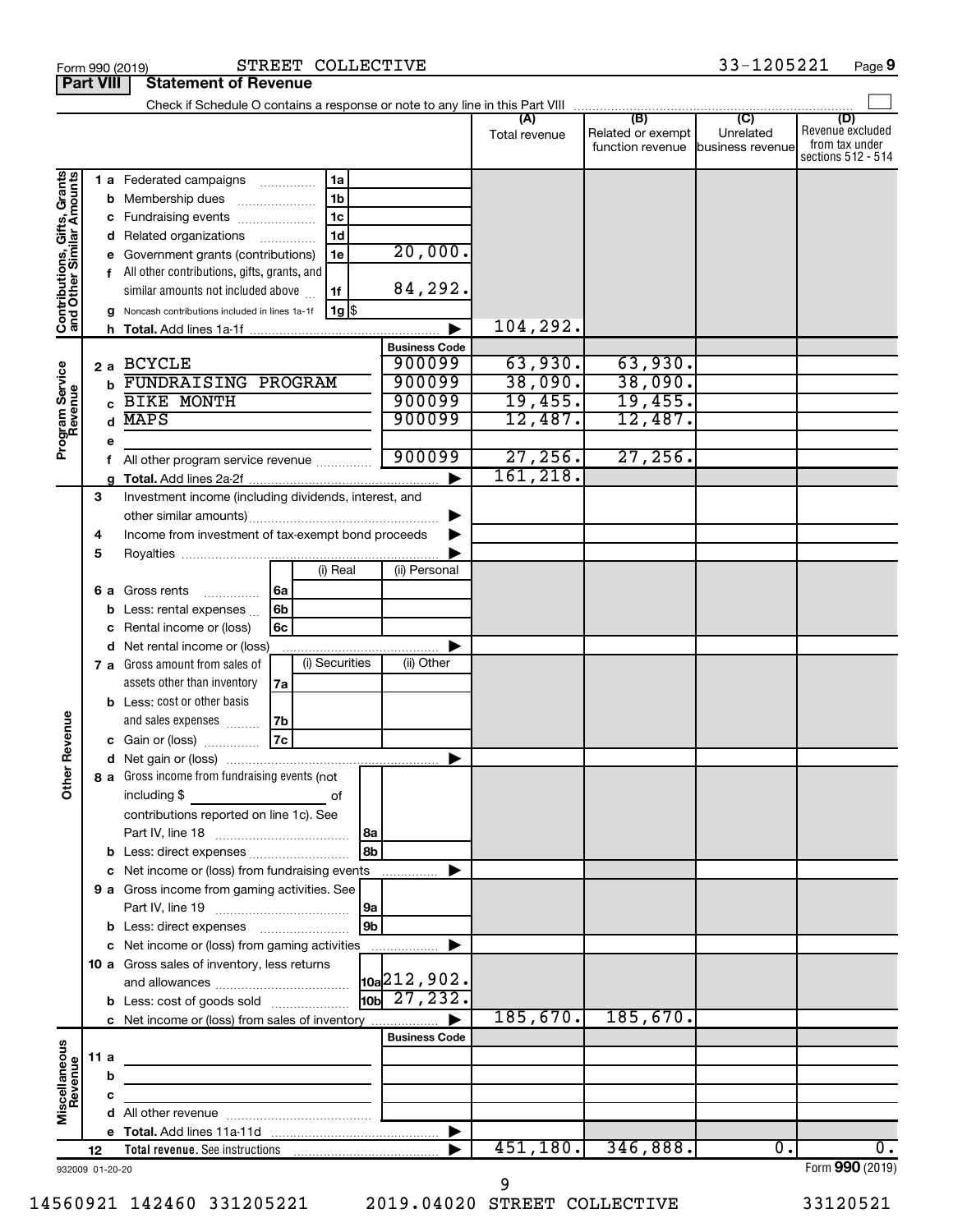**Part IX Statement of Functional Expenses**

*Section 501(c)(3) and 501(c)(4) organizations must complete all columns. All other organizations must complete column (A).*

Form 990 (2019)  $\begin{array}{cccc} \text{STREET} \end{array}$  COLLECTIVE  $\begin{array}{cccc} 33-1205221 & \text{Page} \end{array}$ 33-1205221 Page 10

|          |                                                                                                                |                       |                                    |                                           | $\mathbf{X}$                   |
|----------|----------------------------------------------------------------------------------------------------------------|-----------------------|------------------------------------|-------------------------------------------|--------------------------------|
|          | Do not include amounts reported on lines 6b,<br>7b, 8b, 9b, and 10b of Part VIII.                              | (A)<br>Total expenses | (B)<br>Program service<br>expenses | (C)<br>Management and<br>general expenses | (D)<br>Fundraising<br>expenses |
| 1.       | Grants and other assistance to domestic organizations                                                          |                       |                                    |                                           |                                |
|          | and domestic governments. See Part IV, line 21                                                                 |                       |                                    |                                           |                                |
| 2        | Grants and other assistance to domestic                                                                        |                       |                                    |                                           |                                |
|          | individuals. See Part IV, line 22                                                                              |                       |                                    |                                           |                                |
| 3        | Grants and other assistance to foreign                                                                         |                       |                                    |                                           |                                |
|          | organizations, foreign governments, and foreign                                                                |                       |                                    |                                           |                                |
|          | individuals. See Part IV, lines 15 and 16                                                                      |                       |                                    |                                           |                                |
| 4        | Benefits paid to or for members                                                                                |                       |                                    |                                           |                                |
| 5        | Compensation of current officers, directors,                                                                   |                       |                                    |                                           |                                |
|          | trustees, and key employees                                                                                    |                       |                                    |                                           |                                |
| 6        | Compensation not included above to disqualified                                                                |                       |                                    |                                           |                                |
|          | persons (as defined under section 4958(f)(1)) and                                                              |                       |                                    |                                           |                                |
|          | persons described in section 4958(c)(3)(B)                                                                     | 234,928.              |                                    |                                           |                                |
| 7        | Other salaries and wages                                                                                       |                       | 234,928.                           |                                           |                                |
| 8        | Pension plan accruals and contributions (include                                                               | 3,688.                | 3,688.                             |                                           |                                |
|          | section 401(k) and 403(b) employer contributions)                                                              |                       |                                    |                                           |                                |
| 9        | Other employee benefits                                                                                        | 20,456.               | 20,456.                            |                                           |                                |
| 10       |                                                                                                                |                       |                                    |                                           |                                |
| 11       | Fees for services (nonemployees):                                                                              |                       |                                    |                                           |                                |
| a        |                                                                                                                |                       |                                    |                                           |                                |
| b        |                                                                                                                | 2,905.                | 2,905.                             |                                           |                                |
| с<br>d   |                                                                                                                |                       |                                    |                                           |                                |
|          | Professional fundraising services. See Part IV, line 17                                                        |                       |                                    |                                           |                                |
| f        | Investment management fees                                                                                     |                       |                                    |                                           |                                |
| g        | Other. (If line 11g amount exceeds 10% of line 25,                                                             |                       |                                    |                                           |                                |
|          | column (A) amount, list line 11g expenses on Sch O.)                                                           |                       |                                    |                                           |                                |
| 12       |                                                                                                                |                       |                                    |                                           |                                |
| 13       |                                                                                                                |                       |                                    |                                           |                                |
| 14       |                                                                                                                |                       |                                    |                                           |                                |
| 15       |                                                                                                                |                       |                                    |                                           |                                |
| 16       |                                                                                                                |                       |                                    |                                           |                                |
| 17       | Travel                                                                                                         | 2,809.                | 2,809.                             |                                           |                                |
| 18       | Payments of travel or entertainment expenses                                                                   |                       |                                    |                                           |                                |
|          | for any federal, state, or local public officials                                                              |                       |                                    |                                           |                                |
| 19       | Conferences, conventions, and meetings                                                                         |                       |                                    |                                           |                                |
| 20       | Interest                                                                                                       |                       |                                    |                                           |                                |
| 21       |                                                                                                                |                       |                                    |                                           |                                |
| 22       | Depreciation, depletion, and amortization                                                                      | 16,872.               | 16,872.                            |                                           |                                |
| 23       | Insurance                                                                                                      | 13,722.               | 13,722.                            |                                           |                                |
| 24       | Other expenses. Itemize expenses not covered<br>above (List miscellaneous expenses on line 24e. If             |                       |                                    |                                           |                                |
|          | line 24e amount exceeds 10% of line 25, column (A)                                                             |                       |                                    |                                           |                                |
|          | amount, list line 24e expenses on Schedule O.)                                                                 |                       |                                    |                                           |                                |
| a        | <b>SUPPLIES</b>                                                                                                | 41, 152.<br>29,800.   | 41,152.                            |                                           |                                |
| b        | <b>RENT</b><br><b>SOFTWARE FEE</b>                                                                             | 29,561.               | 29,800.<br>29,561.                 |                                           |                                |
| C        | EMPLOYEE INCENTIVES                                                                                            | 15,564.               | 15,564.                            |                                           |                                |
| d        | SEE SCH O                                                                                                      | 69, 167.              | 69, 167.                           |                                           |                                |
|          | e All other expenses                                                                                           | 480,624.              | 480,624.                           | σ.                                        | $\overline{0}$ .               |
| 25<br>26 | Total functional expenses. Add lines 1 through 24e<br>Joint costs. Complete this line only if the organization |                       |                                    |                                           |                                |
|          | reported in column (B) joint costs from a combined                                                             |                       |                                    |                                           |                                |
|          | educational campaign and fundraising solicitation.                                                             |                       |                                    |                                           |                                |
|          | Check here $\blacktriangleright$<br>if following SOP 98-2 (ASC 958-720)                                        |                       |                                    |                                           |                                |
|          | 932010 01-20-20                                                                                                |                       |                                    |                                           | Form 990 (2019)                |
|          |                                                                                                                |                       |                                    |                                           |                                |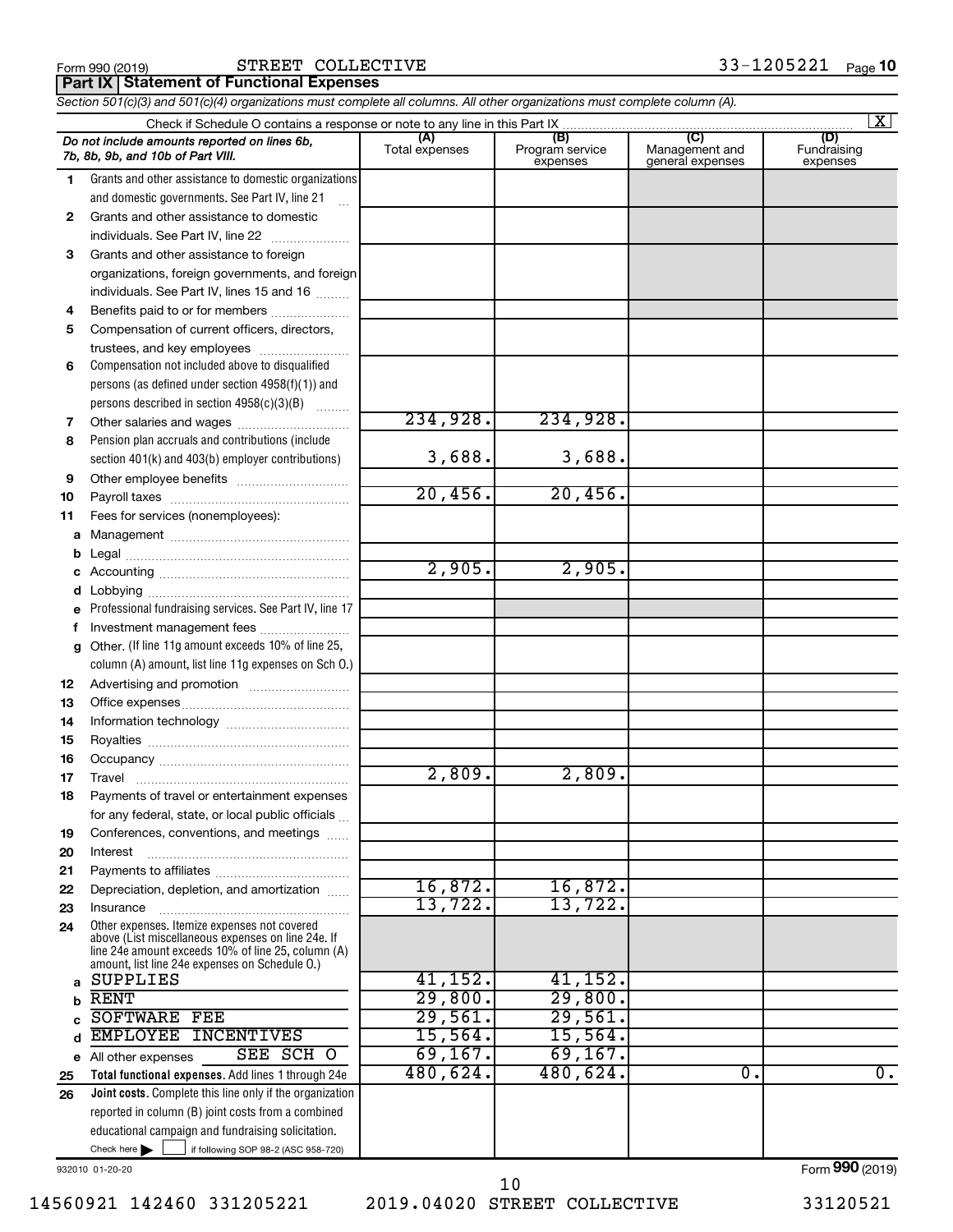Form 990 (2019)  $\begin{array}{cccc} \text{STREET} \end{array}$  COLLECTIVE  $\begin{array}{cccc} 33-1205221 & \text{Page} \end{array}$ 33-1205221 Page 11

|                             |    |                                                                                                          |           | (A)<br>Beginning of year |                          | (B)<br>End of year |
|-----------------------------|----|----------------------------------------------------------------------------------------------------------|-----------|--------------------------|--------------------------|--------------------|
|                             | 1  |                                                                                                          |           | 149,081.                 | $\mathbf{1}$             | 107,635.           |
|                             | 2  |                                                                                                          |           |                          | $\mathbf 2$              |                    |
|                             | 3  |                                                                                                          |           |                          | 3                        |                    |
|                             | 4  |                                                                                                          |           |                          | 4                        |                    |
|                             | 5  | Loans and other receivables from any current or former officer, director,                                |           |                          |                          |                    |
|                             |    | trustee, key employee, creator or founder, substantial contributor, or 35%                               |           |                          |                          |                    |
|                             |    | controlled entity or family member of any of these persons                                               |           |                          | 5                        |                    |
|                             | 6  | Loans and other receivables from other disqualified persons (as defined                                  |           |                          |                          |                    |
|                             |    | under section 4958(f)(1)), and persons described in section 4958(c)(3)(B)                                |           |                          | 6                        |                    |
|                             | 7  |                                                                                                          |           |                          | $\overline{\phantom{a}}$ |                    |
| Assets                      | 8  |                                                                                                          |           |                          | 8                        |                    |
|                             | 9  | Prepaid expenses and deferred charges                                                                    |           |                          | 9                        |                    |
|                             |    | 10a Land, buildings, and equipment: cost or other                                                        |           |                          |                          |                    |
|                             |    | basis. Complete Part VI of Schedule D  10a                                                               | 557, 162. |                          |                          |                    |
|                             |    |                                                                                                          | 257,506.  | 287,654.                 | 10 <sub>c</sub>          | 299,656.           |
|                             | 11 |                                                                                                          |           |                          | 11                       |                    |
|                             | 12 |                                                                                                          |           |                          | 12                       |                    |
|                             | 13 |                                                                                                          |           |                          | 13                       |                    |
|                             | 14 |                                                                                                          |           |                          | 14                       |                    |
|                             | 15 |                                                                                                          |           | 2,000.                   | 15                       | 2,000.             |
|                             | 16 |                                                                                                          |           | 438,735.                 | 16                       | 409, 291.          |
|                             | 17 |                                                                                                          |           | 4,773.                   | 17                       | 4,773.             |
|                             | 18 |                                                                                                          |           |                          | 18                       |                    |
|                             | 19 |                                                                                                          |           |                          | 19                       |                    |
|                             | 20 |                                                                                                          |           |                          | 20                       |                    |
|                             | 21 | Escrow or custodial account liability. Complete Part IV of Schedule D                                    |           |                          | 21                       |                    |
|                             | 22 | Loans and other payables to any current or former officer, director,                                     |           |                          |                          |                    |
| Liabilities                 |    | trustee, key employee, creator or founder, substantial contributor, or 35%                               |           |                          |                          |                    |
|                             |    | controlled entity or family member of any of these persons                                               |           |                          | 22                       |                    |
|                             | 23 | Secured mortgages and notes payable to unrelated third parties                                           |           |                          | 23                       |                    |
|                             | 24 | Unsecured notes and loans payable to unrelated third parties                                             |           |                          | 24                       |                    |
|                             | 25 | Other liabilities (including federal income tax, payables to related third                               |           |                          |                          |                    |
|                             |    | parties, and other liabilities not included on lines 17-24). Complete Part X                             |           |                          |                          |                    |
|                             |    | of Schedule D                                                                                            |           |                          | 25                       |                    |
|                             | 26 |                                                                                                          |           | 4,773.                   | 26                       | 4,773.             |
|                             |    | Organizations that follow FASB ASC 958, check here                                                       |           |                          |                          |                    |
|                             |    | and complete lines 27, 28, 32, and 33.                                                                   |           |                          |                          |                    |
|                             | 27 | Net assets without donor restrictions                                                                    |           |                          | 27                       |                    |
|                             | 28 |                                                                                                          |           |                          | 28                       |                    |
|                             |    | Organizations that do not follow FASB ASC 958, check here $\triangleright \lfloor \underline{X} \rfloor$ |           |                          |                          |                    |
|                             |    | and complete lines 29 through 33.                                                                        |           |                          |                          |                    |
|                             | 29 |                                                                                                          |           | 0.                       | 29                       | 0.                 |
|                             | 30 | Paid-in or capital surplus, or land, building, or equipment fund                                         |           | 0.                       | 30                       | $\overline{0}$ .   |
|                             | 31 | Retained earnings, endowment, accumulated income, or other funds                                         |           | 433,962.                 | 31                       | 404,518.           |
| Net Assets or Fund Balances | 32 |                                                                                                          |           | 433,962.                 | 32                       | 404,518.           |
|                             | 33 |                                                                                                          |           | 438,735.                 | 33                       | 409, 291.          |
|                             |    |                                                                                                          |           |                          |                          | Form 990 (2019)    |

**Part X Balance Sheet**<br>**Part X Balance Sheet**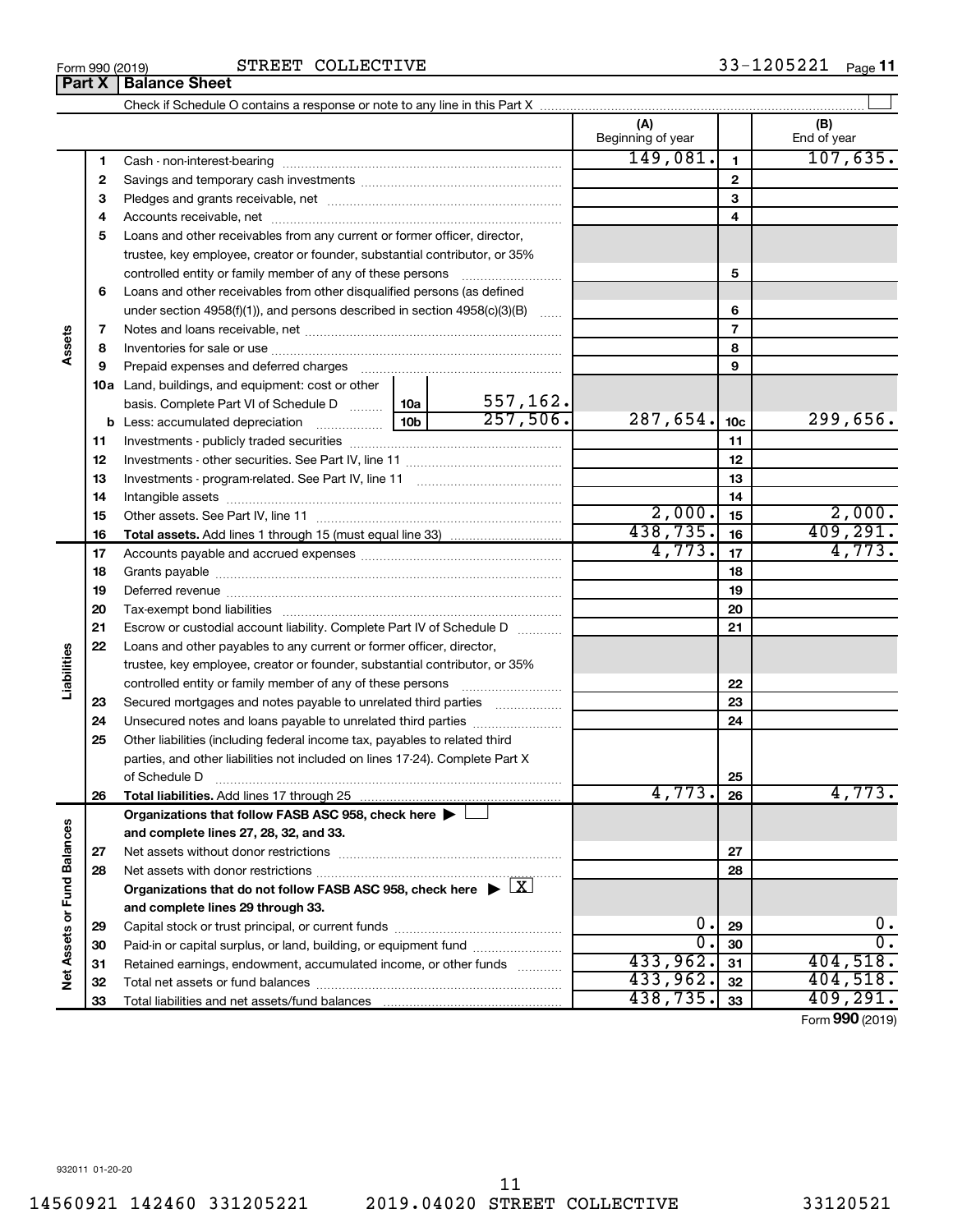|    | STREET COLLECTIVE<br>Form 990 (2019)                                                                                                                                                                                           | 33-1205221     |                |              | Page 12          |
|----|--------------------------------------------------------------------------------------------------------------------------------------------------------------------------------------------------------------------------------|----------------|----------------|--------------|------------------|
|    | Part XI<br><b>Reconciliation of Net Assets</b>                                                                                                                                                                                 |                |                |              |                  |
|    |                                                                                                                                                                                                                                |                |                |              |                  |
|    |                                                                                                                                                                                                                                |                |                |              |                  |
| 1  |                                                                                                                                                                                                                                | 1              |                |              | 451,180.         |
| 2  |                                                                                                                                                                                                                                | $\overline{2}$ |                | 480,624.     |                  |
| 3  | Revenue less expenses. Subtract line 2 from line 1                                                                                                                                                                             | 3              |                |              | $-29,444.$       |
| 4  |                                                                                                                                                                                                                                | 4              |                |              | 433,962.         |
| 5  |                                                                                                                                                                                                                                | 5              |                |              |                  |
| 6  |                                                                                                                                                                                                                                | 6              |                |              |                  |
| 7  | Investment expenses www.communication.com/www.communication.com/www.communication.com/www.com                                                                                                                                  | $\overline{7}$ |                |              |                  |
| 8  | Prior period adjustments material contents and content of the content of the content of the content of the content of the content of the content of the content of the content of the content of the content of the content of | 8              |                |              |                  |
| 9  | Other changes in net assets or fund balances (explain on Schedule O)                                                                                                                                                           | 9              |                |              | $\overline{0}$ . |
| 10 | Net assets or fund balances at end of year. Combine lines 3 through 9 (must equal Part X, line 32,                                                                                                                             |                |                |              |                  |
|    |                                                                                                                                                                                                                                | 10             |                |              | 404,518.         |
|    | Part XII Financial Statements and Reporting                                                                                                                                                                                    |                |                |              |                  |
|    |                                                                                                                                                                                                                                |                |                |              |                  |
| 1  | $\lfloor x \rfloor$ Accrual<br>Accounting method used to prepare the Form 990: $\Box$ Cash<br>Other                                                                                                                            |                |                | Yes          | No               |
|    | If the organization changed its method of accounting from a prior year or checked "Other," explain in Schedule O.                                                                                                              |                |                |              |                  |
|    |                                                                                                                                                                                                                                |                | 2a             |              | x                |
|    | If "Yes," check a box below to indicate whether the financial statements for the year were compiled or reviewed on a                                                                                                           |                |                |              |                  |
|    | separate basis, consolidated basis, or both:                                                                                                                                                                                   |                |                |              |                  |
|    | Both consolidated and separate basis<br>Separate basis<br>Consolidated basis                                                                                                                                                   |                |                |              |                  |
|    |                                                                                                                                                                                                                                |                | 2 <sub>b</sub> |              | x                |
|    | If "Yes," check a box below to indicate whether the financial statements for the year were audited on a separate basis,                                                                                                        |                |                |              |                  |
|    | consolidated basis, or both:                                                                                                                                                                                                   |                |                |              |                  |
|    | Separate basis<br><b>Consolidated basis</b><br>Both consolidated and separate basis                                                                                                                                            |                |                |              |                  |
|    | c If "Yes" to line 2a or 2b, does the organization have a committee that assumes responsibility for oversight of the audit,                                                                                                    |                |                |              |                  |
|    | review, or compilation of its financial statements and selection of an independent accountant?                                                                                                                                 |                | 2c             |              |                  |
|    | If the organization changed either its oversight process or selection process during the tax year, explain on Schedule O.                                                                                                      |                |                |              |                  |
|    | 3a As a result of a federal award, was the organization required to undergo an audit or audits as set forth in the Single Audit                                                                                                |                |                |              |                  |
|    |                                                                                                                                                                                                                                |                | 3a             |              | x                |
|    | <b>b</b> If "Yes," did the organization undergo the required audit or audits? If the organization did not undergo the required audit                                                                                           |                |                |              |                  |
|    |                                                                                                                                                                                                                                |                | Зb             |              |                  |
|    |                                                                                                                                                                                                                                |                |                | $000 \omega$ |                  |

Form (2019) **990**

932012 01-20-20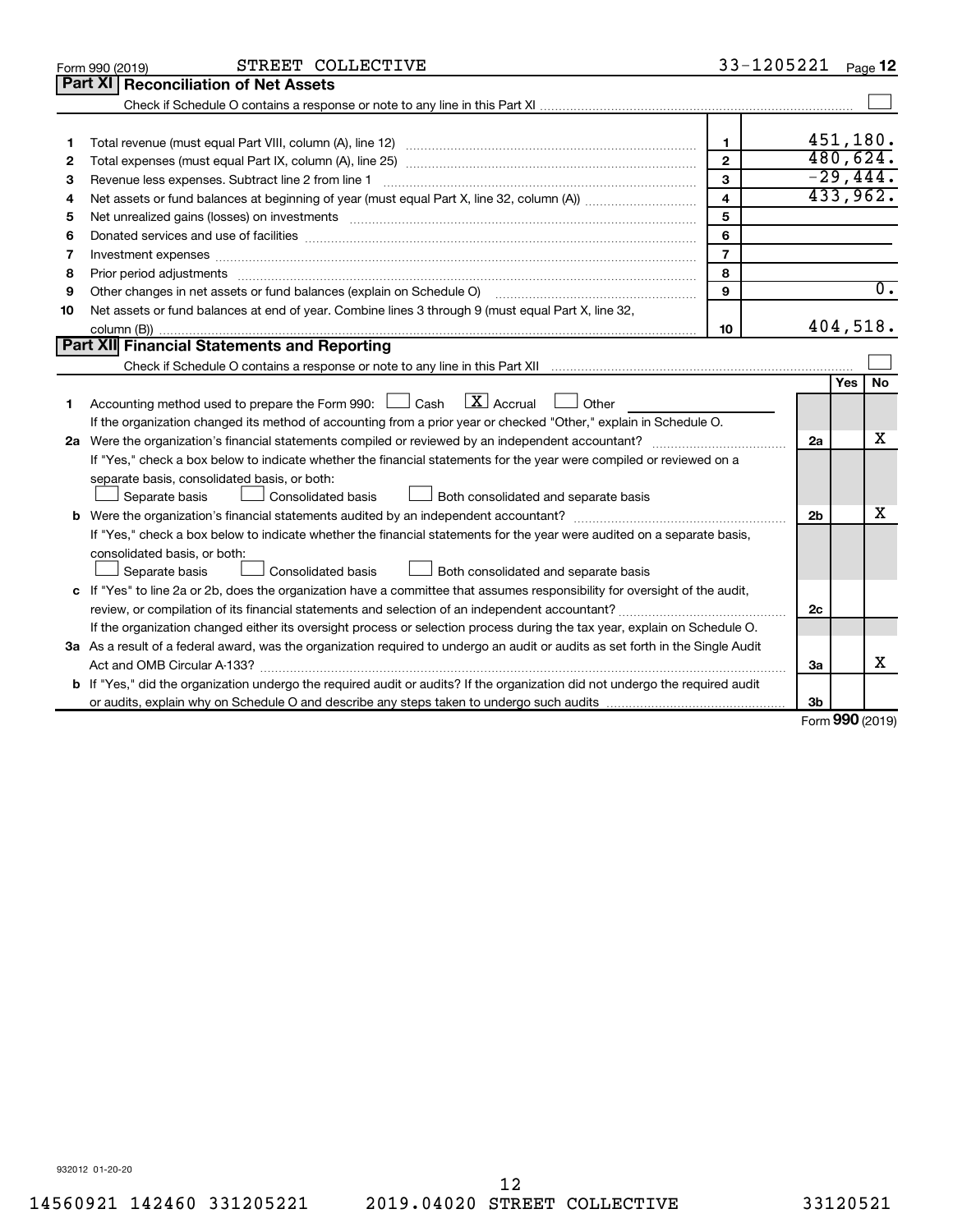**SCHEDULE A**

### **Public Charity Status and Public Support**

**(Form 990 or 990-EZ) Complete if the organization is a section 501(c)(3) organization or a section**

**4947(a)(1) nonexempt charitable trust.**

|   | <b>Open to Public</b><br>Inspection |
|---|-------------------------------------|
| r | dentification num                   |

OMB No. 1545-0047

|    |                 | Department of the Treasury<br>Internal Revenue Service |                                                                                    | Attach to Form 990 or Form 990-EZ.<br>Go to www.irs.gov/Form990 for instructions and the latest information.                                  |                                 |                             |                            | <b>Open to Public</b><br>Inspection   |
|----|-----------------|--------------------------------------------------------|------------------------------------------------------------------------------------|-----------------------------------------------------------------------------------------------------------------------------------------------|---------------------------------|-----------------------------|----------------------------|---------------------------------------|
|    |                 | Name of the organization                               |                                                                                    |                                                                                                                                               |                                 |                             |                            | <b>Employer identification number</b> |
|    |                 |                                                        | STREET COLLECTIVE                                                                  |                                                                                                                                               |                                 |                             |                            | 33-1205221                            |
|    | Part I          |                                                        |                                                                                    | Reason for Public Charity Status (All organizations must complete this part.) See instructions.                                               |                                 |                             |                            |                                       |
|    |                 |                                                        |                                                                                    | The organization is not a private foundation because it is: (For lines 1 through 12, check only one box.)                                     |                                 |                             |                            |                                       |
| 1  |                 |                                                        |                                                                                    | A church, convention of churches, or association of churches described in section 170(b)(1)(A)(i).                                            |                                 |                             |                            |                                       |
| 2  |                 |                                                        |                                                                                    | A school described in section 170(b)(1)(A)(ii). (Attach Schedule E (Form 990 or 990-EZ).)                                                     |                                 |                             |                            |                                       |
| з  |                 |                                                        |                                                                                    | A hospital or a cooperative hospital service organization described in section 170(b)(1)(A)(iii).                                             |                                 |                             |                            |                                       |
| 4  |                 |                                                        |                                                                                    | A medical research organization operated in conjunction with a hospital described in section 170(b)(1)(A)(iii). Enter the hospital's name,    |                                 |                             |                            |                                       |
|    |                 | city, and state:                                       |                                                                                    |                                                                                                                                               |                                 |                             |                            |                                       |
| 5  |                 |                                                        |                                                                                    | An organization operated for the benefit of a college or university owned or operated by a governmental unit described in                     |                                 |                             |                            |                                       |
|    |                 |                                                        | section 170(b)(1)(A)(iv). (Complete Part II.)                                      |                                                                                                                                               |                                 |                             |                            |                                       |
| 6  |                 |                                                        |                                                                                    | A federal, state, or local government or governmental unit described in section 170(b)(1)(A)(v).                                              |                                 |                             |                            |                                       |
|    | $7 \mid X \mid$ |                                                        |                                                                                    | An organization that normally receives a substantial part of its support from a governmental unit or from the general public described in     |                                 |                             |                            |                                       |
|    |                 |                                                        | section 170(b)(1)(A)(vi). (Complete Part II.)                                      |                                                                                                                                               |                                 |                             |                            |                                       |
| 8  |                 |                                                        |                                                                                    | A community trust described in section 170(b)(1)(A)(vi). (Complete Part II.)                                                                  |                                 |                             |                            |                                       |
| 9  |                 |                                                        |                                                                                    | An agricultural research organization described in section 170(b)(1)(A)(ix) operated in conjunction with a land-grant college                 |                                 |                             |                            |                                       |
|    |                 |                                                        |                                                                                    | or university or a non-land-grant college of agriculture (see instructions). Enter the name, city, and state of the college or                |                                 |                             |                            |                                       |
|    |                 | university:                                            |                                                                                    |                                                                                                                                               |                                 |                             |                            |                                       |
| 10 |                 |                                                        |                                                                                    | An organization that normally receives: (1) more than 33 1/3% of its support from contributions, membership fees, and gross receipts from     |                                 |                             |                            |                                       |
|    |                 |                                                        |                                                                                    | activities related to its exempt functions - subject to certain exceptions, and (2) no more than 33 1/3% of its support from gross investment |                                 |                             |                            |                                       |
|    |                 |                                                        |                                                                                    | income and unrelated business taxable income (less section 511 tax) from businesses acquired by the organization after June 30, 1975.         |                                 |                             |                            |                                       |
|    |                 |                                                        | See section 509(a)(2). (Complete Part III.)                                        |                                                                                                                                               |                                 |                             |                            |                                       |
| 11 |                 |                                                        |                                                                                    | An organization organized and operated exclusively to test for public safety. See section 509(a)(4).                                          |                                 |                             |                            |                                       |
| 12 |                 |                                                        |                                                                                    | An organization organized and operated exclusively for the benefit of, to perform the functions of, or to carry out the purposes of one or    |                                 |                             |                            |                                       |
|    |                 |                                                        |                                                                                    | more publicly supported organizations described in section 509(a)(1) or section 509(a)(2). See section 509(a)(3). Check the box in            |                                 |                             |                            |                                       |
|    |                 |                                                        |                                                                                    | lines 12a through 12d that describes the type of supporting organization and complete lines 12e, 12f, and 12g.                                |                                 |                             |                            |                                       |
| а  |                 |                                                        |                                                                                    | Type I. A supporting organization operated, supervised, or controlled by its supported organization(s), typically by giving                   |                                 |                             |                            |                                       |
|    |                 |                                                        |                                                                                    | the supported organization(s) the power to regularly appoint or elect a majority of the directors or trustees of the supporting               |                                 |                             |                            |                                       |
|    |                 |                                                        | organization. You must complete Part IV, Sections A and B.                         |                                                                                                                                               |                                 |                             |                            |                                       |
| b  |                 |                                                        |                                                                                    | Type II. A supporting organization supervised or controlled in connection with its supported organization(s), by having                       |                                 |                             |                            |                                       |
|    |                 |                                                        |                                                                                    | control or management of the supporting organization vested in the same persons that control or manage the supported                          |                                 |                             |                            |                                       |
|    |                 |                                                        | organization(s). You must complete Part IV, Sections A and C.                      |                                                                                                                                               |                                 |                             |                            |                                       |
| с  |                 |                                                        |                                                                                    | Type III functionally integrated. A supporting organization operated in connection with, and functionally integrated with,                    |                                 |                             |                            |                                       |
|    |                 |                                                        |                                                                                    | its supported organization(s) (see instructions). You must complete Part IV, Sections A, D, and E.                                            |                                 |                             |                            |                                       |
| d  |                 |                                                        |                                                                                    | Type III non-functionally integrated. A supporting organization operated in connection with its supported organization(s)                     |                                 |                             |                            |                                       |
|    |                 |                                                        |                                                                                    | that is not functionally integrated. The organization generally must satisfy a distribution requirement and an attentiveness                  |                                 |                             |                            |                                       |
|    |                 |                                                        |                                                                                    | requirement (see instructions). You must complete Part IV, Sections A and D, and Part V.                                                      |                                 |                             |                            |                                       |
| е  |                 |                                                        |                                                                                    | Check this box if the organization received a written determination from the IRS that it is a Type I, Type II, Type III                       |                                 |                             |                            |                                       |
|    |                 |                                                        |                                                                                    | functionally integrated, or Type III non-functionally integrated supporting organization.                                                     |                                 |                             |                            |                                       |
|    |                 |                                                        |                                                                                    |                                                                                                                                               |                                 |                             |                            |                                       |
|    |                 | (i) Name of supported                                  | Provide the following information about the supported organization(s).<br>(ii) EIN | (iii) Type of organization                                                                                                                    | (iv) Is the organization listed |                             | (v) Amount of monetary     | (vi) Amount of other                  |
|    |                 | organization                                           |                                                                                    | (described on lines 1-10                                                                                                                      |                                 | in your governing document? | support (see instructions) | support (see instructions)            |
|    |                 |                                                        |                                                                                    | above (see instructions))                                                                                                                     | Yes                             | No                          |                            |                                       |
|    |                 |                                                        |                                                                                    |                                                                                                                                               |                                 |                             |                            |                                       |
|    |                 |                                                        |                                                                                    |                                                                                                                                               |                                 |                             |                            |                                       |
|    |                 |                                                        |                                                                                    |                                                                                                                                               |                                 |                             |                            |                                       |
|    |                 |                                                        |                                                                                    |                                                                                                                                               |                                 |                             |                            |                                       |
|    |                 |                                                        |                                                                                    |                                                                                                                                               |                                 |                             |                            |                                       |
|    |                 |                                                        |                                                                                    |                                                                                                                                               |                                 |                             |                            |                                       |
|    |                 |                                                        |                                                                                    |                                                                                                                                               |                                 |                             |                            |                                       |
|    |                 |                                                        |                                                                                    |                                                                                                                                               |                                 |                             |                            |                                       |

LHA For Paperwork Reduction Act Notice, see the Instructions for Form 990 or 990-EZ. 932021 09-25-19 Schedule A (Form 990 or 990-EZ) 2019 13

**Total**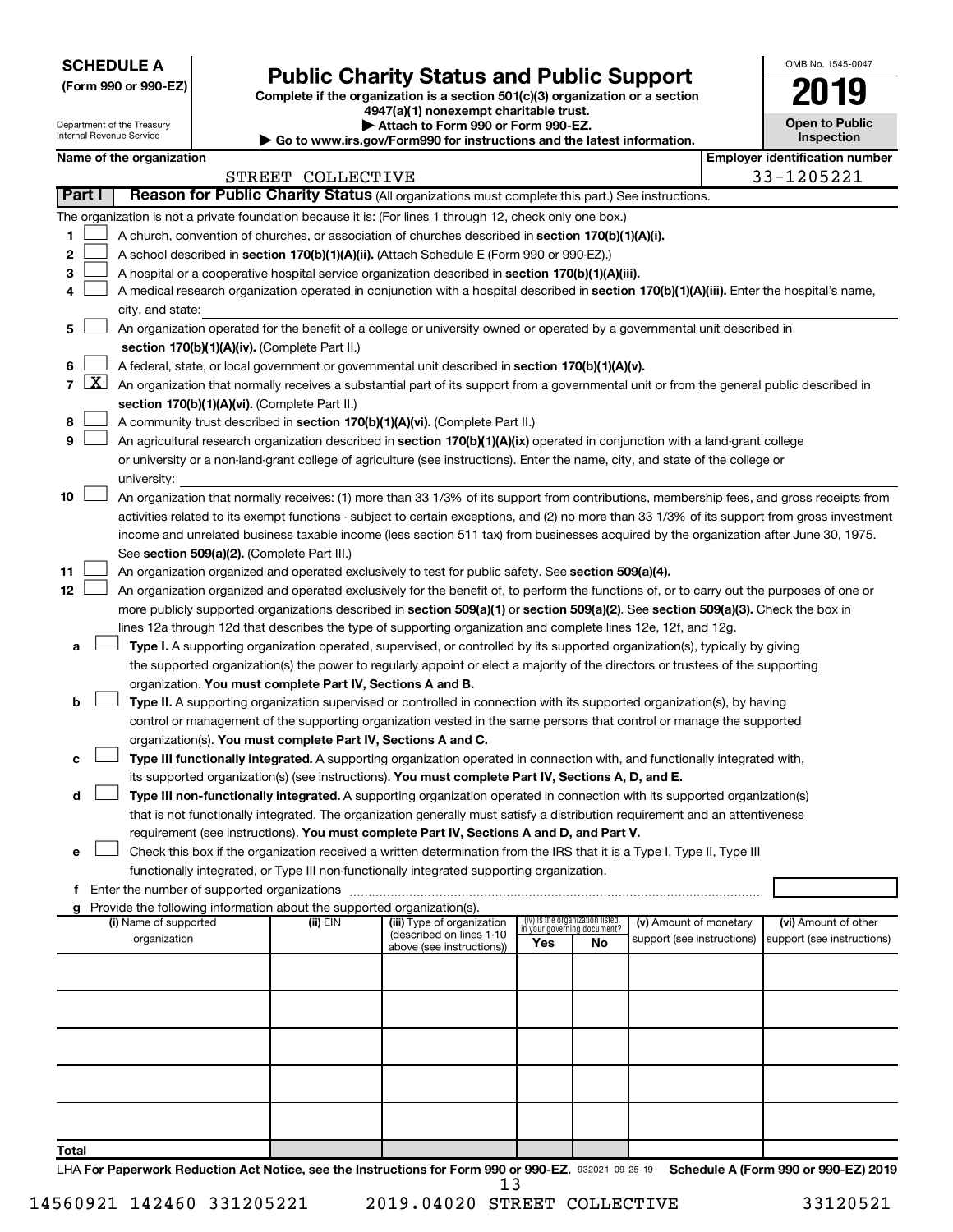### Schedule A (Form 990 or 990-EZ) 2019  $\texttt{STREF\ }\texttt{COLLECTIVE}\ \textcolor{red}{\bullet} \textcolor{red}{\bullet} \textcolor{red}{\bullet} \textcolor{red}{\bullet} \textcolor{red}{\bullet} 33\,\textcolor{red}{\bullet}\,\textcolor{red}{\bullet} 221\ \textcolor{red}{\bullet} \textcolor{red}{\bullet} \textcolor{red}{\bullet}$

33-1205221 Page 2

(Complete only if you checked the box on line 5, 7, or 8 of Part I or if the organization failed to qualify under Part III. If the organization **Part II Support Schedule for Organizations Described in Sections 170(b)(1)(A)(iv) and 170(b)(1)(A)(vi)**

fails to qualify under the tests listed below, please complete Part III.)

|    | <b>Section A. Public Support</b>                                                                                                               |                         |          |            |                        |                                      |                                    |  |  |  |
|----|------------------------------------------------------------------------------------------------------------------------------------------------|-------------------------|----------|------------|------------------------|--------------------------------------|------------------------------------|--|--|--|
|    | Calendar year (or fiscal year beginning in)                                                                                                    | (a) 2015                | (b) 2016 | $(c)$ 2017 | $(d)$ 2018             | (e) 2019                             | (f) Total                          |  |  |  |
|    | 1 Gifts, grants, contributions, and                                                                                                            |                         |          |            |                        |                                      |                                    |  |  |  |
|    | membership fees received. (Do not                                                                                                              |                         |          |            |                        |                                      |                                    |  |  |  |
|    | include any "unusual grants.")                                                                                                                 | 312,510.                | 177,642. |            | $234, 583$ . 135, 225. | 108, 843.                            | 968,803.                           |  |  |  |
|    | 2 Tax revenues levied for the organ-                                                                                                           |                         |          |            |                        |                                      |                                    |  |  |  |
|    | ization's benefit and either paid to                                                                                                           |                         |          |            |                        |                                      |                                    |  |  |  |
|    | or expended on its behalf                                                                                                                      |                         |          |            |                        |                                      |                                    |  |  |  |
|    | 3 The value of services or facilities                                                                                                          |                         |          |            |                        |                                      |                                    |  |  |  |
|    | furnished by a governmental unit to                                                                                                            |                         |          |            |                        |                                      |                                    |  |  |  |
|    | the organization without charge                                                                                                                |                         |          |            |                        |                                      |                                    |  |  |  |
|    | Total. Add lines 1 through 3                                                                                                                   | 312,510.                | 177,642. |            | $234, 583$ , 135, 225, | 108, 843.                            | 968,803.                           |  |  |  |
| 5. | The portion of total contributions                                                                                                             |                         |          |            |                        |                                      |                                    |  |  |  |
|    | by each person (other than a                                                                                                                   |                         |          |            |                        |                                      |                                    |  |  |  |
|    | governmental unit or publicly                                                                                                                  |                         |          |            |                        |                                      |                                    |  |  |  |
|    | supported organization) included                                                                                                               |                         |          |            |                        |                                      |                                    |  |  |  |
|    | on line 1 that exceeds 2% of the                                                                                                               |                         |          |            |                        |                                      |                                    |  |  |  |
|    | amount shown on line 11,                                                                                                                       |                         |          |            |                        |                                      |                                    |  |  |  |
|    | column (f)                                                                                                                                     |                         |          |            |                        |                                      |                                    |  |  |  |
|    | 6 Public support. Subtract line 5 from line 4.                                                                                                 |                         |          |            |                        |                                      | 968,803.                           |  |  |  |
|    | <b>Section B. Total Support</b>                                                                                                                |                         |          |            |                        |                                      |                                    |  |  |  |
|    | Calendar year (or fiscal year beginning in)                                                                                                    |                         | (b) 2016 | $(c)$ 2017 | $(d)$ 2018             | (e) 2019                             |                                    |  |  |  |
|    | <b>7</b> Amounts from line 4                                                                                                                   | (a) $2015$<br>312, 510. | 177,642. | 234,583.   | 135, 225.              | $\overline{108,843}$ .               | $($ f) Total 968, 803.             |  |  |  |
|    | 8 Gross income from interest,                                                                                                                  |                         |          |            |                        |                                      |                                    |  |  |  |
|    | dividends, payments received on                                                                                                                |                         |          |            |                        |                                      |                                    |  |  |  |
|    | securities loans, rents, royalties,                                                                                                            |                         |          |            |                        |                                      |                                    |  |  |  |
|    | and income from similar sources                                                                                                                |                         |          |            |                        |                                      |                                    |  |  |  |
| 9  | Net income from unrelated business                                                                                                             |                         |          |            |                        |                                      |                                    |  |  |  |
|    | activities, whether or not the                                                                                                                 |                         |          |            |                        |                                      |                                    |  |  |  |
|    | business is regularly carried on                                                                                                               |                         |          |            |                        |                                      |                                    |  |  |  |
|    | 10 Other income. Do not include gain                                                                                                           |                         |          |            |                        |                                      |                                    |  |  |  |
|    | or loss from the sale of capital                                                                                                               |                         |          |            |                        |                                      |                                    |  |  |  |
|    | assets (Explain in Part VI.)                                                                                                                   |                         |          |            |                        |                                      |                                    |  |  |  |
|    | 11 Total support. Add lines 7 through 10                                                                                                       |                         |          |            |                        |                                      | 968,803.                           |  |  |  |
|    | <b>12</b> Gross receipts from related activities, etc. (see instructions)                                                                      |                         |          |            |                        | 12                                   | 1,543,626.                         |  |  |  |
|    | 13 First five years. If the Form 990 is for the organization's first, second, third, fourth, or fifth tax year as a section 501(c)(3)          |                         |          |            |                        |                                      |                                    |  |  |  |
|    | organization, check this box and stop here                                                                                                     |                         |          |            |                        |                                      |                                    |  |  |  |
|    | Section C. Computation of Public Support Percentage                                                                                            |                         |          |            |                        |                                      |                                    |  |  |  |
|    | 14 Public support percentage for 2019 (line 6, column (f) divided by line 11, column (f) <i>mummumumum</i>                                     |                         |          |            |                        | 14                                   | 100.00<br>%                        |  |  |  |
|    |                                                                                                                                                |                         |          |            |                        | 15                                   | 100.00<br>%                        |  |  |  |
|    | 16a 33 1/3% support test - 2019. If the organization did not check the box on line 13, and line 14 is 33 1/3% or more, check this box and      |                         |          |            |                        |                                      |                                    |  |  |  |
|    |                                                                                                                                                |                         |          |            |                        |                                      | $\blacktriangleright$ $\mathbf{X}$ |  |  |  |
|    | b 33 1/3% support test - 2018. If the organization did not check a box on line 13 or 16a, and line 15 is 33 1/3% or more, check this box       |                         |          |            |                        |                                      |                                    |  |  |  |
|    |                                                                                                                                                |                         |          |            |                        |                                      |                                    |  |  |  |
|    | 17a 10% -facts-and-circumstances test - 2019. If the organization did not check a box on line 13, 16a, or 16b, and line 14 is 10% or more,     |                         |          |            |                        |                                      |                                    |  |  |  |
|    | and if the organization meets the "facts-and-circumstances" test, check this box and stop here. Explain in Part VI how the organization        |                         |          |            |                        |                                      |                                    |  |  |  |
|    | meets the "facts-and-circumstances" test. The organization qualifies as a publicly supported organization <i></i>                              |                         |          |            |                        |                                      |                                    |  |  |  |
|    | <b>b 10%</b> -facts-and-circumstances test - 2018. If the organization did not check a box on line 13, 16a, 16b, or 17a, and line 15 is 10% or |                         |          |            |                        |                                      |                                    |  |  |  |
|    | more, and if the organization meets the "facts-and-circumstances" test, check this box and stop here. Explain in Part VI how the               |                         |          |            |                        |                                      |                                    |  |  |  |
|    |                                                                                                                                                |                         |          |            |                        |                                      |                                    |  |  |  |
|    | 18 Private foundation. If the organization did not check a box on line 13, 16a, 16b, 17a, or 17b, check this box and see instructions          |                         |          |            |                        |                                      |                                    |  |  |  |
|    |                                                                                                                                                |                         |          |            |                        | Schodule A (Form 000 or 000 E7) 2010 |                                    |  |  |  |

**Schedule A (Form 990 or 990-EZ) 2019**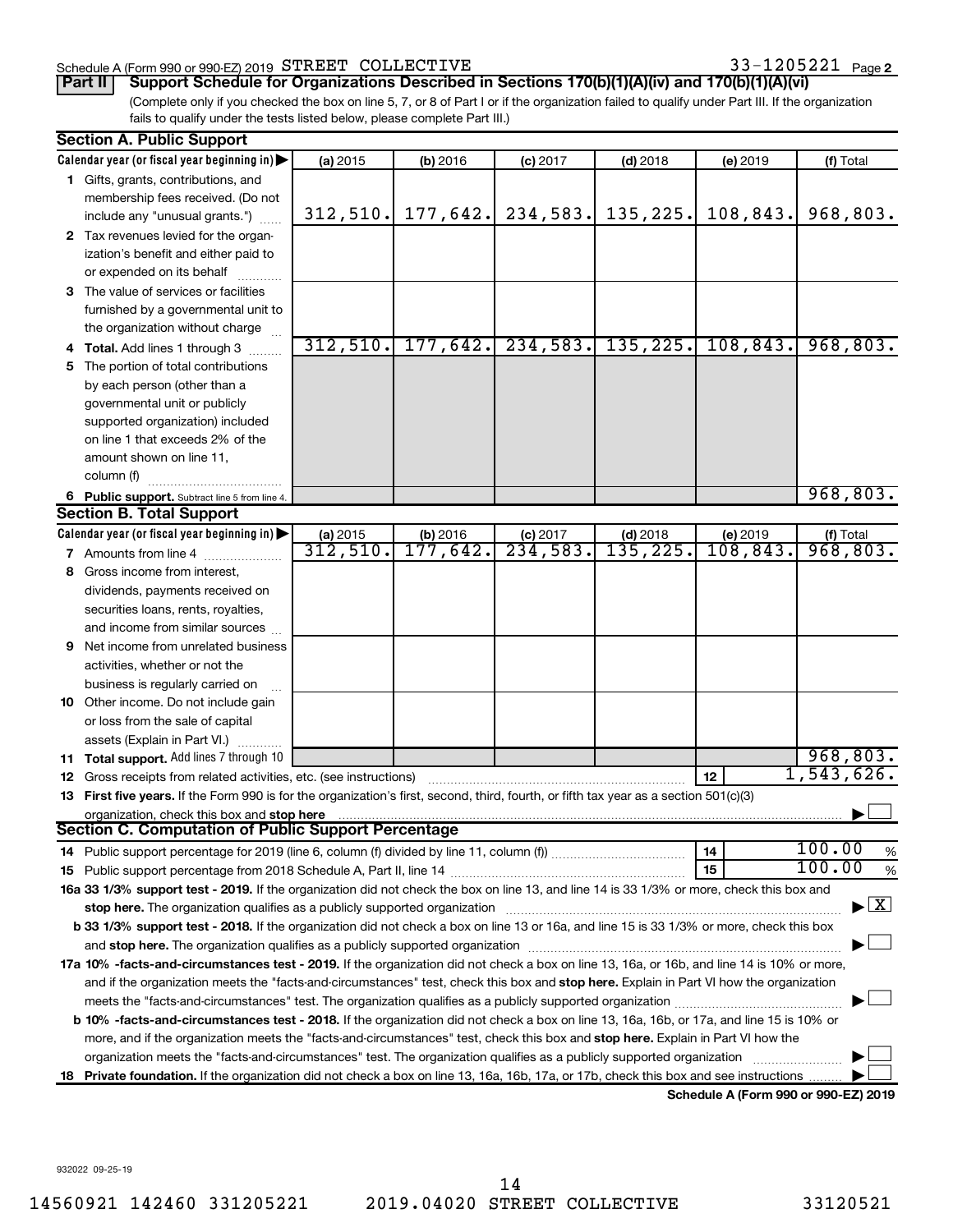### Schedule A (Form 990 or 990-EZ) 2019  $\texttt{STREF\ }\texttt{COLLECTIVE}\ \textcolor{red}{\bullet} \textcolor{red}{\bullet} \textcolor{red}{\bullet} \textcolor{red}{\bullet} \textcolor{red}{\bullet} 33\,\textcolor{red}{\bullet}\,\textcolor{red}{\bullet} 221\ \textcolor{red}{\bullet} \textcolor{red}{\bullet} \textcolor{red}{\bullet}$

(Complete only if you checked the box on line 10 of Part I or if the organization failed to qualify under Part II. If the organization fails to qualify under the tests listed below, please complete Part II.)

| <b>Section A. Public Support</b>                                                                                                                                                         |          |          |                 |            |          |                                      |
|------------------------------------------------------------------------------------------------------------------------------------------------------------------------------------------|----------|----------|-----------------|------------|----------|--------------------------------------|
| Calendar year (or fiscal year beginning in)                                                                                                                                              | (a) 2015 | (b) 2016 | $(c)$ 2017      | $(d)$ 2018 | (e) 2019 | (f) Total                            |
| 1 Gifts, grants, contributions, and                                                                                                                                                      |          |          |                 |            |          |                                      |
| membership fees received. (Do not                                                                                                                                                        |          |          |                 |            |          |                                      |
| include any "unusual grants.")                                                                                                                                                           |          |          |                 |            |          |                                      |
| 2 Gross receipts from admissions,<br>merchandise sold or services per-<br>formed, or facilities furnished in<br>any activity that is related to the<br>organization's tax-exempt purpose |          |          |                 |            |          |                                      |
| 3 Gross receipts from activities that                                                                                                                                                    |          |          |                 |            |          |                                      |
| are not an unrelated trade or bus-<br>iness under section 513                                                                                                                            |          |          |                 |            |          |                                      |
| 4 Tax revenues levied for the organ-                                                                                                                                                     |          |          |                 |            |          |                                      |
| ization's benefit and either paid to<br>or expended on its behalf                                                                                                                        |          |          |                 |            |          |                                      |
| 5 The value of services or facilities                                                                                                                                                    |          |          |                 |            |          |                                      |
| furnished by a governmental unit to<br>the organization without charge                                                                                                                   |          |          |                 |            |          |                                      |
| <b>6 Total.</b> Add lines 1 through 5                                                                                                                                                    |          |          |                 |            |          |                                      |
| 7a Amounts included on lines 1, 2, and                                                                                                                                                   |          |          |                 |            |          |                                      |
| 3 received from disqualified persons                                                                                                                                                     |          |          |                 |            |          |                                      |
| <b>b</b> Amounts included on lines 2 and 3 received<br>from other than disqualified persons that<br>exceed the greater of \$5,000 or 1% of the<br>amount on line 13 for the year         |          |          |                 |            |          |                                      |
| c Add lines 7a and 7b                                                                                                                                                                    |          |          |                 |            |          |                                      |
| 8 Public support. (Subtract line 7c from line 6.)                                                                                                                                        |          |          |                 |            |          |                                      |
| <b>Section B. Total Support</b>                                                                                                                                                          |          |          |                 |            |          |                                      |
| Calendar year (or fiscal year beginning in)                                                                                                                                              | (a) 2015 | (b) 2016 | <b>(c)</b> 2017 | $(d)$ 2018 | (e) 2019 | (f) Total                            |
| <b>9</b> Amounts from line 6                                                                                                                                                             |          |          |                 |            |          |                                      |
| <b>10a</b> Gross income from interest,<br>dividends, payments received on<br>securities loans, rents, royalties,<br>and income from similar sources                                      |          |          |                 |            |          |                                      |
| <b>b</b> Unrelated business taxable income<br>(less section 511 taxes) from businesses<br>acquired after June 30, 1975<br>$\frac{1}{2}$                                                  |          |          |                 |            |          |                                      |
| c Add lines 10a and 10b                                                                                                                                                                  |          |          |                 |            |          |                                      |
| 11 Net income from unrelated business<br>activities not included in line 10b.<br>whether or not the business is<br>regularly carried on                                                  |          |          |                 |            |          |                                      |
| <b>12</b> Other income. Do not include gain<br>or loss from the sale of capital<br>assets (Explain in Part VI.)                                                                          |          |          |                 |            |          |                                      |
| <b>13</b> Total support. (Add lines 9, 10c, 11, and 12.)                                                                                                                                 |          |          |                 |            |          |                                      |
| 14 First five years. If the Form 990 is for the organization's first, second, third, fourth, or fifth tax year as a section 501(c)(3) organization,                                      |          |          |                 |            |          |                                      |
|                                                                                                                                                                                          |          |          |                 |            |          |                                      |
| Section C. Computation of Public Support Percentage                                                                                                                                      |          |          |                 |            |          |                                      |
| 15 Public support percentage for 2019 (line 8, column (f), divided by line 13, column (f) <i></i>                                                                                        |          |          |                 |            | 15       | %                                    |
| 16 Public support percentage from 2018 Schedule A, Part III, line 15                                                                                                                     |          |          |                 |            | 16       | %                                    |
| Section D. Computation of Investment Income Percentage                                                                                                                                   |          |          |                 |            |          |                                      |
|                                                                                                                                                                                          |          |          |                 |            | 17       | %                                    |
| 18 Investment income percentage from 2018 Schedule A, Part III, line 17                                                                                                                  |          |          |                 |            | 18       | %                                    |
| 19a 33 1/3% support tests - 2019. If the organization did not check the box on line 14, and line 15 is more than 33 1/3%, and line 17 is not                                             |          |          |                 |            |          |                                      |
| more than 33 1/3%, check this box and stop here. The organization qualifies as a publicly supported organization                                                                         |          |          |                 |            |          |                                      |
| b 33 1/3% support tests - 2018. If the organization did not check a box on line 14 or line 19a, and line 16 is more than 33 1/3%, and                                                    |          |          |                 |            |          |                                      |
| line 18 is not more than 33 1/3%, check this box and stop here. The organization qualifies as a publicly supported organization                                                          |          |          |                 |            |          |                                      |
|                                                                                                                                                                                          |          |          |                 |            |          |                                      |
| 932023 09-25-19                                                                                                                                                                          |          |          | 15              |            |          | Schedule A (Form 990 or 990-EZ) 2019 |

14560921 142460 331205221 2019.04020 STREET COLLECTIVE 33120521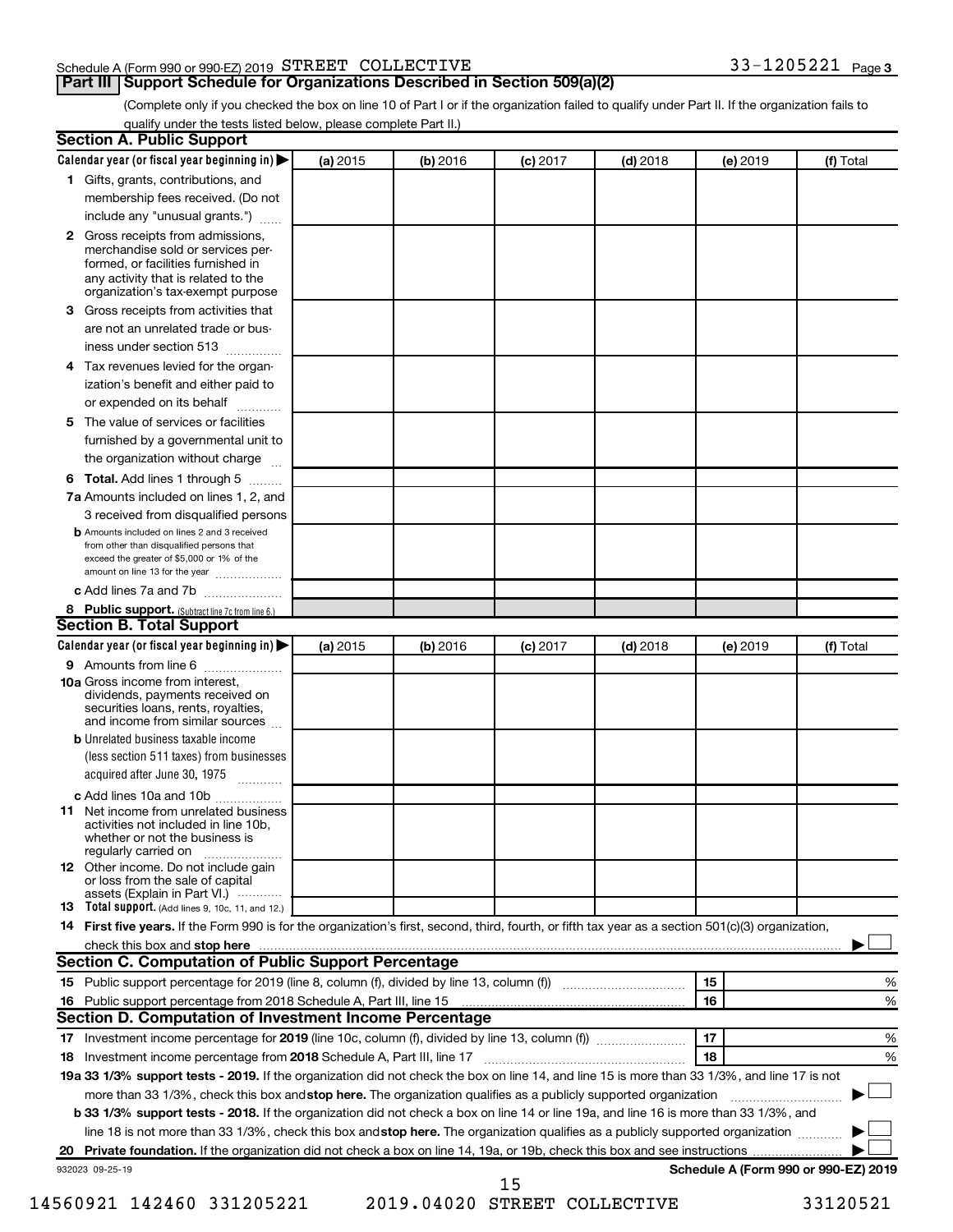**1**

**2**

**3a**

**3b**

**3c**

**4a**

**4b**

**4c**

**5a**

**5b 5c**

**6**

**7**

**8**

**9a**

**9b**

**9c**

**10a**

**10b**

**Yes No**

### **Part IV Supporting Organizations**

(Complete only if you checked a box in line 12 on Part I. If you checked 12a of Part I, complete Sections A and B. If you checked 12b of Part I, complete Sections A and C. If you checked 12c of Part I, complete Sections A, D, and E. If you checked 12d of Part I, complete Sections A and D, and complete Part V.)

### **Section A. All Supporting Organizations**

- **1** Are all of the organization's supported organizations listed by name in the organization's governing documents? If "No," describe in Part VI how the supported organizations are designated. If designated by *class or purpose, describe the designation. If historic and continuing relationship, explain.*
- **2** Did the organization have any supported organization that does not have an IRS determination of status under section 509(a)(1) or (2)? If "Yes," explain in Part **VI** how the organization determined that the supported *organization was described in section 509(a)(1) or (2).*
- **3a** Did the organization have a supported organization described in section 501(c)(4), (5), or (6)? If "Yes," answer *(b) and (c) below.*
- **b** Did the organization confirm that each supported organization qualified under section 501(c)(4), (5), or (6) and satisfied the public support tests under section 509(a)(2)? If "Yes," describe in Part VI when and how the *organization made the determination.*
- **c** Did the organization ensure that all support to such organizations was used exclusively for section 170(c)(2)(B) purposes? If "Yes," explain in Part VI what controls the organization put in place to ensure such use.
- **4 a** *If* Was any supported organization not organized in the United States ("foreign supported organization")? *"Yes," and if you checked 12a or 12b in Part I, answer (b) and (c) below.*
- **b** Did the organization have ultimate control and discretion in deciding whether to make grants to the foreign supported organization? If "Yes," describe in Part VI how the organization had such control and discretion *despite being controlled or supervised by or in connection with its supported organizations.*
- **c** Did the organization support any foreign supported organization that does not have an IRS determination under sections 501(c)(3) and 509(a)(1) or (2)? If "Yes," explain in Part VI what controls the organization used *to ensure that all support to the foreign supported organization was used exclusively for section 170(c)(2)(B) purposes.*
- **5a** Did the organization add, substitute, or remove any supported organizations during the tax year? If "Yes," answer (b) and (c) below (if applicable). Also, provide detail in **Part VI,** including (i) the names and EIN *numbers of the supported organizations added, substituted, or removed; (ii) the reasons for each such action; (iii) the authority under the organization's organizing document authorizing such action; and (iv) how the action was accomplished (such as by amendment to the organizing document).*
- **b** Type I or Type II only. Was any added or substituted supported organization part of a class already designated in the organization's organizing document?
- **c Substitutions only.**  Was the substitution the result of an event beyond the organization's control?
- **6** Did the organization provide support (whether in the form of grants or the provision of services or facilities) to **Part VI.** support or benefit one or more of the filing organization's supported organizations? If "Yes," provide detail in anyone other than (i) its supported organizations, (ii) individuals that are part of the charitable class benefited by one or more of its supported organizations, or (iii) other supporting organizations that also
- **7** Did the organization provide a grant, loan, compensation, or other similar payment to a substantial contributor regard to a substantial contributor? If "Yes," complete Part I of Schedule L (Form 990 or 990-EZ). (as defined in section 4958(c)(3)(C)), a family member of a substantial contributor, or a 35% controlled entity with
- **8** Did the organization make a loan to a disqualified person (as defined in section 4958) not described in line 7? *If "Yes," complete Part I of Schedule L (Form 990 or 990-EZ).*
- **9 a** Was the organization controlled directly or indirectly at any time during the tax year by one or more in section 509(a)(1) or (2))? If "Yes," provide detail in **Part VI.** disqualified persons as defined in section 4946 (other than foundation managers and organizations described
- **b** Did one or more disqualified persons (as defined in line 9a) hold a controlling interest in any entity in which the supporting organization had an interest? If "Yes," provide detail in Part VI.
- **c** Did a disqualified person (as defined in line 9a) have an ownership interest in, or derive any personal benefit from, assets in which the supporting organization also had an interest? If "Yes," provide detail in Part VI.
- **10 a** Was the organization subject to the excess business holdings rules of section 4943 because of section supporting organizations)? If "Yes," answer 10b below. 4943(f) (regarding certain Type II supporting organizations, and all Type III non-functionally integrated
	- **b** Did the organization have any excess business holdings in the tax year? (Use Schedule C, Form 4720, to *determine whether the organization had excess business holdings.)*

932024 09-25-19

**Schedule A (Form 990 or 990-EZ) 2019**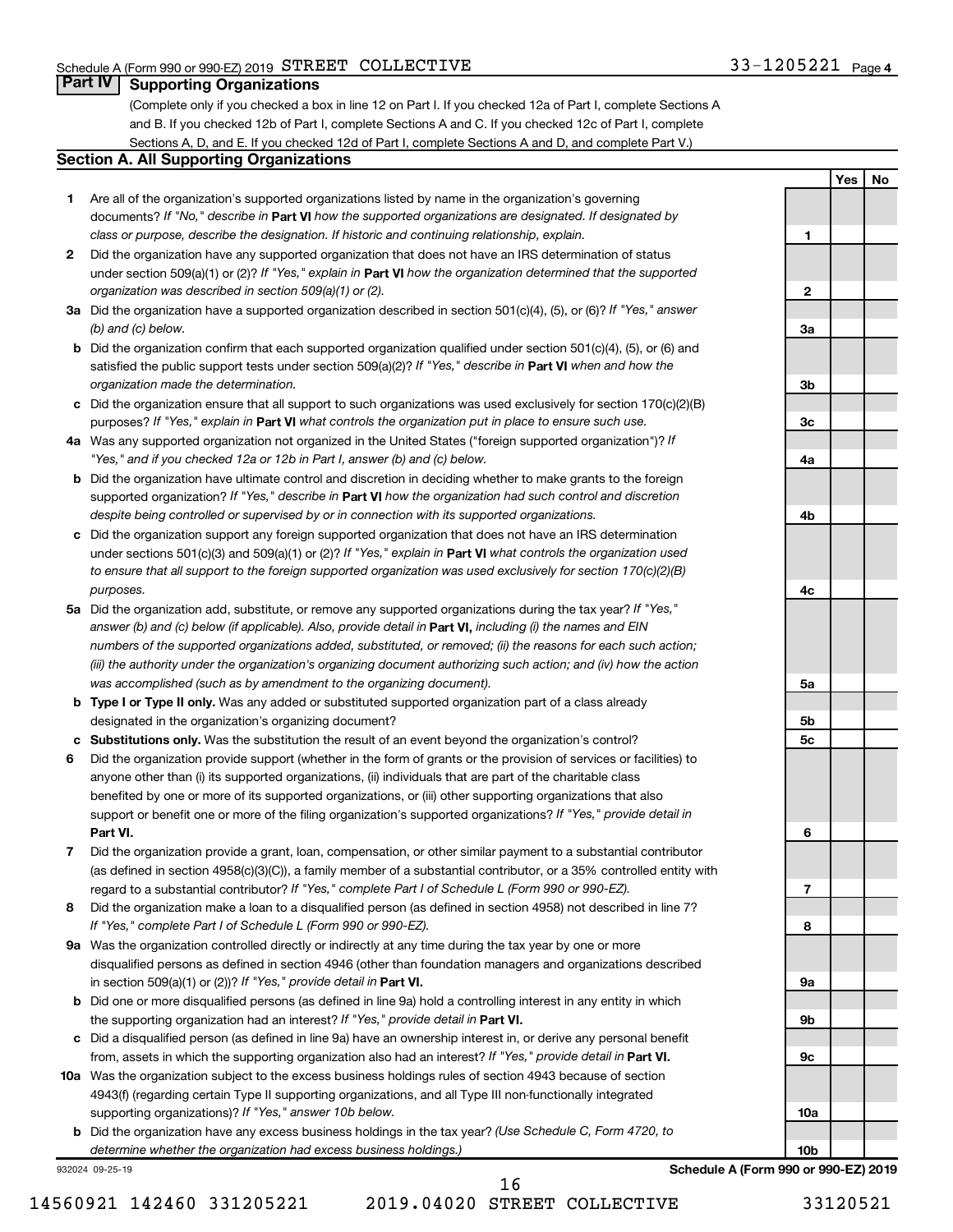|             | Part IV<br><b>Supporting Organizations (continued)</b>                                                                                                                        |                 |     |    |
|-------------|-------------------------------------------------------------------------------------------------------------------------------------------------------------------------------|-----------------|-----|----|
|             |                                                                                                                                                                               |                 | Yes | No |
| 11          | Has the organization accepted a gift or contribution from any of the following persons?                                                                                       |                 |     |    |
|             | a A person who directly or indirectly controls, either alone or together with persons described in (b) and (c)                                                                |                 |     |    |
|             | below, the governing body of a supported organization?                                                                                                                        | 11a             |     |    |
|             | <b>b</b> A family member of a person described in (a) above?                                                                                                                  | 11 <sub>b</sub> |     |    |
|             | c A 35% controlled entity of a person described in (a) or (b) above? If "Yes" to a, b, or c, provide detail in Part VI.                                                       | 11c             |     |    |
|             | <b>Section B. Type I Supporting Organizations</b>                                                                                                                             |                 |     |    |
|             |                                                                                                                                                                               |                 | Yes | No |
| 1           | Did the directors, trustees, or membership of one or more supported organizations have the power to                                                                           |                 |     |    |
|             | regularly appoint or elect at least a majority of the organization's directors or trustees at all times during the                                                            |                 |     |    |
|             | tax year? If "No," describe in Part VI how the supported organization(s) effectively operated, supervised, or                                                                 |                 |     |    |
|             | controlled the organization's activities. If the organization had more than one supported organization,                                                                       |                 |     |    |
|             | describe how the powers to appoint and/or remove directors or trustees were allocated among the supported                                                                     |                 |     |    |
|             | organizations and what conditions or restrictions, if any, applied to such powers during the tax year.                                                                        | 1               |     |    |
| 2           | Did the organization operate for the benefit of any supported organization other than the supported                                                                           |                 |     |    |
|             | organization(s) that operated, supervised, or controlled the supporting organization? If "Yes," explain in                                                                    |                 |     |    |
|             | Part VI how providing such benefit carried out the purposes of the supported organization(s) that operated,                                                                   |                 |     |    |
|             | supervised, or controlled the supporting organization.                                                                                                                        | $\mathbf{2}$    |     |    |
|             | <b>Section C. Type II Supporting Organizations</b>                                                                                                                            |                 |     |    |
|             |                                                                                                                                                                               |                 | Yes | No |
| 1           | Were a majority of the organization's directors or trustees during the tax year also a majority of the directors                                                              |                 |     |    |
|             | or trustees of each of the organization's supported organization(s)? If "No," describe in Part VI how control                                                                 |                 |     |    |
|             | or management of the supporting organization was vested in the same persons that controlled or managed                                                                        |                 |     |    |
|             | the supported organization(s).                                                                                                                                                | 1               |     |    |
|             | <b>Section D. All Type III Supporting Organizations</b>                                                                                                                       |                 |     |    |
|             |                                                                                                                                                                               |                 | Yes | No |
| 1           | Did the organization provide to each of its supported organizations, by the last day of the fifth month of the                                                                |                 |     |    |
|             | organization's tax year, (i) a written notice describing the type and amount of support provided during the prior tax                                                         |                 |     |    |
|             | year, (ii) a copy of the Form 990 that was most recently filed as of the date of notification, and (iii) copies of the                                                        |                 |     |    |
|             | organization's governing documents in effect on the date of notification, to the extent not previously provided?                                                              | 1               |     |    |
| 2           | Were any of the organization's officers, directors, or trustees either (i) appointed or elected by the supported                                                              |                 |     |    |
|             | organization(s) or (ii) serving on the governing body of a supported organization? If "No," explain in Part VI how                                                            |                 |     |    |
|             | the organization maintained a close and continuous working relationship with the supported organization(s).                                                                   | 2               |     |    |
| 3           | By reason of the relationship described in (2), did the organization's supported organizations have a                                                                         |                 |     |    |
|             | significant voice in the organization's investment policies and in directing the use of the organization's                                                                    |                 |     |    |
|             | income or assets at all times during the tax year? If "Yes," describe in Part VI the role the organization's                                                                  |                 |     |    |
|             | supported organizations played in this regard.                                                                                                                                | з               |     |    |
|             | Section E. Type III Functionally Integrated Supporting Organizations                                                                                                          |                 |     |    |
| 1           | Check the box next to the method that the organization used to satisfy the Integral Part Test during the yealsee instructions).                                               |                 |     |    |
| a           | The organization satisfied the Activities Test. Complete line 2 below.                                                                                                        |                 |     |    |
| $\mathbf b$ | The organization is the parent of each of its supported organizations. Complete line 3 below.                                                                                 |                 |     |    |
| c           | The organization supported a governmental entity. Describe in Part VI how you supported a government entity (see instructions).                                               |                 |     |    |
| 2           | Activities Test. Answer (a) and (b) below.                                                                                                                                    |                 | Yes | No |
| а           | Did substantially all of the organization's activities during the tax year directly further the exempt purposes of                                                            |                 |     |    |
|             | the supported organization(s) to which the organization was responsive? If "Yes," then in Part VI identify                                                                    |                 |     |    |
|             | those supported organizations and explain how these activities directly furthered their exempt purposes,                                                                      |                 |     |    |
|             | how the organization was responsive to those supported organizations, and how the organization determined                                                                     |                 |     |    |
|             | that these activities constituted substantially all of its activities.                                                                                                        | 2a              |     |    |
|             | b Did the activities described in (a) constitute activities that, but for the organization's involvement, one or more                                                         |                 |     |    |
|             | of the organization's supported organization(s) would have been engaged in? If "Yes," explain in Part VI the                                                                  |                 |     |    |
|             | reasons for the organization's position that its supported organization(s) would have engaged in these                                                                        |                 |     |    |
|             | activities but for the organization's involvement.                                                                                                                            | 2b              |     |    |
| З           | Parent of Supported Organizations. Answer (a) and (b) below.<br>a Did the organization have the power to regularly appoint or elect a majority of the officers, directors, or |                 |     |    |
|             | trustees of each of the supported organizations? Provide details in Part VI.                                                                                                  | За              |     |    |
|             | <b>b</b> Did the organization exercise a substantial degree of direction over the policies, programs, and activities of each                                                  |                 |     |    |
|             | of its supported organizations? If "Yes," describe in Part VI the role played by the organization in this regard.                                                             | 3b              |     |    |
|             | Schedule A (Form 990 or 990-EZ) 2019<br>932025 09-25-19                                                                                                                       |                 |     |    |
|             | 17                                                                                                                                                                            |                 |     |    |

<sup>14560921 142460 331205221 2019.04020</sup> STREET COLLECTIVE 33120521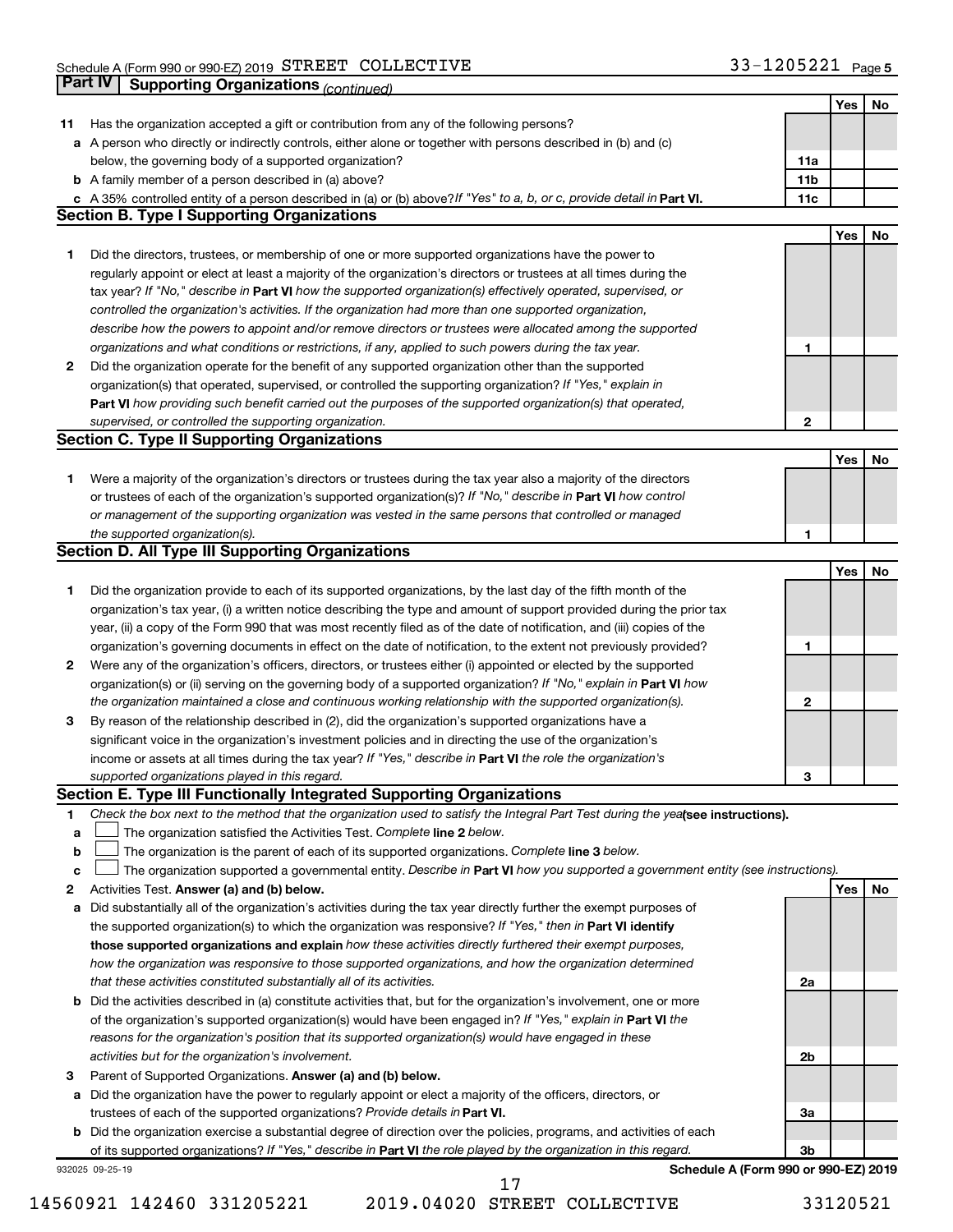### Schedule A (Form 990 or 990-EZ) 2019  $\texttt{STREF\ }\texttt{COLLECTIVE}\ \textcolor{red}{\bullet} \textcolor{red}{\bullet} \textcolor{red}{\bullet} \textcolor{red}{\bullet} \textcolor{red}{\bullet} 33\,\textcolor{red}{\bullet}\,\textcolor{red}{\bullet} 221\ \textcolor{red}{\bullet} \textcolor{red}{\bullet} \textcolor{red}{\bullet}$

**Part V Type III Non-Functionally Integrated 509(a)(3) Supporting Organizations** 

1 **Letter See instructions.** All Check here if the organization satisfied the Integral Part Test as a qualifying trust on Nov. 20, 1970 (explain in Part VI). See instructions. All other Type III non-functionally integrated supporting organizations must complete Sections A through E.

| Section A - Adjusted Net Income |                                                                              | (A) Prior Year | (B) Current Year<br>(optional) |                                |
|---------------------------------|------------------------------------------------------------------------------|----------------|--------------------------------|--------------------------------|
| 1                               | Net short-term capital gain                                                  | 1              |                                |                                |
| 2                               | Recoveries of prior-year distributions                                       | $\mathbf{2}$   |                                |                                |
| З                               | Other gross income (see instructions)                                        | 3              |                                |                                |
| 4                               | Add lines 1 through 3.                                                       | 4              |                                |                                |
| 5                               | Depreciation and depletion                                                   | 5              |                                |                                |
| 6                               | Portion of operating expenses paid or incurred for production or             |                |                                |                                |
|                                 | collection of gross income or for management, conservation, or               |                |                                |                                |
|                                 | maintenance of property held for production of income (see instructions)     | 6              |                                |                                |
| 7                               | Other expenses (see instructions)                                            | $\overline{7}$ |                                |                                |
| 8                               | Adjusted Net Income (subtract lines 5, 6, and 7 from line 4)                 | 8              |                                |                                |
|                                 | <b>Section B - Minimum Asset Amount</b>                                      |                | (A) Prior Year                 | (B) Current Year<br>(optional) |
| 1.                              | Aggregate fair market value of all non-exempt-use assets (see                |                |                                |                                |
|                                 | instructions for short tax year or assets held for part of year):            |                |                                |                                |
|                                 | a Average monthly value of securities                                        | 1a             |                                |                                |
|                                 | <b>b</b> Average monthly cash balances                                       | 1 <sub>b</sub> |                                |                                |
|                                 | c Fair market value of other non-exempt-use assets                           | 1c             |                                |                                |
|                                 | d Total (add lines 1a, 1b, and 1c)                                           | 1d             |                                |                                |
|                                 | e Discount claimed for blockage or other                                     |                |                                |                                |
|                                 | factors (explain in detail in <b>Part VI</b> ):                              |                |                                |                                |
| 2                               | Acquisition indebtedness applicable to non-exempt-use assets                 | $\mathbf{2}$   |                                |                                |
| З                               | Subtract line 2 from line 1d.                                                | 3              |                                |                                |
| 4                               | Cash deemed held for exempt use. Enter 1-1/2% of line 3 (for greater amount, |                |                                |                                |
|                                 | see instructions).                                                           | 4              |                                |                                |
| 5                               | Net value of non-exempt-use assets (subtract line 4 from line 3)             | 5              |                                |                                |
| 6                               | Multiply line 5 by .035.                                                     | 6              |                                |                                |
| 7                               | Recoveries of prior-year distributions                                       | $\overline{7}$ |                                |                                |
| 8                               | <b>Minimum Asset Amount (add line 7 to line 6)</b>                           | 8              |                                |                                |
|                                 | <b>Section C - Distributable Amount</b>                                      |                |                                | <b>Current Year</b>            |
| 1                               | Adjusted net income for prior year (from Section A, line 8, Column A)        | 1              |                                |                                |
| $\mathbf{2}$                    | Enter 85% of line 1.                                                         | $\mathbf{2}$   |                                |                                |
| 3                               | Minimum asset amount for prior year (from Section B, line 8, Column A)       | 3              |                                |                                |
| 4                               | Enter greater of line 2 or line 3.                                           | 4              |                                |                                |
| 5                               | Income tax imposed in prior year                                             | 5              |                                |                                |
| 6                               | <b>Distributable Amount.</b> Subtract line 5 from line 4, unless subject to  |                |                                |                                |
|                                 | emergency temporary reduction (see instructions).                            | 6              |                                |                                |
|                                 |                                                                              |                |                                |                                |

**7** Check here if the current year is the organization's first as a non-functionally integrated Type III supporting organization (see † instructions).

**Schedule A (Form 990 or 990-EZ) 2019**

932026 09-25-19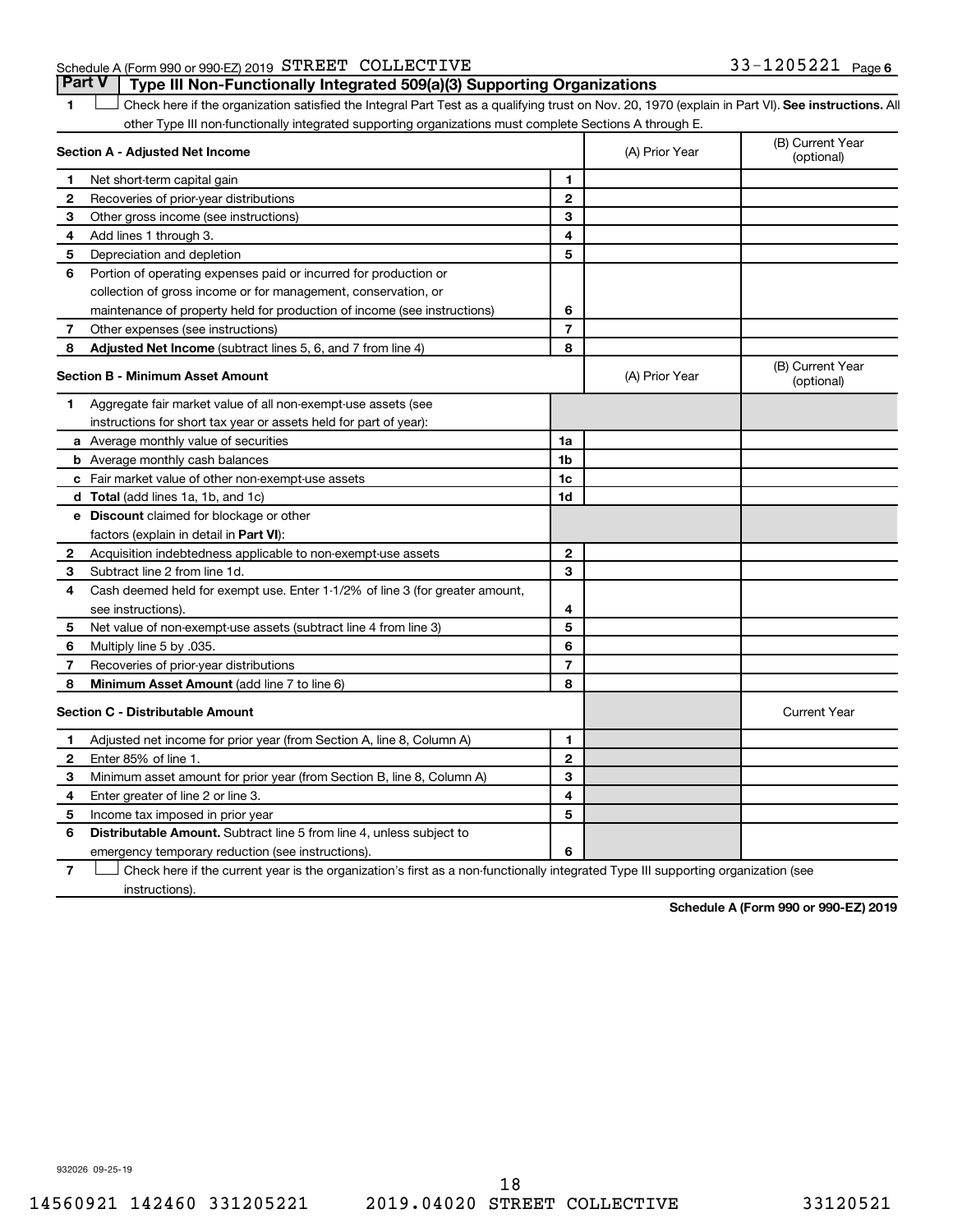| <b>Part V</b><br>Type III Non-Functionally Integrated 509(a)(3) Supporting Organizations (continued) |                                                                                            |                             |                                       |                                                |  |  |  |
|------------------------------------------------------------------------------------------------------|--------------------------------------------------------------------------------------------|-----------------------------|---------------------------------------|------------------------------------------------|--|--|--|
|                                                                                                      | <b>Current Year</b><br><b>Section D - Distributions</b>                                    |                             |                                       |                                                |  |  |  |
| 1                                                                                                    | Amounts paid to supported organizations to accomplish exempt purposes                      |                             |                                       |                                                |  |  |  |
| 2                                                                                                    | Amounts paid to perform activity that directly furthers exempt purposes of supported       |                             |                                       |                                                |  |  |  |
|                                                                                                      | organizations, in excess of income from activity                                           |                             |                                       |                                                |  |  |  |
| 3                                                                                                    | Administrative expenses paid to accomplish exempt purposes of supported organizations      |                             |                                       |                                                |  |  |  |
| 4                                                                                                    | Amounts paid to acquire exempt-use assets                                                  |                             |                                       |                                                |  |  |  |
| 5                                                                                                    | Qualified set-aside amounts (prior IRS approval required)                                  |                             |                                       |                                                |  |  |  |
| 6                                                                                                    | Other distributions (describe in Part VI). See instructions.                               |                             |                                       |                                                |  |  |  |
| 7                                                                                                    | Total annual distributions. Add lines 1 through 6.                                         |                             |                                       |                                                |  |  |  |
| 8                                                                                                    | Distributions to attentive supported organizations to which the organization is responsive |                             |                                       |                                                |  |  |  |
|                                                                                                      | (provide details in Part VI). See instructions.                                            |                             |                                       |                                                |  |  |  |
| 9                                                                                                    | Distributable amount for 2019 from Section C, line 6                                       |                             |                                       |                                                |  |  |  |
| 10                                                                                                   | Line 8 amount divided by line 9 amount                                                     |                             |                                       |                                                |  |  |  |
|                                                                                                      |                                                                                            | (i)                         | (ii)                                  | (iii)                                          |  |  |  |
|                                                                                                      | Section E - Distribution Allocations (see instructions)                                    | <b>Excess Distributions</b> | <b>Underdistributions</b><br>Pre-2019 | <b>Distributable</b><br><b>Amount for 2019</b> |  |  |  |
| 1                                                                                                    | Distributable amount for 2019 from Section C, line 6                                       |                             |                                       |                                                |  |  |  |
| 2                                                                                                    | Underdistributions, if any, for years prior to 2019 (reason-                               |                             |                                       |                                                |  |  |  |
|                                                                                                      | able cause required- explain in Part VI). See instructions.                                |                             |                                       |                                                |  |  |  |
| 3                                                                                                    | Excess distributions carryover, if any, to 2019                                            |                             |                                       |                                                |  |  |  |
|                                                                                                      | a From 2014                                                                                |                             |                                       |                                                |  |  |  |
|                                                                                                      | <b>b</b> From 2015                                                                         |                             |                                       |                                                |  |  |  |
|                                                                                                      | c From 2016                                                                                |                             |                                       |                                                |  |  |  |
|                                                                                                      | <b>d</b> From 2017                                                                         |                             |                                       |                                                |  |  |  |
|                                                                                                      | e From 2018                                                                                |                             |                                       |                                                |  |  |  |
| f                                                                                                    | <b>Total</b> of lines 3a through e                                                         |                             |                                       |                                                |  |  |  |
|                                                                                                      | <b>g</b> Applied to underdistributions of prior years                                      |                             |                                       |                                                |  |  |  |
|                                                                                                      | <b>h</b> Applied to 2019 distributable amount                                              |                             |                                       |                                                |  |  |  |
|                                                                                                      | Carryover from 2014 not applied (see instructions)                                         |                             |                                       |                                                |  |  |  |
|                                                                                                      | Remainder. Subtract lines 3g, 3h, and 3i from 3f.                                          |                             |                                       |                                                |  |  |  |
| 4                                                                                                    | Distributions for 2019 from Section D,                                                     |                             |                                       |                                                |  |  |  |
|                                                                                                      | line $7:$                                                                                  |                             |                                       |                                                |  |  |  |
|                                                                                                      | a Applied to underdistributions of prior years                                             |                             |                                       |                                                |  |  |  |
|                                                                                                      | <b>b</b> Applied to 2019 distributable amount                                              |                             |                                       |                                                |  |  |  |
| с                                                                                                    | Remainder. Subtract lines 4a and 4b from 4.                                                |                             |                                       |                                                |  |  |  |
| 5                                                                                                    | Remaining underdistributions for years prior to 2019, if                                   |                             |                                       |                                                |  |  |  |
|                                                                                                      | any. Subtract lines 3g and 4a from line 2. For result greater                              |                             |                                       |                                                |  |  |  |
|                                                                                                      | than zero, explain in Part VI. See instructions.                                           |                             |                                       |                                                |  |  |  |
| 6                                                                                                    | Remaining underdistributions for 2019. Subtract lines 3h                                   |                             |                                       |                                                |  |  |  |
|                                                                                                      | and 4b from line 1. For result greater than zero, explain in                               |                             |                                       |                                                |  |  |  |
|                                                                                                      | <b>Part VI.</b> See instructions.                                                          |                             |                                       |                                                |  |  |  |
| $\mathbf{7}$                                                                                         | Excess distributions carryover to 2020. Add lines 3j                                       |                             |                                       |                                                |  |  |  |
|                                                                                                      | and 4c.                                                                                    |                             |                                       |                                                |  |  |  |
| 8                                                                                                    | Breakdown of line 7:                                                                       |                             |                                       |                                                |  |  |  |
|                                                                                                      | a Excess from 2015                                                                         |                             |                                       |                                                |  |  |  |
|                                                                                                      | <b>b</b> Excess from 2016                                                                  |                             |                                       |                                                |  |  |  |
|                                                                                                      | c Excess from 2017                                                                         |                             |                                       |                                                |  |  |  |
|                                                                                                      | d Excess from 2018                                                                         |                             |                                       |                                                |  |  |  |
|                                                                                                      | e Excess from 2019                                                                         |                             |                                       |                                                |  |  |  |

**Schedule A (Form 990 or 990-EZ) 2019**

932027 09-25-19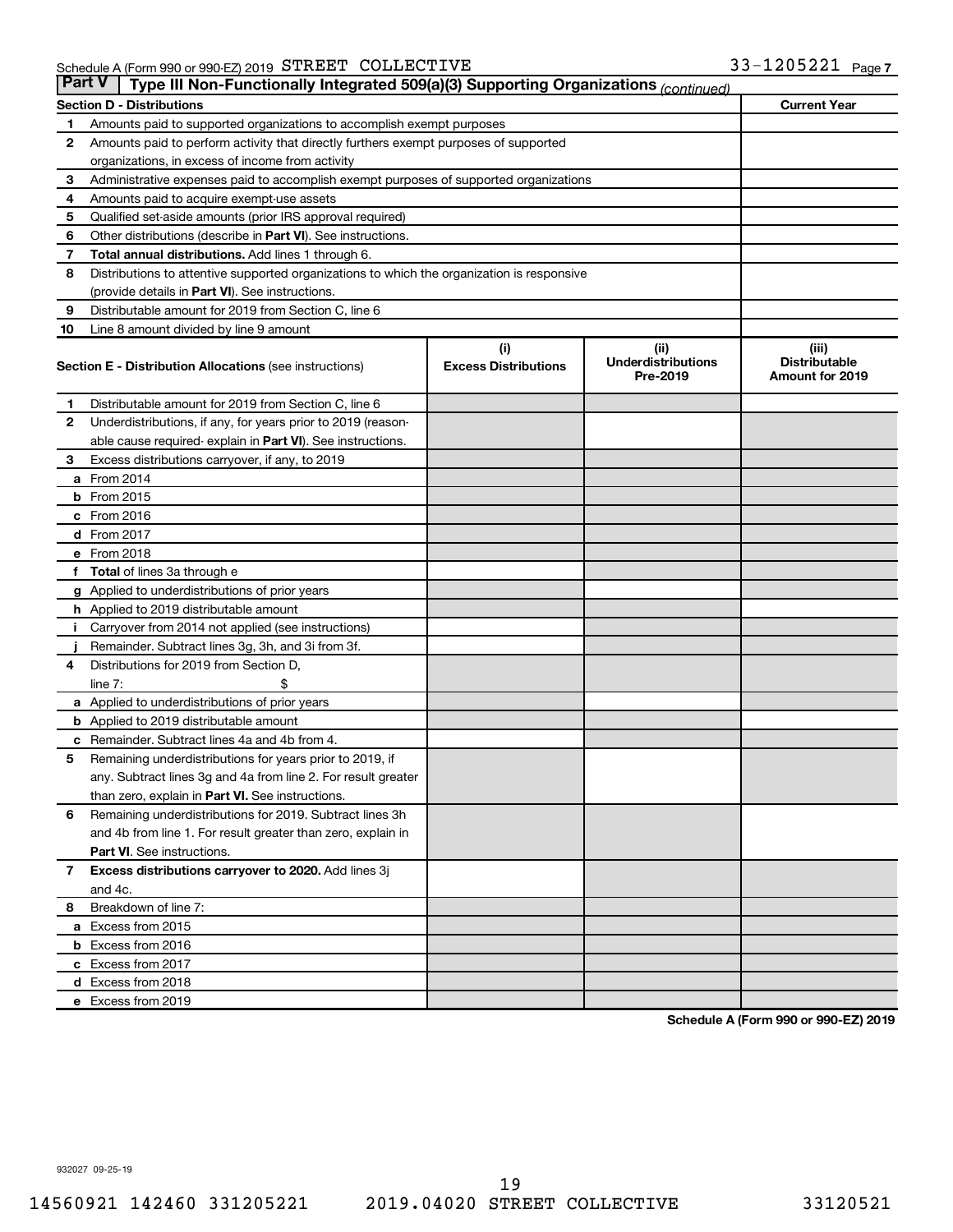|  |  |  | Schedule A (Form 990 or 990-EZ) 2019 $\,$ STREET $\,$ COLLECTIVE | $33 - 1205221$ Page 8 |  |
|--|--|--|------------------------------------------------------------------|-----------------------|--|
|--|--|--|------------------------------------------------------------------|-----------------------|--|

| Part VI<br>(See instructions.) | Supplemental Information. Provide the explanations required by Part II, line 10; Part II, line 17a or 17b; Part III, line 12;<br>Part IV, Section A, lines 1, 2, 3b, 3c, 4b, 4c, 5a, 6, 9a, 9b, 9c, 11a, 11b, and 11c; Part IV, Section B, lines 1 and 2; Part IV, Section C,<br>line 1; Part IV, Section D, lines 2 and 3; Part IV, Section E, lines 1c, 2a, 2b, 3a, and 3b; Part V, line 1; Part V, Section B, line 1e; Part V,<br>Section D, lines 5, 6, and 8; and Part V, Section E, lines 2, 5, and 6. Also complete this part for any additional information. |
|--------------------------------|----------------------------------------------------------------------------------------------------------------------------------------------------------------------------------------------------------------------------------------------------------------------------------------------------------------------------------------------------------------------------------------------------------------------------------------------------------------------------------------------------------------------------------------------------------------------|
|                                |                                                                                                                                                                                                                                                                                                                                                                                                                                                                                                                                                                      |
|                                |                                                                                                                                                                                                                                                                                                                                                                                                                                                                                                                                                                      |
|                                |                                                                                                                                                                                                                                                                                                                                                                                                                                                                                                                                                                      |
|                                |                                                                                                                                                                                                                                                                                                                                                                                                                                                                                                                                                                      |
|                                |                                                                                                                                                                                                                                                                                                                                                                                                                                                                                                                                                                      |
|                                |                                                                                                                                                                                                                                                                                                                                                                                                                                                                                                                                                                      |
|                                |                                                                                                                                                                                                                                                                                                                                                                                                                                                                                                                                                                      |
|                                |                                                                                                                                                                                                                                                                                                                                                                                                                                                                                                                                                                      |
|                                |                                                                                                                                                                                                                                                                                                                                                                                                                                                                                                                                                                      |
|                                |                                                                                                                                                                                                                                                                                                                                                                                                                                                                                                                                                                      |
|                                |                                                                                                                                                                                                                                                                                                                                                                                                                                                                                                                                                                      |
|                                |                                                                                                                                                                                                                                                                                                                                                                                                                                                                                                                                                                      |
|                                |                                                                                                                                                                                                                                                                                                                                                                                                                                                                                                                                                                      |
|                                |                                                                                                                                                                                                                                                                                                                                                                                                                                                                                                                                                                      |
|                                |                                                                                                                                                                                                                                                                                                                                                                                                                                                                                                                                                                      |
|                                |                                                                                                                                                                                                                                                                                                                                                                                                                                                                                                                                                                      |
|                                |                                                                                                                                                                                                                                                                                                                                                                                                                                                                                                                                                                      |
|                                |                                                                                                                                                                                                                                                                                                                                                                                                                                                                                                                                                                      |
|                                |                                                                                                                                                                                                                                                                                                                                                                                                                                                                                                                                                                      |
|                                |                                                                                                                                                                                                                                                                                                                                                                                                                                                                                                                                                                      |
|                                |                                                                                                                                                                                                                                                                                                                                                                                                                                                                                                                                                                      |
|                                |                                                                                                                                                                                                                                                                                                                                                                                                                                                                                                                                                                      |
|                                |                                                                                                                                                                                                                                                                                                                                                                                                                                                                                                                                                                      |
|                                |                                                                                                                                                                                                                                                                                                                                                                                                                                                                                                                                                                      |
|                                |                                                                                                                                                                                                                                                                                                                                                                                                                                                                                                                                                                      |
|                                |                                                                                                                                                                                                                                                                                                                                                                                                                                                                                                                                                                      |
|                                |                                                                                                                                                                                                                                                                                                                                                                                                                                                                                                                                                                      |
|                                |                                                                                                                                                                                                                                                                                                                                                                                                                                                                                                                                                                      |
|                                |                                                                                                                                                                                                                                                                                                                                                                                                                                                                                                                                                                      |
|                                |                                                                                                                                                                                                                                                                                                                                                                                                                                                                                                                                                                      |
|                                |                                                                                                                                                                                                                                                                                                                                                                                                                                                                                                                                                                      |
|                                |                                                                                                                                                                                                                                                                                                                                                                                                                                                                                                                                                                      |
|                                |                                                                                                                                                                                                                                                                                                                                                                                                                                                                                                                                                                      |
|                                |                                                                                                                                                                                                                                                                                                                                                                                                                                                                                                                                                                      |
|                                |                                                                                                                                                                                                                                                                                                                                                                                                                                                                                                                                                                      |
|                                |                                                                                                                                                                                                                                                                                                                                                                                                                                                                                                                                                                      |
|                                |                                                                                                                                                                                                                                                                                                                                                                                                                                                                                                                                                                      |
|                                |                                                                                                                                                                                                                                                                                                                                                                                                                                                                                                                                                                      |
|                                |                                                                                                                                                                                                                                                                                                                                                                                                                                                                                                                                                                      |
|                                |                                                                                                                                                                                                                                                                                                                                                                                                                                                                                                                                                                      |
|                                |                                                                                                                                                                                                                                                                                                                                                                                                                                                                                                                                                                      |
|                                | Schedule A (Form 990 or 990-EZ) 2019                                                                                                                                                                                                                                                                                                                                                                                                                                                                                                                                 |
| 932028 09-25-19                | 20                                                                                                                                                                                                                                                                                                                                                                                                                                                                                                                                                                   |
| 14560921 142460 331205221      | 2019.04020 STREET COLLECTIVE<br>33120521                                                                                                                                                                                                                                                                                                                                                                                                                                                                                                                             |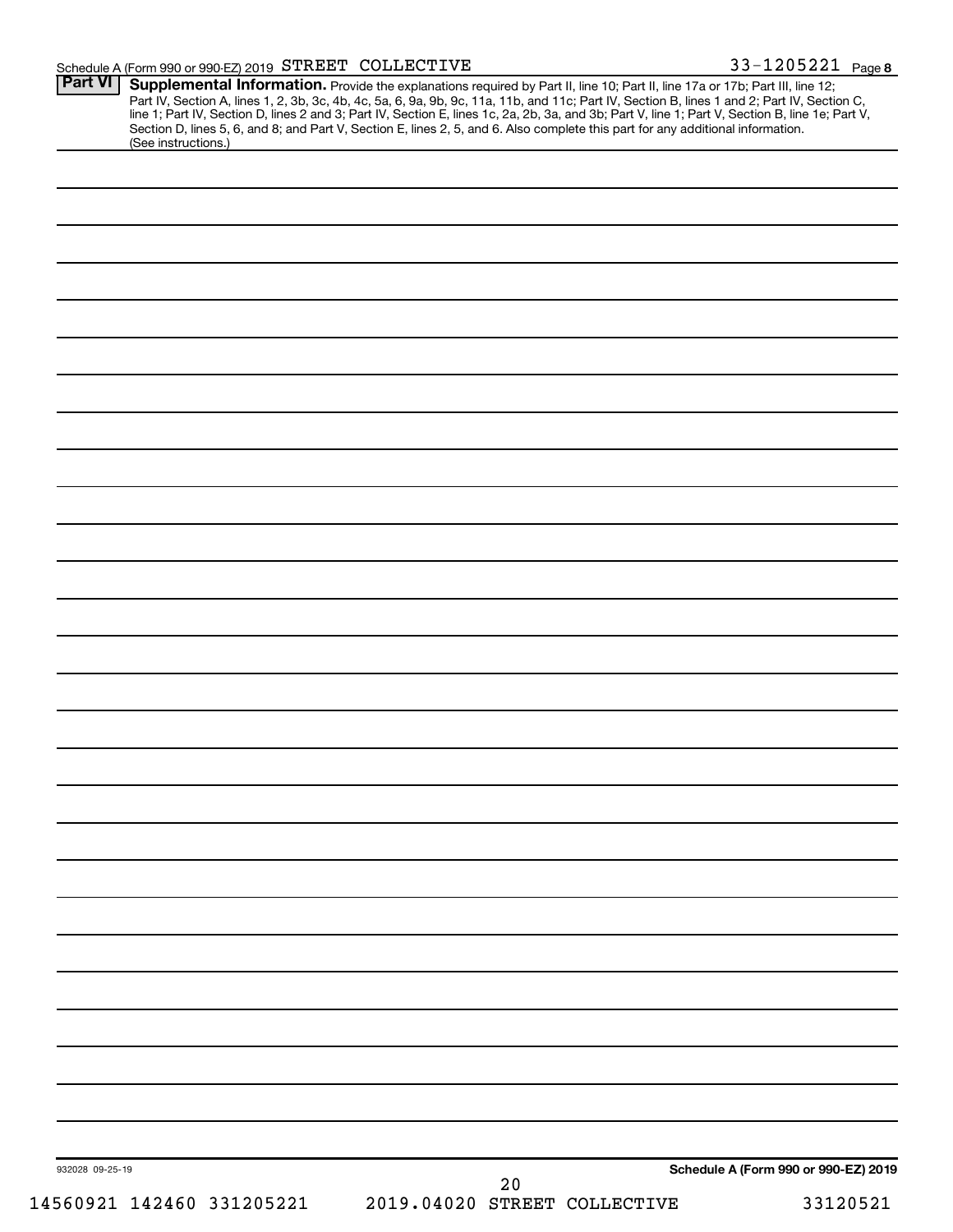Department of the Treasury Internal Revenue Service

## **Schedule B Schedule of Contributors**

**or 990-PF) | Attach to Form 990, Form 990-EZ, or Form 990-PF. | Go to www.irs.gov/Form990 for the latest information.** OMB No. 1545-0047

**2019**

**Employer identification number**

|  | Name of the organization |
|--|--------------------------|
|  |                          |

**Organization type** (check one):

### STREET COLLECTIVE 33-1205221

| Filers of:         | Section:                                                                  |
|--------------------|---------------------------------------------------------------------------|
| Form 990 or 990-FZ | $\lfloor \mathbf{X} \rfloor$ 501(c)( 3) (enter number) organization       |
|                    | 4947(a)(1) nonexempt charitable trust not treated as a private foundation |
|                    | 527 political organization                                                |
| Form 990-PF        | 501(c)(3) exempt private foundation                                       |
|                    | 4947(a)(1) nonexempt charitable trust treated as a private foundation     |
|                    | 501(c)(3) taxable private foundation                                      |

Check if your organization is covered by the General Rule or a Special Rule.

**Note:**  Only a section 501(c)(7), (8), or (10) organization can check boxes for both the General Rule and a Special Rule. See instructions.

### **General Rule**

 $\Box$ 

For an organization filing Form 990, 990-EZ, or 990-PF that received, during the year, contributions totaling \$5,000 or more (in money or property) from any one contributor. Complete Parts I and II. See instructions for determining a contributor's total contributions.

#### **Special Rules**

any one contributor, during the year, total contributions of the greater of (1) \$5,000; or (2) 2% of the amount on (i) Form 990, Part VIII, line 1h;  $\boxed{\text{X}}$  For an organization described in section 501(c)(3) filing Form 990 or 990-EZ that met the 33 1/3% support test of the regulations under sections 509(a)(1) and 170(b)(1)(A)(vi), that checked Schedule A (Form 990 or 990-EZ), Part II, line 13, 16a, or 16b, and that received from or (ii) Form 990-EZ, line 1. Complete Parts I and II.

year, total contributions of more than \$1,000 *exclusively* for religious, charitable, scientific, literary, or educational purposes, or for the For an organization described in section 501(c)(7), (8), or (10) filing Form 990 or 990-EZ that received from any one contributor, during the prevention of cruelty to children or animals. Complete Parts I, II, and III.  $\Box$ 

purpose. Don't complete any of the parts unless the General Rule applies to this organization because it received nonexclusively year, contributions exclusively for religious, charitable, etc., purposes, but no such contributions totaled more than \$1,000. If this box is checked, enter here the total contributions that were received during the year for an exclusively religious, charitable, etc., For an organization described in section 501(c)(7), (8), or (10) filing Form 990 or 990-EZ that received from any one contributor, during the religious, charitable, etc., contributions totaling \$5,000 or more during the year  $~\ldots\ldots\ldots\ldots\ldots\ldots\ldots\ldots\blacktriangleright~$ \$  $\Box$ 

**Caution:**  An organization that isn't covered by the General Rule and/or the Special Rules doesn't file Schedule B (Form 990, 990-EZ, or 990-PF),  **must** but it answer "No" on Part IV, line 2, of its Form 990; or check the box on line H of its Form 990-EZ or on its Form 990-PF, Part I, line 2, to certify that it doesn't meet the filing requirements of Schedule B (Form 990, 990-EZ, or 990-PF).

**For Paperwork Reduction Act Notice, see the instructions for Form 990, 990-EZ, or 990-PF. Schedule B (Form 990, 990-EZ, or 990-PF) (2019)** LHA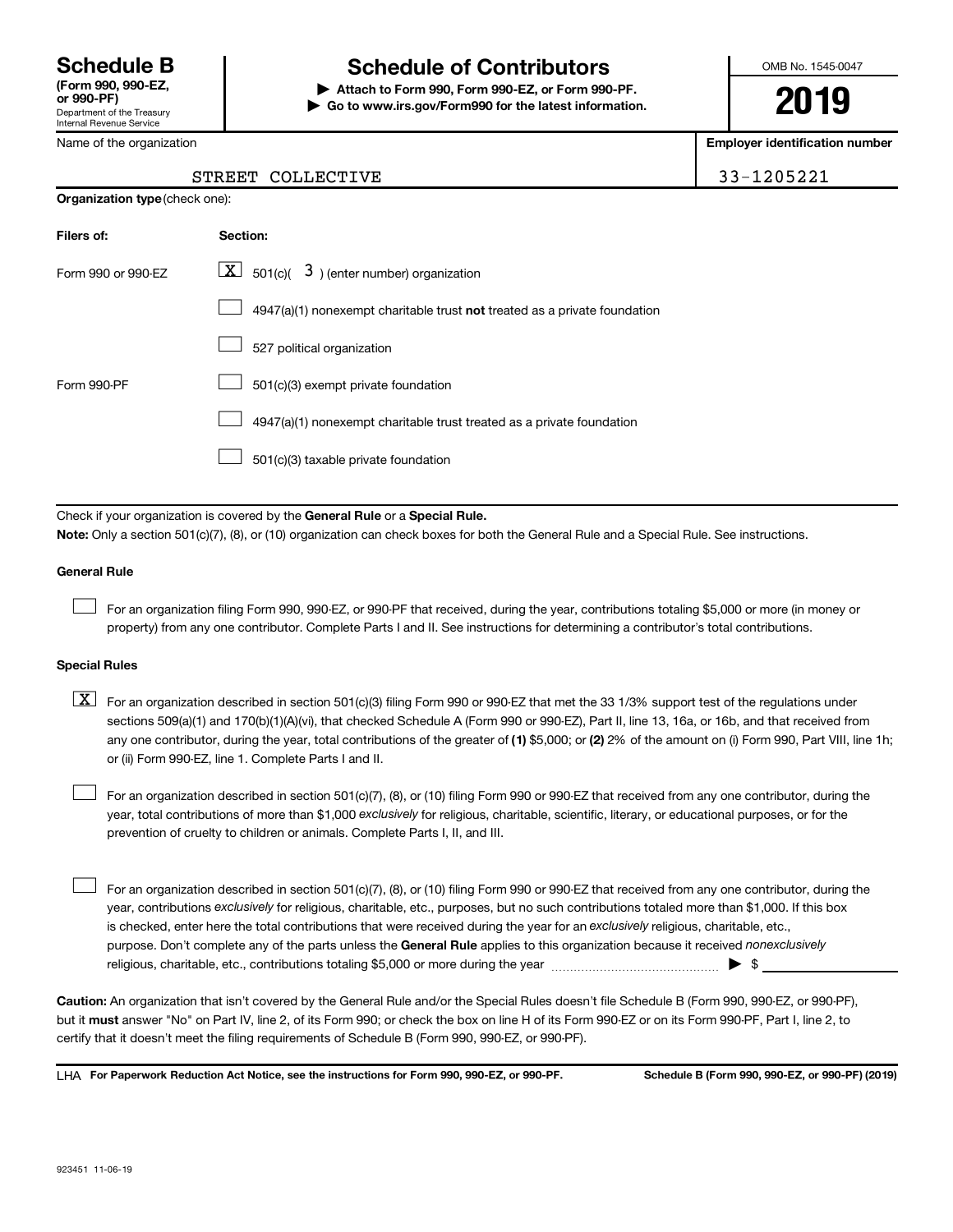### Schedule B (Form 990, 990-EZ, or 990-PF) (2019)

Name of organization

STREET COLLECTIVE 33-1205221

| Part I           | <b>Contributors</b> (see instructions). Use duplicate copies of Part I if additional space is needed. |                                   |                                                                                                                                     |  |  |  |
|------------------|-------------------------------------------------------------------------------------------------------|-----------------------------------|-------------------------------------------------------------------------------------------------------------------------------------|--|--|--|
| (a)<br>No.       | (b)<br>Name, address, and ZIP + 4                                                                     | (c)<br><b>Total contributions</b> | (d)<br>Type of contribution                                                                                                         |  |  |  |
| $\mathbf 1$      | VERIDIAN CREDIT UNION<br>1201 S ANKENY BLVD<br>ANKENY, IA 50023                                       | 10,500.<br>\$                     | $\mathbf{X}$<br>Person<br>Payroll<br>Noncash<br>(Complete Part II for<br>noncash contributions.)                                    |  |  |  |
| (a)<br>No.       | (b)<br>Name, address, and ZIP + 4                                                                     | (c)<br><b>Total contributions</b> | (d)<br>Type of contribution                                                                                                         |  |  |  |
| $\boldsymbol{2}$ | DRAKE UNIVERSITY, KINNE CENTER<br>2401 UNIVERSITY AVE<br>DES MOINES, IA 50311                         | 8,574.<br>\$                      | $\mathbf{X}$<br>Person<br>Payroll<br>Noncash<br>(Complete Part II for<br>noncash contributions.)                                    |  |  |  |
| (a)<br>No.       | (b)<br>Name, address, and ZIP + 4                                                                     | (c)<br><b>Total contributions</b> | (d)<br>Type of contribution                                                                                                         |  |  |  |
| $\mathbf{3}$     | DES MOINES AREA METROPOLITAN PLAN<br>420 WATSON POWELL #200<br>DES MOINES, IA 50309                   | 20,000.<br>\$                     | $\overline{\mathbf{X}}$<br>Person<br>Payroll<br>Noncash<br>(Complete Part II for<br>noncash contributions.)                         |  |  |  |
|                  |                                                                                                       |                                   |                                                                                                                                     |  |  |  |
| (a)<br>No.       | (b)<br>Name, address, and ZIP + 4                                                                     | (c)<br><b>Total contributions</b> | (d)<br>Type of contribution                                                                                                         |  |  |  |
|                  |                                                                                                       | \$                                | Person<br>Payroll<br>Noncash<br>(Complete Part II for<br>noncash contributions.)                                                    |  |  |  |
| (a)<br>No.       | (b)<br>Name, address, and ZIP + 4                                                                     | (c)<br><b>Total contributions</b> | (d)<br>Type of contribution                                                                                                         |  |  |  |
|                  |                                                                                                       | \$                                | Person<br>Payroll<br>Noncash<br>(Complete Part II for<br>noncash contributions.)                                                    |  |  |  |
| (a)<br>No.       | (b)<br>Name, address, and ZIP + 4                                                                     | (c)<br><b>Total contributions</b> | (d)<br>Type of contribution                                                                                                         |  |  |  |
| 923452 11-06-19  |                                                                                                       | \$                                | Person<br>Payroll<br>Noncash<br>(Complete Part II for<br>noncash contributions.)<br>Schedule B (Form 990, 990-EZ, or 990-PF) (2019) |  |  |  |

14560921 142460 331205221 2019.04020 STREET COLLECTIVE 33120521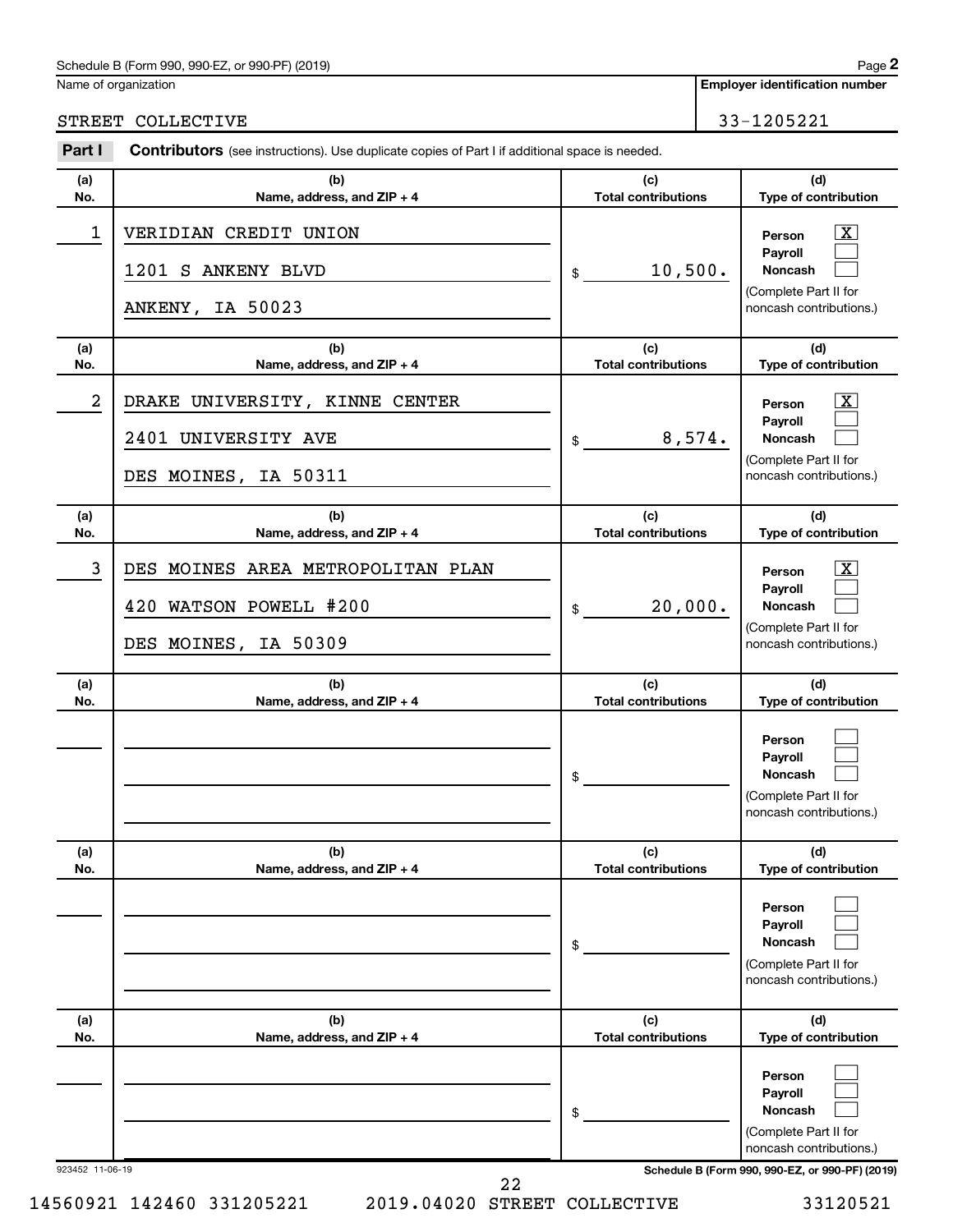| Schedule B (Form 990, 990-EZ, or 990-PF) (2019) | Paɑe |
|-------------------------------------------------|------|
|-------------------------------------------------|------|

Name of organization

**Employer identification number**

STREET COLLECTIVE 33-1205221

923453 11-06-19 **Schedule B (Form 990, 990-EZ, or 990-PF) (2019) (a) No. from Part I (c) FMV (or estimate) (b) Description of noncash property given (d) Date received (a) No. from Part I (c) FMV (or estimate) (b) Description of noncash property given (d) Date received (a) No. from Part I (c) FMV (or estimate) (b) Description of noncash property given (d) Date received (a) No. from Part I (c) FMV (or estimate) (b) Description of noncash property given (d) Date received (a) No. from Part I (c) FMV (or estimate) (b) Description of noncash property given (d) Date received (a) No. from Part I (c) FMV (or estimate) (b) Description of noncash property given (d) Date received** Part II Noncash Property (see instructions). Use duplicate copies of Part II if additional space is needed. (See instructions.) \$ (See instructions.) \$ (See instructions.) \$ (See instructions.) \$ (See instructions.) \$ (See instructions.) \$ 14560921 142460 331205221 2019.04020 STREET COLLECTIVE 33120521 23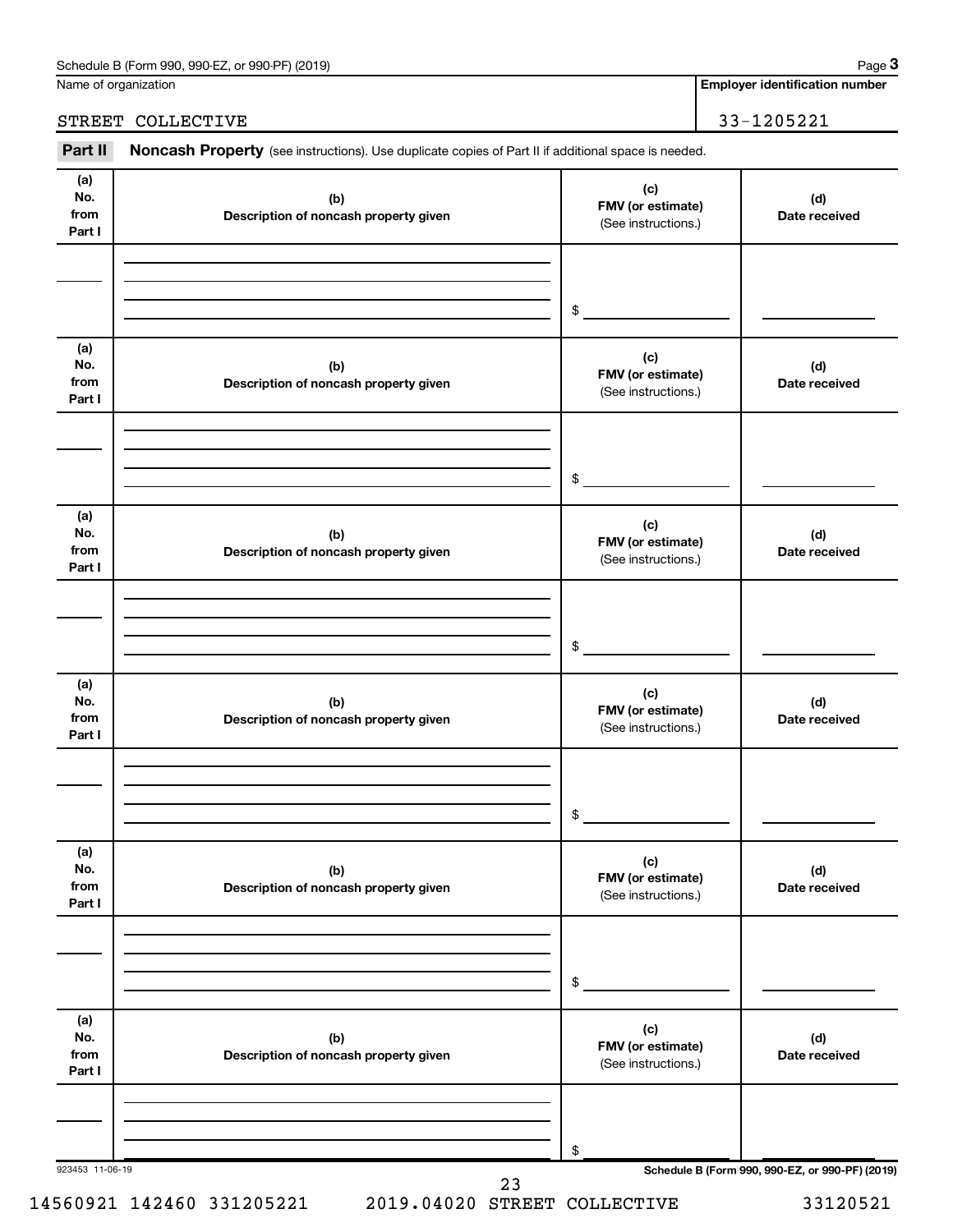| Name of organization      |                                                                                                                                                                                                                                                                                                                                                                    |                      | <b>Employer identification number</b>                                                                                                                          |  |  |  |
|---------------------------|--------------------------------------------------------------------------------------------------------------------------------------------------------------------------------------------------------------------------------------------------------------------------------------------------------------------------------------------------------------------|----------------------|----------------------------------------------------------------------------------------------------------------------------------------------------------------|--|--|--|
|                           | STREET COLLECTIVE                                                                                                                                                                                                                                                                                                                                                  |                      | 33-1205221                                                                                                                                                     |  |  |  |
| Part III                  | from any one contributor. Complete columns (a) through (e) and the following line entry. For organizations<br>completing Part III, enter the total of exclusively religious, charitable, etc., contributions of \$1,000 or less for the year. (Enter this info. once.) $\blacktriangleright$ \$<br>Use duplicate copies of Part III if additional space is needed. |                      | Exclusively religious, charitable, etc., contributions to organizations described in section 501(c)(7), (8), or (10) that total more than \$1,000 for the year |  |  |  |
| (a) No.<br>from<br>Part I | (b) Purpose of gift                                                                                                                                                                                                                                                                                                                                                | (c) Use of gift      | (d) Description of how gift is held                                                                                                                            |  |  |  |
|                           |                                                                                                                                                                                                                                                                                                                                                                    |                      |                                                                                                                                                                |  |  |  |
|                           |                                                                                                                                                                                                                                                                                                                                                                    | (e) Transfer of gift |                                                                                                                                                                |  |  |  |
|                           | Transferee's name, address, and ZIP + 4                                                                                                                                                                                                                                                                                                                            |                      | Relationship of transferor to transferee                                                                                                                       |  |  |  |
|                           |                                                                                                                                                                                                                                                                                                                                                                    |                      |                                                                                                                                                                |  |  |  |
| (a) No.<br>from           | (b) Purpose of gift                                                                                                                                                                                                                                                                                                                                                | (c) Use of gift      | (d) Description of how gift is held                                                                                                                            |  |  |  |
| Part I                    |                                                                                                                                                                                                                                                                                                                                                                    |                      |                                                                                                                                                                |  |  |  |
|                           |                                                                                                                                                                                                                                                                                                                                                                    |                      |                                                                                                                                                                |  |  |  |
|                           |                                                                                                                                                                                                                                                                                                                                                                    |                      |                                                                                                                                                                |  |  |  |
|                           | Transferee's name, address, and $ZIP + 4$                                                                                                                                                                                                                                                                                                                          |                      | Relationship of transferor to transferee                                                                                                                       |  |  |  |
|                           |                                                                                                                                                                                                                                                                                                                                                                    |                      |                                                                                                                                                                |  |  |  |
| (a) No.<br>from<br>Part I | (b) Purpose of gift                                                                                                                                                                                                                                                                                                                                                | (c) Use of gift      | (d) Description of how gift is held                                                                                                                            |  |  |  |
|                           |                                                                                                                                                                                                                                                                                                                                                                    |                      |                                                                                                                                                                |  |  |  |
|                           |                                                                                                                                                                                                                                                                                                                                                                    | (e) Transfer of gift |                                                                                                                                                                |  |  |  |
|                           | Transferee's name, address, and ZIP + 4                                                                                                                                                                                                                                                                                                                            |                      | Relationship of transferor to transferee                                                                                                                       |  |  |  |
|                           |                                                                                                                                                                                                                                                                                                                                                                    |                      |                                                                                                                                                                |  |  |  |
| (a) No.<br>from<br>Part I | (b) Purpose of gift                                                                                                                                                                                                                                                                                                                                                | (c) Use of gift      | (d) Description of how gift is held                                                                                                                            |  |  |  |
|                           |                                                                                                                                                                                                                                                                                                                                                                    |                      |                                                                                                                                                                |  |  |  |
|                           |                                                                                                                                                                                                                                                                                                                                                                    | (e) Transfer of gift |                                                                                                                                                                |  |  |  |
|                           | Transferee's name, address, and $ZIP + 4$                                                                                                                                                                                                                                                                                                                          |                      | Relationship of transferor to transferee                                                                                                                       |  |  |  |
|                           |                                                                                                                                                                                                                                                                                                                                                                    |                      |                                                                                                                                                                |  |  |  |
| 923454 11-06-19           |                                                                                                                                                                                                                                                                                                                                                                    |                      | Schedule B (Form 990, 990-EZ, or 990-PF) (2019)                                                                                                                |  |  |  |
|                           |                                                                                                                                                                                                                                                                                                                                                                    | 24                   |                                                                                                                                                                |  |  |  |

14560921 142460 331205221 2019.04020 STREET COLLECTIVE 33120521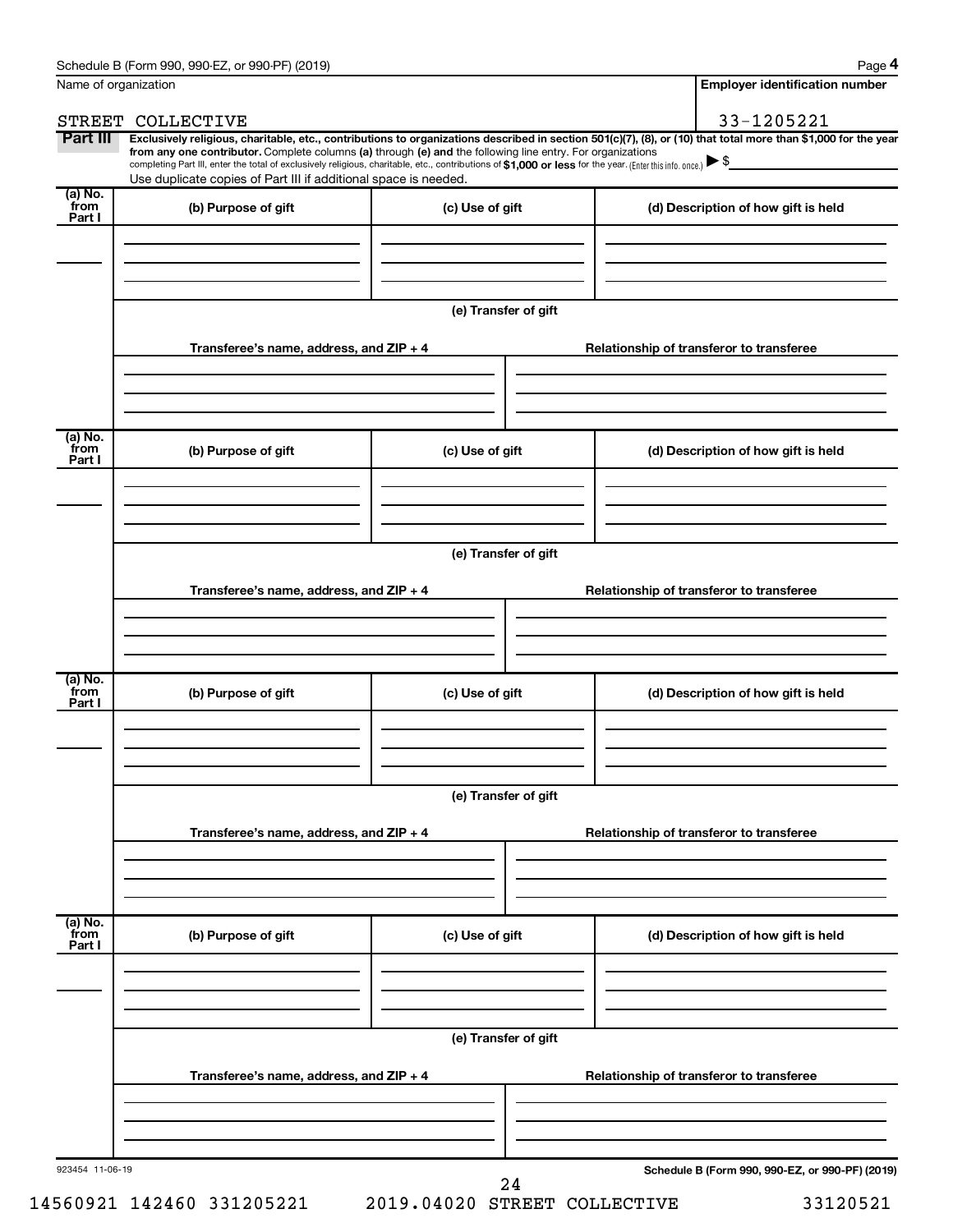# **SCHEDULE D Supplemental Financial Statements**<br> **Form 990 2019**<br> **Part IV** line 6.7.8.9.10, 11a, 11b, 11d, 11d, 11d, 11d, 11d, 12a, 0r, 12b

**(Form 990) | Complete if the organization answered "Yes" on Form 990, Part IV, line 6, 7, 8, 9, 10, 11a, 11b, 11c, 11d, 11e, 11f, 12a, or 12b.**

**| Attach to Form 990. |Go to www.irs.gov/Form990 for instructions and the latest information.**



Department of the Treasury Internal Revenue Service

| STREET COLLECTIVE           |
|-----------------------------|
| ns Maintaining Donor Advise |

**Name of the organization Employer identification number** 33-1205221

| <b>Part I</b> | Organizations Maintaining Donor Advised Funds or Other Similar Funds or Accounts. Complete if the                                                                                                                                                                                                                                                                 |                         |                                                    |
|---------------|-------------------------------------------------------------------------------------------------------------------------------------------------------------------------------------------------------------------------------------------------------------------------------------------------------------------------------------------------------------------|-------------------------|----------------------------------------------------|
|               | organization answered "Yes" on Form 990, Part IV, line 6.                                                                                                                                                                                                                                                                                                         |                         |                                                    |
|               |                                                                                                                                                                                                                                                                                                                                                                   | (a) Donor advised funds | (b) Funds and other accounts                       |
| 1             |                                                                                                                                                                                                                                                                                                                                                                   |                         |                                                    |
| 2             | Aggregate value of contributions to (during year)                                                                                                                                                                                                                                                                                                                 |                         |                                                    |
| З             | Aggregate value of grants from (during year)                                                                                                                                                                                                                                                                                                                      |                         |                                                    |
| 4             |                                                                                                                                                                                                                                                                                                                                                                   |                         |                                                    |
| 5             | Did the organization inform all donors and donor advisors in writing that the assets held in donor advised funds                                                                                                                                                                                                                                                  |                         |                                                    |
|               |                                                                                                                                                                                                                                                                                                                                                                   |                         | Yes<br>No                                          |
| 6             | Did the organization inform all grantees, donors, and donor advisors in writing that grant funds can be used only                                                                                                                                                                                                                                                 |                         |                                                    |
|               | for charitable purposes and not for the benefit of the donor or donor advisor, or for any other purpose conferring                                                                                                                                                                                                                                                |                         |                                                    |
| Part II       | Conservation Easements. Complete if the organization answered "Yes" on Form 990, Part IV, line 7.                                                                                                                                                                                                                                                                 |                         | Yes<br>No                                          |
|               |                                                                                                                                                                                                                                                                                                                                                                   |                         |                                                    |
| 1             | Purpose(s) of conservation easements held by the organization (check all that apply).                                                                                                                                                                                                                                                                             |                         |                                                    |
|               | Preservation of land for public use (for example, recreation or education)                                                                                                                                                                                                                                                                                        |                         | Preservation of a historically important land area |
|               | Protection of natural habitat                                                                                                                                                                                                                                                                                                                                     |                         | Preservation of a certified historic structure     |
|               | Preservation of open space                                                                                                                                                                                                                                                                                                                                        |                         |                                                    |
| 2             | Complete lines 2a through 2d if the organization held a qualified conservation contribution in the form of a conservation easement on the last                                                                                                                                                                                                                    |                         | Held at the End of the Tax Year                    |
|               | day of the tax year.                                                                                                                                                                                                                                                                                                                                              |                         |                                                    |
| а             |                                                                                                                                                                                                                                                                                                                                                                   |                         | 2a<br>2 <sub>b</sub>                               |
| b             |                                                                                                                                                                                                                                                                                                                                                                   |                         | 2c                                                 |
| c             | Number of conservation easements included in (c) acquired after 7/25/06, and not on a historic structure                                                                                                                                                                                                                                                          |                         |                                                    |
| d             |                                                                                                                                                                                                                                                                                                                                                                   |                         | 2d                                                 |
| 3             | listed in the National Register [111] Marshall Register [11] Marshall Register [11] Marshall Register [11] Marshall Register [11] Marshall Register [11] Marshall Register [11] Marshall Register [11] Marshall Register [11]<br>Number of conservation easements modified, transferred, released, extinguished, or terminated by the organization during the tax |                         |                                                    |
|               | $year \triangleright$                                                                                                                                                                                                                                                                                                                                             |                         |                                                    |
| 4             | Number of states where property subject to conservation easement is located >                                                                                                                                                                                                                                                                                     |                         |                                                    |
| 5             | Does the organization have a written policy regarding the periodic monitoring, inspection, handling of                                                                                                                                                                                                                                                            |                         |                                                    |
|               | violations, and enforcement of the conservation easements it holds?                                                                                                                                                                                                                                                                                               |                         | Yes<br>No                                          |
| 6             | Staff and volunteer hours devoted to monitoring, inspecting, handling of violations, and enforcing conservation easements during the year                                                                                                                                                                                                                         |                         |                                                    |
|               |                                                                                                                                                                                                                                                                                                                                                                   |                         |                                                    |
| 7             | Amount of expenses incurred in monitoring, inspecting, handling of violations, and enforcing conservation easements during the year                                                                                                                                                                                                                               |                         |                                                    |
|               | ► \$                                                                                                                                                                                                                                                                                                                                                              |                         |                                                    |
| 8             | Does each conservation easement reported on line 2(d) above satisfy the requirements of section 170(h)(4)(B)(i)                                                                                                                                                                                                                                                   |                         |                                                    |
|               |                                                                                                                                                                                                                                                                                                                                                                   |                         | Yes<br>No                                          |
| 9             | In Part XIII, describe how the organization reports conservation easements in its revenue and expense statement and                                                                                                                                                                                                                                               |                         |                                                    |
|               | balance sheet, and include, if applicable, the text of the footnote to the organization's financial statements that describes the                                                                                                                                                                                                                                 |                         |                                                    |
|               | organization's accounting for conservation easements.                                                                                                                                                                                                                                                                                                             |                         |                                                    |
|               | Organizations Maintaining Collections of Art, Historical Treasures, or Other Similar Assets.<br>  Part III                                                                                                                                                                                                                                                        |                         |                                                    |
|               | Complete if the organization answered "Yes" on Form 990, Part IV, line 8.                                                                                                                                                                                                                                                                                         |                         |                                                    |
|               | 1a If the organization elected, as permitted under FASB ASC 958, not to report in its revenue statement and balance sheet works                                                                                                                                                                                                                                   |                         |                                                    |
|               | of art, historical treasures, or other similar assets held for public exhibition, education, or research in furtherance of public                                                                                                                                                                                                                                 |                         |                                                    |
|               | service, provide in Part XIII the text of the footnote to its financial statements that describes these items.                                                                                                                                                                                                                                                    |                         |                                                    |
| b             | If the organization elected, as permitted under FASB ASC 958, to report in its revenue statement and balance sheet works of                                                                                                                                                                                                                                       |                         |                                                    |
|               | art, historical treasures, or other similar assets held for public exhibition, education, or research in furtherance of public service,                                                                                                                                                                                                                           |                         |                                                    |
|               | provide the following amounts relating to these items:                                                                                                                                                                                                                                                                                                            |                         |                                                    |
|               |                                                                                                                                                                                                                                                                                                                                                                   |                         | - \$<br>▶                                          |
|               | (ii) Assets included in Form 990, Part X                                                                                                                                                                                                                                                                                                                          |                         | $\blacktriangleright$ \$                           |
| 2             | If the organization received or held works of art, historical treasures, or other similar assets for financial gain, provide                                                                                                                                                                                                                                      |                         |                                                    |
|               | the following amounts required to be reported under FASB ASC 958 relating to these items:                                                                                                                                                                                                                                                                         |                         |                                                    |
| а             |                                                                                                                                                                                                                                                                                                                                                                   |                         | \$<br>▶                                            |
| b             |                                                                                                                                                                                                                                                                                                                                                                   |                         | $\blacktriangleright$ s                            |
|               | LHA For Paperwork Reduction Act Notice, see the Instructions for Form 990.                                                                                                                                                                                                                                                                                        |                         | Schedule D (Form 990) 2019                         |

932051 10-02-19

14560921 142460 331205221 2019.04020 STREET COLLECTIVE 33120521 25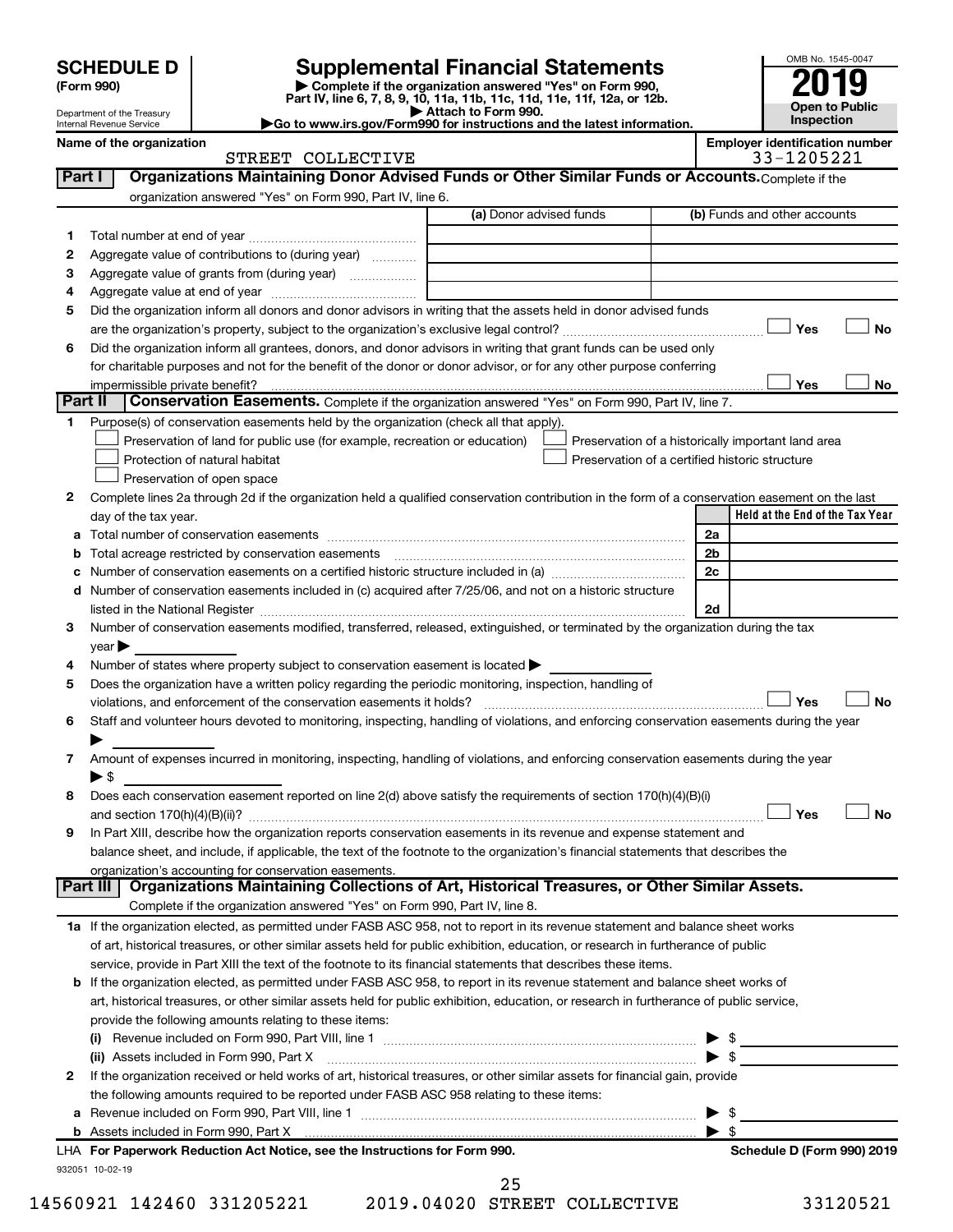|               | Schedule D (Form 990) 2019                                                                                                                                                                                                          | STREET COLLECTIVE                       |   |                                    |                                                                                                                                                                                                                               |                                 | 33-1205221 Page 2 |                |          |    |
|---------------|-------------------------------------------------------------------------------------------------------------------------------------------------------------------------------------------------------------------------------------|-----------------------------------------|---|------------------------------------|-------------------------------------------------------------------------------------------------------------------------------------------------------------------------------------------------------------------------------|---------------------------------|-------------------|----------------|----------|----|
|               | Part III<br>Organizations Maintaining Collections of Art, Historical Treasures, or Other Similar Assets (continued)                                                                                                                 |                                         |   |                                    |                                                                                                                                                                                                                               |                                 |                   |                |          |    |
| 3             | Using the organization's acquisition, accession, and other records, check any of the following that make significant use of its                                                                                                     |                                         |   |                                    |                                                                                                                                                                                                                               |                                 |                   |                |          |    |
|               | collection items (check all that apply):                                                                                                                                                                                            |                                         |   |                                    |                                                                                                                                                                                                                               |                                 |                   |                |          |    |
| a             | Public exhibition                                                                                                                                                                                                                   |                                         |   |                                    | Loan or exchange program                                                                                                                                                                                                      |                                 |                   |                |          |    |
| b             | Scholarly research                                                                                                                                                                                                                  |                                         |   |                                    | Other and the contract of the contract of the contract of the contract of the contract of the contract of the contract of the contract of the contract of the contract of the contract of the contract of the contract of the |                                 |                   |                |          |    |
| с             | Preservation for future generations                                                                                                                                                                                                 |                                         |   |                                    |                                                                                                                                                                                                                               |                                 |                   |                |          |    |
| 4             | Provide a description of the organization's collections and explain how they further the organization's exempt purpose in Part XIII.                                                                                                |                                         |   |                                    |                                                                                                                                                                                                                               |                                 |                   |                |          |    |
| 5             | During the year, did the organization solicit or receive donations of art, historical treasures, or other similar assets                                                                                                            |                                         |   |                                    |                                                                                                                                                                                                                               |                                 |                   |                |          |    |
|               | Part IV                                                                                                                                                                                                                             |                                         |   |                                    |                                                                                                                                                                                                                               |                                 |                   | Yes            |          | No |
|               | <b>Escrow and Custodial Arrangements.</b> Complete if the organization answered "Yes" on Form 990, Part IV, line 9, or<br>reported an amount on Form 990, Part X, line 21.                                                          |                                         |   |                                    |                                                                                                                                                                                                                               |                                 |                   |                |          |    |
|               | 1a Is the organization an agent, trustee, custodian or other intermediary for contributions or other assets not included                                                                                                            |                                         |   |                                    |                                                                                                                                                                                                                               |                                 |                   |                |          |    |
|               |                                                                                                                                                                                                                                     |                                         |   |                                    |                                                                                                                                                                                                                               |                                 |                   | Yes            |          | No |
|               | b If "Yes," explain the arrangement in Part XIII and complete the following table:                                                                                                                                                  |                                         |   |                                    |                                                                                                                                                                                                                               |                                 |                   |                |          |    |
|               |                                                                                                                                                                                                                                     |                                         |   |                                    |                                                                                                                                                                                                                               |                                 |                   | Amount         |          |    |
|               | c Beginning balance <b>communications</b> and a construction of the construction of the construction of the construction of the construction of the construction of the construction of the construction of the construction of the |                                         |   |                                    |                                                                                                                                                                                                                               | 1c                              |                   |                |          |    |
|               |                                                                                                                                                                                                                                     |                                         |   |                                    |                                                                                                                                                                                                                               | 1d                              |                   |                |          |    |
|               | e Distributions during the year manufactured and continuum control of the control of the control of the state of the state of the control of the control of the control of the control of the control of the control of the co      |                                         |   |                                    |                                                                                                                                                                                                                               | 1е                              |                   |                |          |    |
| Ť.            |                                                                                                                                                                                                                                     |                                         |   |                                    |                                                                                                                                                                                                                               | 1f                              |                   |                |          |    |
|               | 2a Did the organization include an amount on Form 990, Part X, line 21, for escrow or custodial account liability?                                                                                                                  |                                         |   |                                    |                                                                                                                                                                                                                               |                                 |                   | Yes            |          | No |
|               |                                                                                                                                                                                                                                     |                                         |   |                                    |                                                                                                                                                                                                                               |                                 |                   |                |          |    |
| <b>Part V</b> | <b>Endowment Funds.</b> Complete if the organization answered "Yes" on Form 990, Part IV, line 10.                                                                                                                                  |                                         |   |                                    |                                                                                                                                                                                                                               |                                 |                   |                |          |    |
|               |                                                                                                                                                                                                                                     | (a) Current year                        |   | (b) Prior year                     | (c) Two years back $\vert$ (d) Three years back $\vert$ (e) Four years back                                                                                                                                                   |                                 |                   |                |          |    |
|               | 1a Beginning of year balance                                                                                                                                                                                                        |                                         |   |                                    |                                                                                                                                                                                                                               |                                 |                   |                |          |    |
| b             |                                                                                                                                                                                                                                     |                                         |   |                                    |                                                                                                                                                                                                                               |                                 |                   |                |          |    |
|               | Net investment earnings, gains, and losses                                                                                                                                                                                          |                                         |   |                                    |                                                                                                                                                                                                                               |                                 |                   |                |          |    |
|               | Grants or scholarships                                                                                                                                                                                                              |                                         |   |                                    |                                                                                                                                                                                                                               |                                 |                   |                |          |    |
|               | e Other expenditures for facilities                                                                                                                                                                                                 |                                         |   |                                    |                                                                                                                                                                                                                               |                                 |                   |                |          |    |
|               | and programs                                                                                                                                                                                                                        |                                         |   |                                    |                                                                                                                                                                                                                               |                                 |                   |                |          |    |
| g             |                                                                                                                                                                                                                                     |                                         |   |                                    |                                                                                                                                                                                                                               |                                 |                   |                |          |    |
| 2             | Provide the estimated percentage of the current year end balance (line 1g, column (a)) held as:                                                                                                                                     |                                         |   |                                    |                                                                                                                                                                                                                               |                                 |                   |                |          |    |
| а             | Board designated or quasi-endowment >                                                                                                                                                                                               |                                         | % |                                    |                                                                                                                                                                                                                               |                                 |                   |                |          |    |
| b             | Permanent endowment                                                                                                                                                                                                                 | %                                       |   |                                    |                                                                                                                                                                                                                               |                                 |                   |                |          |    |
|               | <b>c</b> Term endowment $\blacktriangleright$                                                                                                                                                                                       | %                                       |   |                                    |                                                                                                                                                                                                                               |                                 |                   |                |          |    |
|               | The percentages on lines 2a, 2b, and 2c should equal 100%.                                                                                                                                                                          |                                         |   |                                    |                                                                                                                                                                                                                               |                                 |                   |                |          |    |
|               | 3a Are there endowment funds not in the possession of the organization that are held and administered for the organization                                                                                                          |                                         |   |                                    |                                                                                                                                                                                                                               |                                 |                   |                |          |    |
|               | by:                                                                                                                                                                                                                                 |                                         |   |                                    |                                                                                                                                                                                                                               |                                 |                   |                | Yes      | No |
|               | (i)                                                                                                                                                                                                                                 |                                         |   |                                    |                                                                                                                                                                                                                               |                                 |                   | 3a(i)          |          |    |
|               | (ii) Related organizations [11] Related organizations [11] Maximum material contract to the contract of the contract of the contract of the contract of the contract of the contract of the contract of the contract of the co      |                                         |   |                                    |                                                                                                                                                                                                                               |                                 |                   | 3a(ii)         |          |    |
|               |                                                                                                                                                                                                                                     |                                         |   |                                    |                                                                                                                                                                                                                               |                                 |                   | 3b             |          |    |
| 4             | Describe in Part XIII the intended uses of the organization's endowment funds.                                                                                                                                                      |                                         |   |                                    |                                                                                                                                                                                                                               |                                 |                   |                |          |    |
|               | <b>Part VI</b><br>Land, Buildings, and Equipment.                                                                                                                                                                                   |                                         |   |                                    |                                                                                                                                                                                                                               |                                 |                   |                |          |    |
|               | Complete if the organization answered "Yes" on Form 990, Part IV, line 11a. See Form 990, Part X, line 10.                                                                                                                          |                                         |   |                                    |                                                                                                                                                                                                                               |                                 |                   |                |          |    |
|               | Description of property                                                                                                                                                                                                             | (a) Cost or other<br>basis (investment) |   | (b) Cost or other<br>basis (other) |                                                                                                                                                                                                                               | (c) Accumulated<br>depreciation |                   | (d) Book value |          |    |
|               |                                                                                                                                                                                                                                     |                                         |   |                                    |                                                                                                                                                                                                                               |                                 |                   |                |          |    |
| b             |                                                                                                                                                                                                                                     |                                         |   |                                    |                                                                                                                                                                                                                               |                                 |                   |                |          |    |
| С             |                                                                                                                                                                                                                                     |                                         |   |                                    |                                                                                                                                                                                                                               |                                 |                   |                |          |    |
|               |                                                                                                                                                                                                                                     |                                         |   |                                    | 557, 162.                                                                                                                                                                                                                     | 257,506.                        |                   |                | 299,656. |    |
|               |                                                                                                                                                                                                                                     |                                         |   |                                    |                                                                                                                                                                                                                               |                                 |                   |                | 299,656. |    |
|               | Total. Add lines 1a through 1e. (Column (d) must equal Form 990, Part X, column (B), line 10c.)                                                                                                                                     |                                         |   |                                    |                                                                                                                                                                                                                               |                                 |                   |                |          |    |

**Schedule D (Form 990) 2019**

932052 10-02-19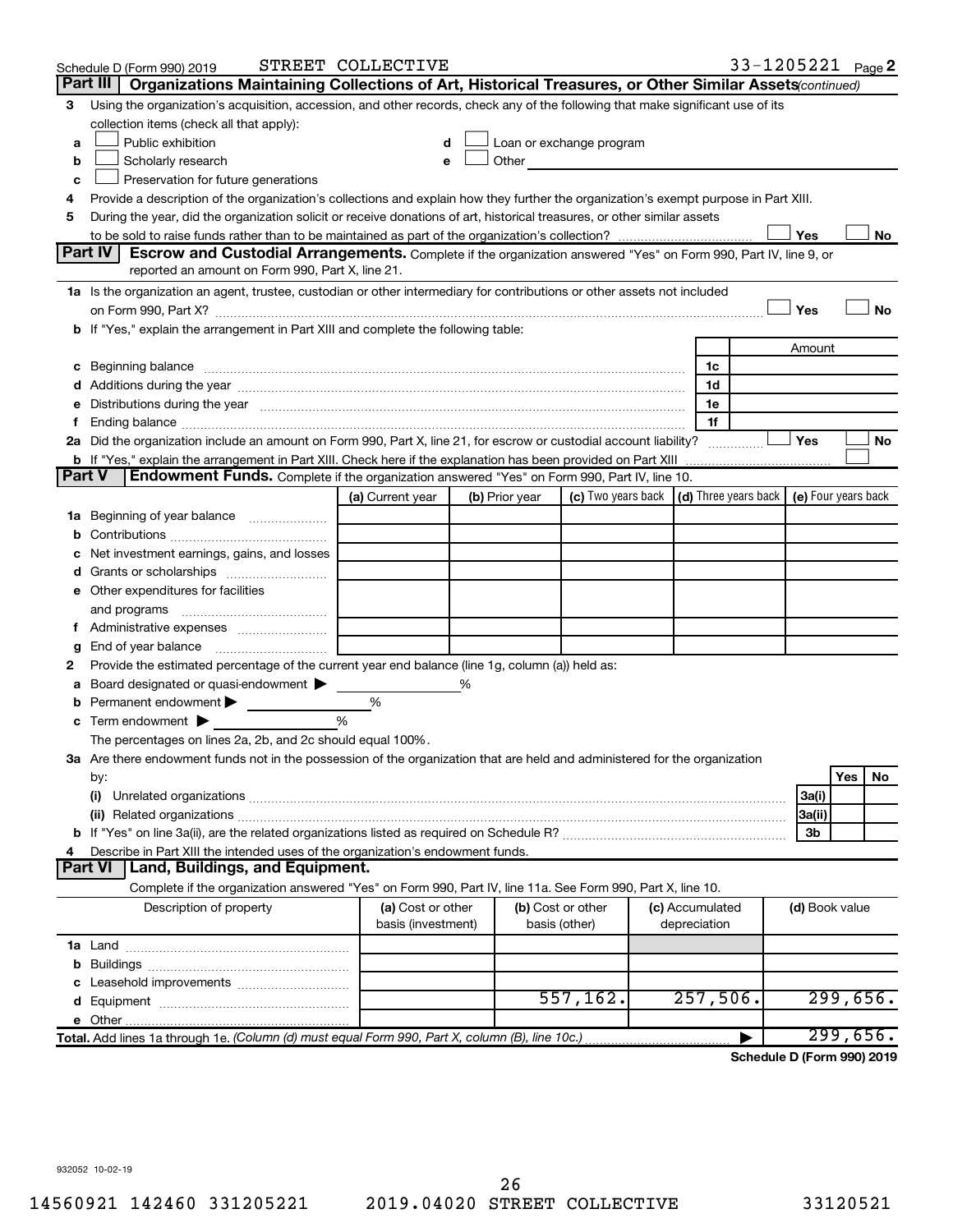| Complete if the organization answered "Yes" on Form 990, Part IV, line 11b. See Form 990, Part X, line 12.        |                 |                                                           |                |
|-------------------------------------------------------------------------------------------------------------------|-----------------|-----------------------------------------------------------|----------------|
| (a) Description of security or category (including name of security)                                              | (b) Book value  | (c) Method of valuation: Cost or end-of-year market value |                |
|                                                                                                                   |                 |                                                           |                |
|                                                                                                                   |                 |                                                           |                |
| $(3)$ Other                                                                                                       |                 |                                                           |                |
| (A)                                                                                                               |                 |                                                           |                |
| (B)                                                                                                               |                 |                                                           |                |
|                                                                                                                   |                 |                                                           |                |
| (C)                                                                                                               |                 |                                                           |                |
| (D)                                                                                                               |                 |                                                           |                |
| (E)                                                                                                               |                 |                                                           |                |
| (F)                                                                                                               |                 |                                                           |                |
| (G)                                                                                                               |                 |                                                           |                |
| (H)                                                                                                               |                 |                                                           |                |
| Total. (Col. (b) must equal Form 990, Part X, col. (B) line 12.)                                                  |                 |                                                           |                |
| Part VIII Investments - Program Related.                                                                          |                 |                                                           |                |
| Complete if the organization answered "Yes" on Form 990, Part IV, line 11c. See Form 990, Part X, line 13.        |                 |                                                           |                |
| (a) Description of investment                                                                                     | (b) Book value  | (c) Method of valuation: Cost or end-of-year market value |                |
|                                                                                                                   |                 |                                                           |                |
| (1)                                                                                                               |                 |                                                           |                |
| (2)                                                                                                               |                 |                                                           |                |
| (3)                                                                                                               |                 |                                                           |                |
| (4)                                                                                                               |                 |                                                           |                |
| (5)                                                                                                               |                 |                                                           |                |
| (6)                                                                                                               |                 |                                                           |                |
| (7)                                                                                                               |                 |                                                           |                |
| (8)                                                                                                               |                 |                                                           |                |
| (9)                                                                                                               |                 |                                                           |                |
| Total. (Col. (b) must equal Form 990, Part X, col. (B) line 13.)                                                  |                 |                                                           |                |
| <b>Other Assets.</b><br>Part IX                                                                                   |                 |                                                           |                |
|                                                                                                                   |                 |                                                           |                |
|                                                                                                                   |                 |                                                           |                |
| Complete if the organization answered "Yes" on Form 990, Part IV, line 11d. See Form 990, Part X, line 15.        |                 |                                                           |                |
|                                                                                                                   | (a) Description |                                                           | (b) Book value |
| (1)                                                                                                               |                 |                                                           |                |
| (2)                                                                                                               |                 |                                                           |                |
| (3)                                                                                                               |                 |                                                           |                |
| (4)                                                                                                               |                 |                                                           |                |
| (5)                                                                                                               |                 |                                                           |                |
| (6)                                                                                                               |                 |                                                           |                |
| (7)                                                                                                               |                 |                                                           |                |
|                                                                                                                   |                 |                                                           |                |
| (8)                                                                                                               |                 |                                                           |                |
| (9)                                                                                                               |                 |                                                           |                |
| Total. (Column (b) must equal Form 990, Part X, col. (B) line 15.)                                                |                 |                                                           |                |
| Part X<br><b>Other Liabilities.</b>                                                                               |                 |                                                           |                |
| Complete if the organization answered "Yes" on Form 990, Part IV, line 11e or 11f. See Form 990, Part X, line 25. |                 |                                                           |                |
| (a) Description of liability<br>1.                                                                                |                 |                                                           | (b) Book value |
| Federal income taxes<br>(1)                                                                                       |                 |                                                           |                |
| (2)                                                                                                               |                 |                                                           |                |
| (3)                                                                                                               |                 |                                                           |                |
| (4)                                                                                                               |                 |                                                           |                |
| (5)                                                                                                               |                 |                                                           |                |
| (6)                                                                                                               |                 |                                                           |                |
|                                                                                                                   |                 |                                                           |                |
| (7)                                                                                                               |                 |                                                           |                |
| (8)                                                                                                               |                 |                                                           |                |
| (9)                                                                                                               |                 |                                                           |                |

**2.** Liability for uncertain tax positions. In Part XIII, provide the text of the footnote to the organization's financial statements that reports the organization's liability for uncertain tax positions under FASB ASC 740. Check here if the text of the footnote has been provided in Part XIII.  $\perp$ 

**Schedule D (Form 990) 2019**

932053 10-02-19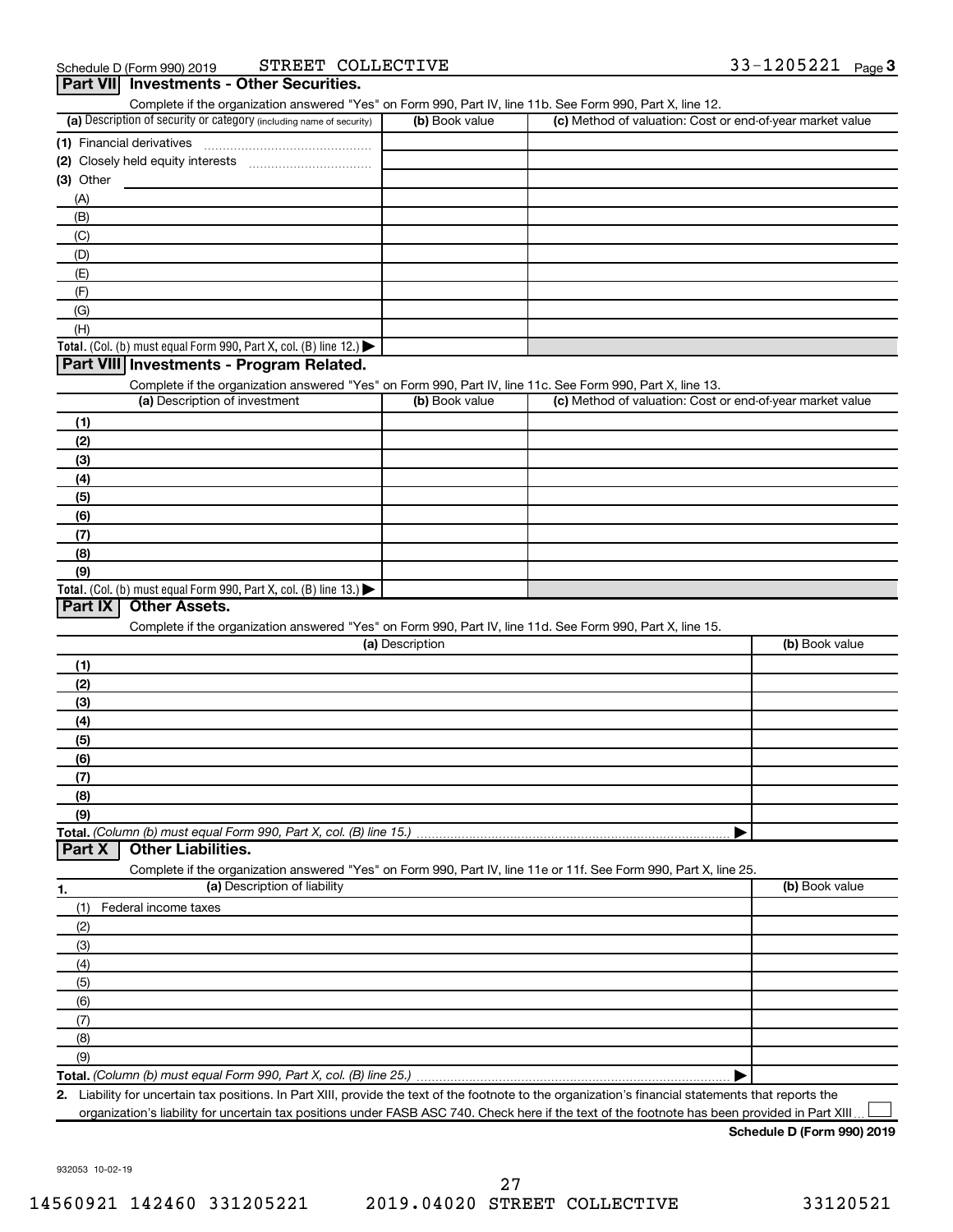|              | STREET COLLECTIVE<br>Schedule D (Form 990) 2019                                                                                                                                                                                      |                | 33-1205221 Page 4 |
|--------------|--------------------------------------------------------------------------------------------------------------------------------------------------------------------------------------------------------------------------------------|----------------|-------------------|
|              | Reconciliation of Revenue per Audited Financial Statements With Revenue per Return.<br><b>Part XI</b>                                                                                                                                |                |                   |
|              | Complete if the organization answered "Yes" on Form 990, Part IV, line 12a.                                                                                                                                                          |                |                   |
| 1            | Total revenue, gains, and other support per audited financial statements [11] [11] Total revenue, gains, and other support per audited financial statements                                                                          |                | $\mathbf{1}$      |
| 2            | Amounts included on line 1 but not on Form 990, Part VIII, line 12:                                                                                                                                                                  |                |                   |
| a            |                                                                                                                                                                                                                                      | 2a             |                   |
| b            |                                                                                                                                                                                                                                      | 2 <sub>b</sub> |                   |
| c            |                                                                                                                                                                                                                                      | 2 <sub>c</sub> |                   |
| d            | Other (Describe in Part XIII.) <b>2006</b> 2007 2010 2010 2010 2010 2011 2012 2013 2014 2015 2016 2017 2018 2019 2016 2016 2017 2018 2019 2016 2017 2018 2019 2016 2017 2018 2019 2018 2019 2016 2017 2018 2019 2018 2019 2018 2019  | 2d             |                   |
| $\mathbf{e}$ | Add lines 2a through 2d <b>Martin Martin Martin Martin Martin Martin Martin Martin Martin Martin Martin Martin Martin Martin Martin Martin Martin Martin Martin Martin Martin Martin Martin Martin Martin Martin Martin Martin M</b> |                | <b>2e</b>         |
| з            |                                                                                                                                                                                                                                      |                | 3                 |
|              | Amounts included on Form 990, Part VIII, line 12, but not on line 1:                                                                                                                                                                 |                |                   |
| a            | Investment expenses not included on Form 990, Part VIII, line 7b                                                                                                                                                                     | 4a             |                   |
| b            |                                                                                                                                                                                                                                      | 4 <sub>b</sub> |                   |
|              | c Add lines 4a and 4b                                                                                                                                                                                                                |                | 4c                |
| 5            |                                                                                                                                                                                                                                      |                | 5                 |
|              | Part XII Reconciliation of Expenses per Audited Financial Statements With Expenses per Return.                                                                                                                                       |                |                   |
|              | Complete if the organization answered "Yes" on Form 990, Part IV, line 12a.                                                                                                                                                          |                |                   |
| 1            |                                                                                                                                                                                                                                      |                | $\mathbf{1}$      |
| 2            | Amounts included on line 1 but not on Form 990, Part IX, line 25:                                                                                                                                                                    |                |                   |
| a            |                                                                                                                                                                                                                                      | 2a             |                   |
| b            |                                                                                                                                                                                                                                      | 2 <sub>b</sub> |                   |
|              |                                                                                                                                                                                                                                      | 2c             |                   |
|              |                                                                                                                                                                                                                                      | 2d             |                   |
| e            | Add lines 2a through 2d <b>[10]</b> University material contracts and the set of the set of the set of the set of the set of the set of the set of the set of the set of the set of the set of the set of the set of the set of the  |                | <b>2e</b>         |
| 3            |                                                                                                                                                                                                                                      |                | 3                 |
| 4            | Amounts included on Form 990, Part IX, line 25, but not on line 1:                                                                                                                                                                   |                |                   |
| a            | Investment expenses not included on Form 990, Part VIII, line 7b [11, 11, 11, 11, 11]                                                                                                                                                | 4a             |                   |
| b            |                                                                                                                                                                                                                                      | 4h.            |                   |
|              | Add lines 4a and 4b                                                                                                                                                                                                                  |                | 4c                |
|              |                                                                                                                                                                                                                                      |                | 5                 |
|              | Part XIII Supplemental Information.                                                                                                                                                                                                  |                |                   |

Provide the descriptions required for Part II, lines 3, 5, and 9; Part III, lines 1a and 4; Part IV, lines 1b and 2b; Part V, line 4; Part X, line 2; Part XI, lines 2d and 4b; and Part XII, lines 2d and 4b. Also complete this part to provide any additional information.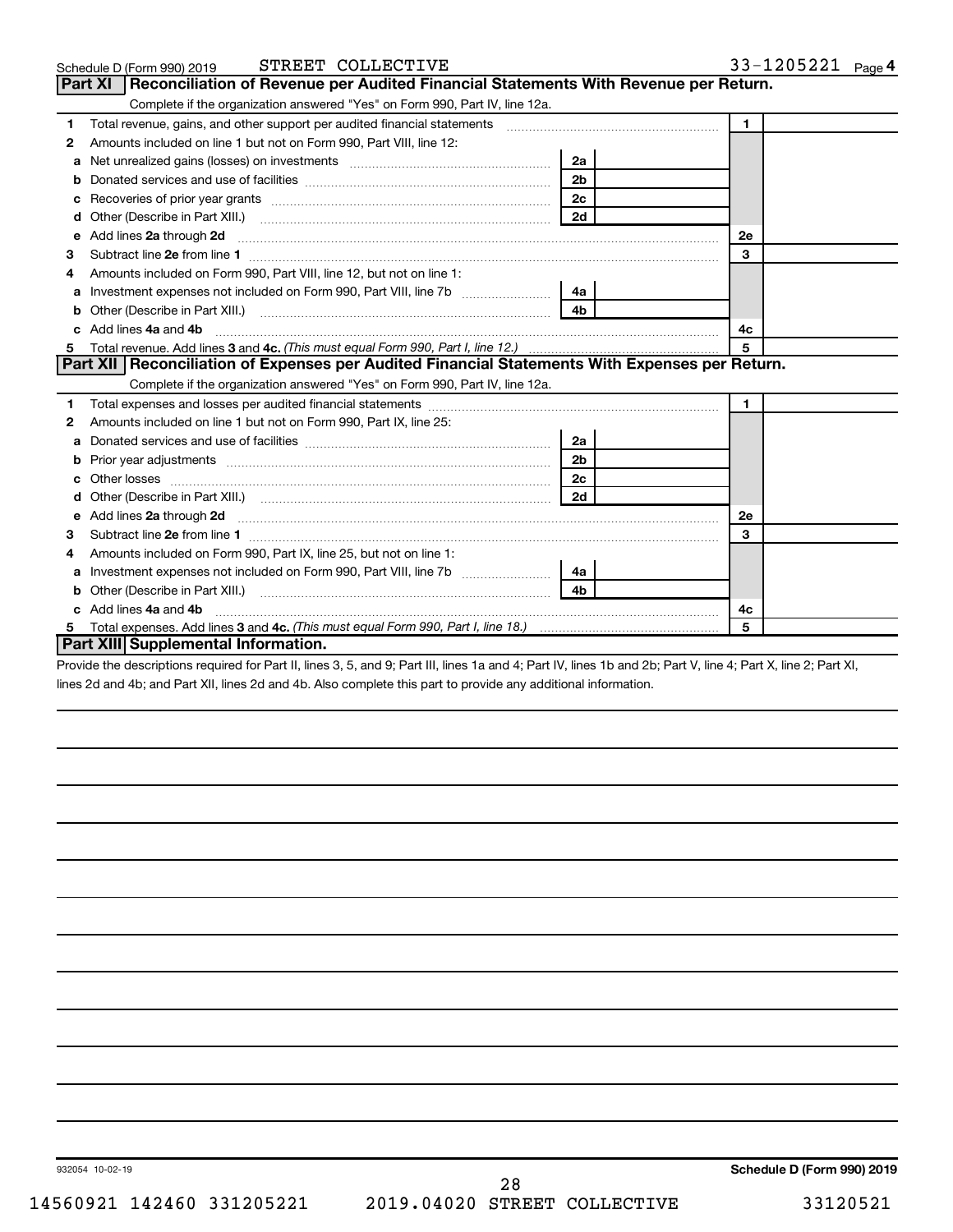Department of the Treasury **(Form 990 or 990-EZ)**

**Complete to provide information for responses to specific questions on Form 990 or 990-EZ or to provide any additional information. SCHEDULE O Supplemental Information to Form 990 or 990-EZ 2019** 

**| Attach to Form 990 or 990-EZ. | Go to www.irs.gov/Form990 for the latest information.**

Internal Revenue Service Name of the organization

**Employer identification number** STREET COLLECTIVE **33-1205221** 

OMB No. 1545-0047

**Open to Public Inspection**

FORM 990, PART I, LINE 1, DESCRIPTION OF ORGANIZATION MISSION:

RECREATION IN CENTRAL IOWA.

FORM 990, PART III, LINE 4D, OTHER PROGRAM SERVICES:

OTHER PROGRAM SERVICES INCLUDE:

\*BIKE VALET SERVICE FOR THE DOWNTOWN FARMERS MARKET, MUSIC FESTIVALS IN

DES MOINES, AND OTHER LOCAL EVENTS.

\*PRODUCE REGIONAL TRAIL MAPS

\*PROMOTE CYCLING AS A VIABLE, HEALTHY TRANSPORTATION AND INCREASE THE

NUMBER OF BICYCLE COMMUTERS

\*ADVOCATE TO MAKE DES MOINES AND THE METRO AREA MORE PEDESTRIAN AND

BICYCLE FRIENDLY

\*PROVIDE TRAINING AND MENTORING TO DES MOINES YOUTH IN BICYCLE SAFETY,

ETIQUETTE, AND MAINTENANCE.

BIKE TO WORK MONTH-A PROGRAM TO PROMOTE BICYCLING AS ACTIVE

TRANSPORTATION WITH AREA BUSINESSES AND SCHOOLS.

THE ORGANIZAION ORGANIZED AND PROMOTED EVENTS, TAUGHT CYCLING

CLASSES, PROVIDED BIKE COMMUTER TRIPS AND ROUTES, ORGANIZED PUBLIC

FORUMS AND RIDES.

EXPENSES \$ 175,213. INCLUDING GRANTS OF \$ 0. REVENUE \$ 93,531.

FORM 990, PART VI, SECTION B, LINE 11B:

OFFICERS/BOARD MEMBERS WILL REVIEW THE 990 PRIOR TO SIGNING AND MAILING.

| FORM 990, PART VI, SECTION B, LINE 12C:                                              |                              |                                        |
|--------------------------------------------------------------------------------------|------------------------------|----------------------------------------|
| LHA For Paperwork Reduction Act Notice, see the Instructions for Form 990 or 990-EZ. |                              | Schedule O (Form 990 or 990-EZ) (2019) |
| 932211 09-06-19                                                                      | 29                           |                                        |
| 14560921 142460 331205221                                                            | 2019.04020 STREET COLLECTIVE | 33120521                               |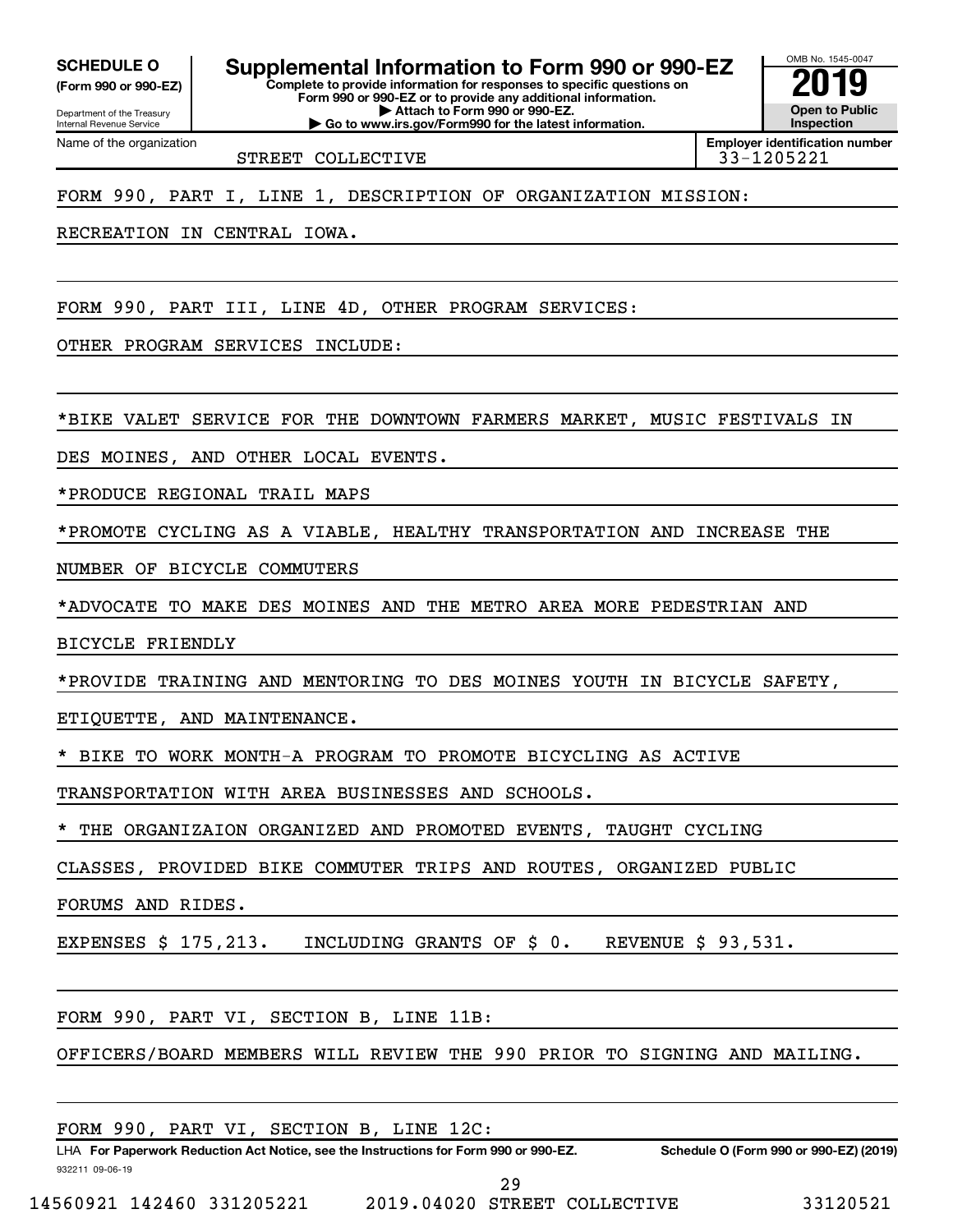| Schedule O (Form 990 or 990-EZ) (2019)                                      | Page 2                                              |
|-----------------------------------------------------------------------------|-----------------------------------------------------|
| Name of the organization<br>STREET COLLECTIVE                               | <b>Employer identification number</b><br>33-1205221 |
| BOARD MEMBERS SIGN AN ANNUAL STATEMENT AGREEING TO ABIDE BY THE CONFLICT OF |                                                     |
| INTEREST SECTION WITHIN THE BY-LAWS.                                        |                                                     |
|                                                                             |                                                     |
| FORM 990, PART VI, SECTION C, LINE 19:                                      |                                                     |
| MUCH OF THE INFORMATION MENTIONED ON P. 6 LINE 19 IS AVAILABLE ON THE       |                                                     |
| ORGANIZATION'S WEBSITE. IF ADDITIONAL INFORMATION IS NEEDED BY THE GENERAL  |                                                     |
| PUBLIC THE INFORMATION IS AVAILABLE UPON REQUEST.                           |                                                     |
| FORM 990, PART IX, LINE 24E, ALL OTHER FUNCTIONAL EXPENSES:                 |                                                     |
| BANK SERVICE CHARGES:                                                       |                                                     |
| PROGRAM SERVICE EXPENSES                                                    | 14,918.                                             |
| MANAGEMENT AND GENERAL EXPENSES                                             | 0.                                                  |
| FUNDRAISING EXPENSES                                                        | 0.                                                  |
| TOTAL EXPENSES                                                              | 14,918.                                             |
| SALES TAX PAID:                                                             |                                                     |
| PROGRAM SERVICE EXPENSES                                                    | 14,699.                                             |
| MANAGEMENT AND GENERAL EXPENSES                                             | 0.                                                  |
| FUNDRAISING EXPENSES                                                        | $0$ .                                               |
| TOTAL EXPENSES                                                              | 14,699.                                             |
| UTILITIES:                                                                  |                                                     |
| PROGRAM SERVICE EXPENSES                                                    | 11,082.                                             |
| MANAGEMENT AND GENERAL EXPENSES                                             | 0.                                                  |
| FUNDRAISING EXPENSES                                                        | $0$ .                                               |
| TOTAL EXPENSES                                                              | 11,082.                                             |
|                                                                             |                                                     |

932212 09-06-19

PRINTING & REPRODUCTION:

**Schedule O (Form 990 or 990-EZ) (2019)**

14560921 142460 331205221 2019.04020 STREET COLLECTIVE 33120521 30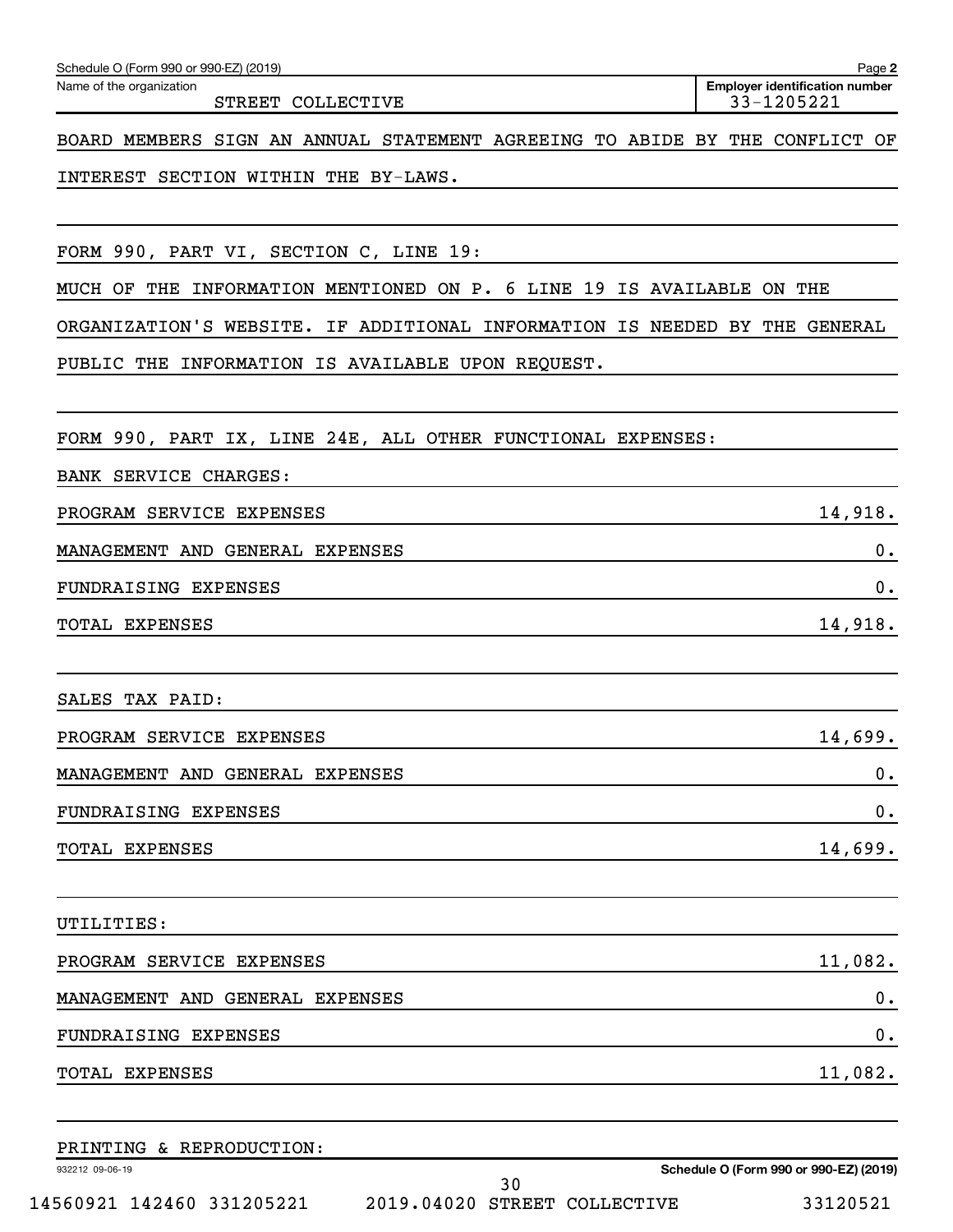| Schedule O (Form 990 or 990-EZ) (2019)                 | Page 2                                              |
|--------------------------------------------------------|-----------------------------------------------------|
| Name of the organization<br>STREET COLLECTIVE          | <b>Employer identification number</b><br>33-1205221 |
| PROGRAM SERVICE EXPENSES                               | 7,613.                                              |
| MANAGEMENT AND GENERAL EXPENSES                        | 0.                                                  |
| FUNDRAISING EXPENSES                                   | 0.                                                  |
| <b>TOTAL EXPENSES</b>                                  | 7,613.                                              |
| CONTRACT LABOR:                                        |                                                     |
| PROGRAM SERVICE<br><b>EXPENSES</b>                     | 7,546.                                              |
| MANAGEMENT AND GENERAL EXPENSES                        | 0.                                                  |
| FUNDRAISING EXPENSES                                   | 0.                                                  |
| TOTAL EXPENSES                                         | 7,546.                                              |
| TELEPHONE:                                             |                                                     |
| PROGRAM SERVICE EXPENSES                               | 2,335.                                              |
| MANAGEMENT AND GENERAL EXPENSES                        | 0.                                                  |
| FUNDRAISING EXPENSES                                   | 0.                                                  |
| <b>TOTAL EXPENSES</b>                                  | 2,335.                                              |
| TOOLS:                                                 |                                                     |
| PROGRAM SERVICE EXPENSES                               | 2,208.                                              |
| MANAGEMENT AND GENERAL EXPENSES                        | 0.                                                  |
| FUNDRAISING EXPENSES                                   | 0.                                                  |
| <b>TOTAL EXPENSES</b>                                  | 2,208.                                              |
| FOOD:                                                  |                                                     |
| PROGRAM SERVICE EXPENSES                               | 2,158.                                              |
| MANAGEMENT AND GENERAL EXPENSES                        | 0.                                                  |
| FUNDRAISING EXPENSES                                   | 0.                                                  |
| TOTAL EXPENSES                                         | 2,158.                                              |
| 932212 09-06-19<br>31                                  | Schedule O (Form 990 or 990-EZ) (2019)              |
| 14560921 142460 331205221 2019.04020 STREET COLLECTIVE | 33120521                                            |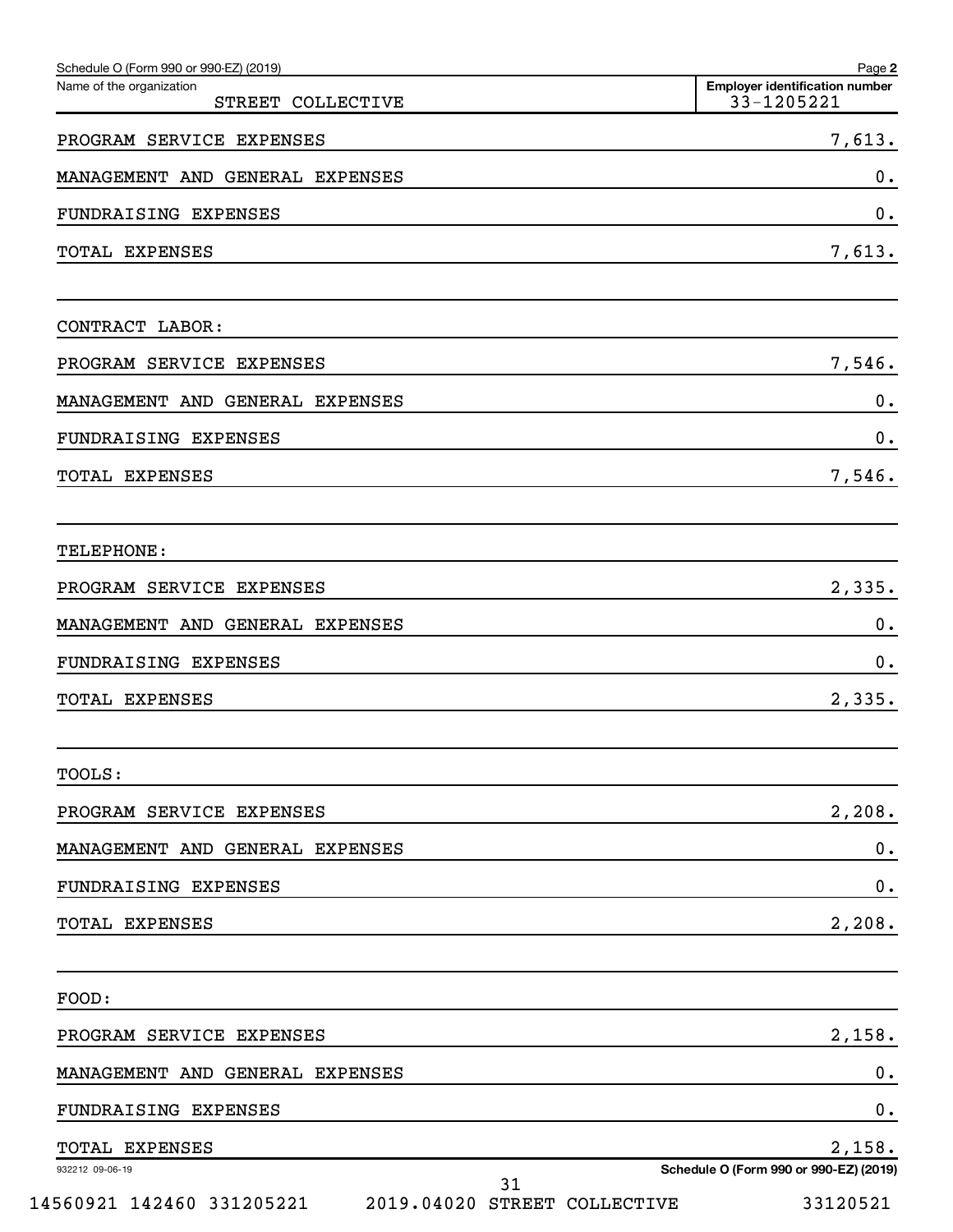| Schedule O (Form 990 or 990-EZ) (2019)<br>Name of the organization | Page 2<br><b>Employer identification number</b> |
|--------------------------------------------------------------------|-------------------------------------------------|
| STREET COLLECTIVE                                                  | 33-1205221                                      |
|                                                                    |                                                 |
| & SUBSCRIPTIONS:<br>DUES                                           |                                                 |
| PROGRAM SERVICE EXPENSES                                           | 1,088.                                          |
| MANAGEMENT AND GENERAL EXPENSES                                    | 0.                                              |
| FUNDRAISING EXPENSES                                               | 0.                                              |
| <b>TOTAL EXPENSES</b>                                              | 1,088.                                          |
| <b>AUTO EXPENSE:</b>                                               |                                                 |
| PROGRAM SERVICE EXPENSES                                           | 906.                                            |
| MANAGEMENT AND GENERAL EXPENSES                                    | 0.                                              |
| FUNDRAISING EXPENSES                                               | 0.                                              |
| <b>TOTAL EXPENSES</b>                                              | 906.                                            |
| RECYCLING:                                                         |                                                 |
| PROGRAM SERVICE EXPENSES                                           | 748.                                            |
| MANAGEMENT AND GENERAL EXPENSES                                    | 0.                                              |
| FUNDRAISING EXPENSES                                               | 0.                                              |
| TOTAL EXPENSES                                                     | 748.                                            |
| REFUND:                                                            |                                                 |
| PROGRAM SERVICE EXPENSES                                           | 712.                                            |
| MANAGEMENT AND GENERAL EXPENSES                                    | $\mathbf 0$ .                                   |
| FUNDRAISING EXPENSES                                               | $0$ .                                           |
| TOTAL EXPENSES                                                     | 712.                                            |
| FREIGHT & SHIPPING:                                                |                                                 |
| PROGRAM SERVICE EXPENSES                                           | 652.                                            |
| MANAGEMENT AND GENERAL EXPENSES                                    | 0.                                              |
| 932212 09-06-19<br>32                                              | Schedule O (Form 990 or 990-EZ) (2019)          |
| 14560921 142460 331205221 2019.04020 STREET COLLECTIVE             | 33120521                                        |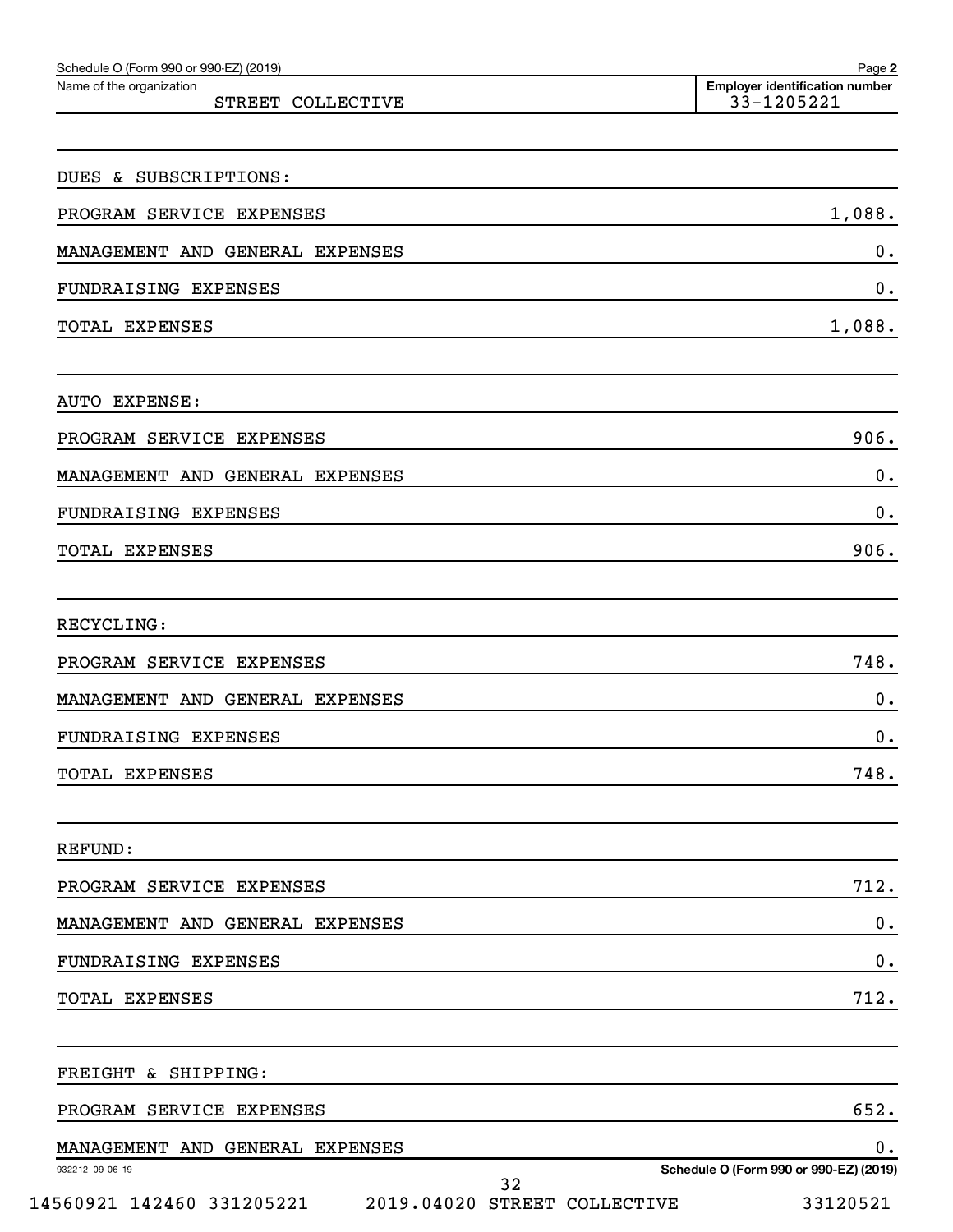| Schedule O (Form 990 or 990-EZ) (2019)                  | Page 2                                              |
|---------------------------------------------------------|-----------------------------------------------------|
| Name of the organization<br>COLLECTIVE<br><b>STREET</b> | <b>Employer identification number</b><br>33-1205221 |
| FUNDRAISING EXPENSES                                    | 0.                                                  |
| <b>TOTAL EXPENSES</b>                                   | 652.                                                |
| POSTAGE & DELIVERY:                                     |                                                     |
| PROGRAM SERVICE EXPENSES                                | 488.                                                |
| MANAGEMENT AND GENERAL EXPENSES                         | 0.                                                  |
| FUNDRAISING EXPENSES                                    | 0.                                                  |
| <b>TOTAL EXPENSES</b>                                   | 488.                                                |
| COMPUTER HOSTING<br>$\ddot{\cdot}$                      |                                                     |
| PROGRAM SERVICE EXPENSES                                | 460.                                                |
| MANAGEMENT AND GENERAL EXPENSES                         | 0.                                                  |
| FUNDRAISING EXPENSES                                    | 0.                                                  |
| <b>TOTAL EXPENSES</b>                                   | 460.                                                |
| MERCHANT PROCESSING FEES:                               |                                                     |
| PROGRAM SERVICE EXPENSES                                | 360.                                                |
| MANAGEMENT AND GENERAL EXPENSES                         | $\mathbf 0$ .                                       |
| FUNDRAISING EXPENSES                                    | $\mathbf 0$ .                                       |
| TOTAL EXPENSES                                          | 360.                                                |
| REPAIRS:                                                |                                                     |
| PROGRAM SERVICE EXPENSES                                | 356.                                                |
| MANAGEMENT AND GENERAL EXPENSES                         | 0.                                                  |
| FUNDRAISING EXPENSES                                    | 0.                                                  |
| TOTAL EXPENSES                                          | 356.                                                |
| MISCELLANEOUS FEES:                                     |                                                     |

932212 09-06-19

**Schedule O (Form 990 or 990-EZ) (2019)**